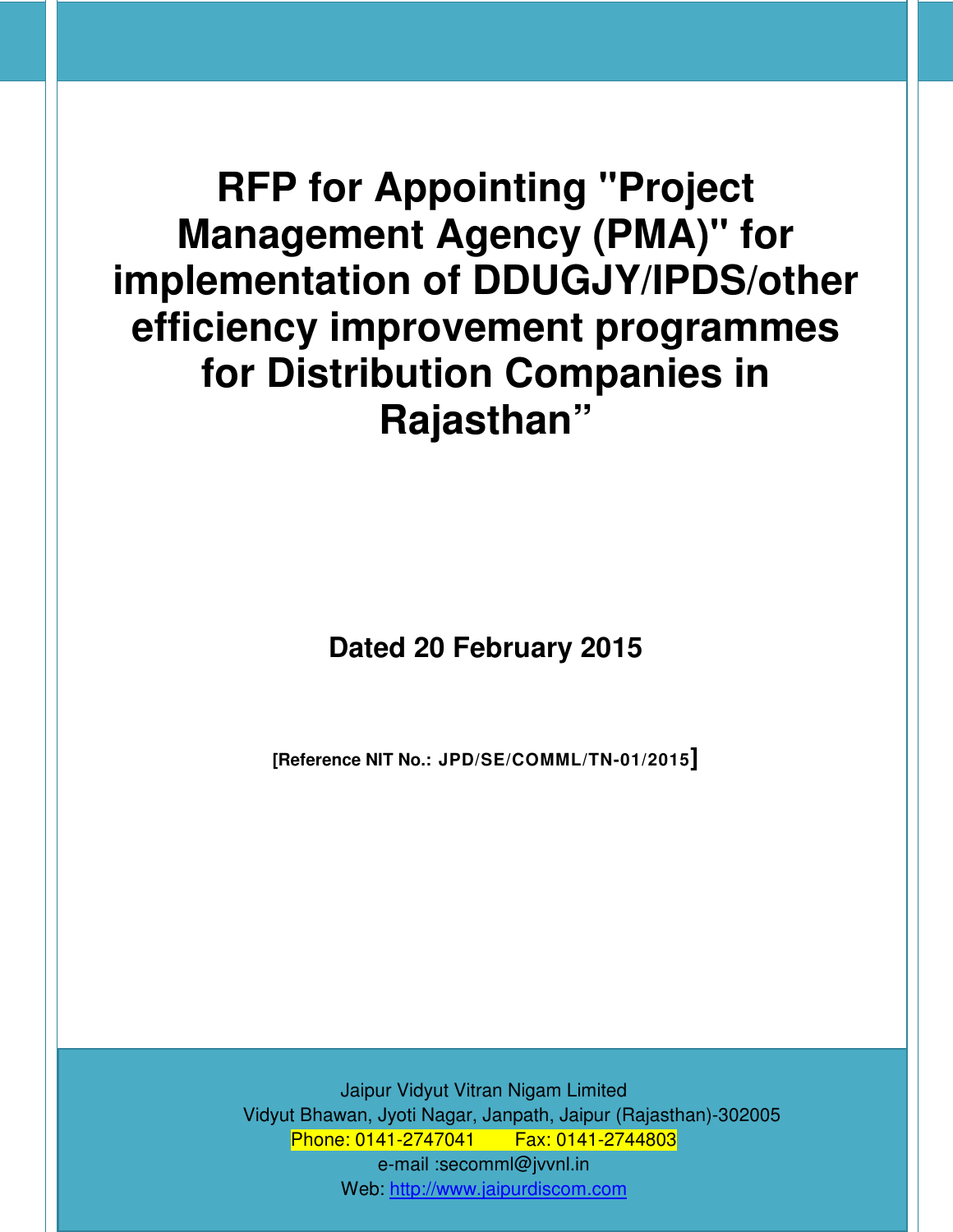| <b>Mode of Bid Submission</b>            | Online though e-Procurement/ e-Tendering system |
|------------------------------------------|-------------------------------------------------|
|                                          | at http://eproc.rajasthan.gov.in                |
| Place for Pre-bid meeting and opening of | Office of SE (Comml.)                           |
| the bid                                  | Conference Hall Vidyut Bhawan, Janpath, Jyoti   |
|                                          | Nagar, Jaipur (Rajasthan) Pin-302005            |
| Date & Time of Pre-bid meeting           | 02.03.2015 at 11 AM                             |
|                                          |                                                 |
| Last Date & Time of Submission of Bid    | 23.03.2015 at 6 PM                              |
|                                          |                                                 |
| Date & Time of Opening of Bid            | 24.03.2015 at 11 AM                             |
|                                          |                                                 |

**Cost of Tender Document: Rs. 2500/- Only (Rupees Two Thousand Five Hundred Only)** 

# **E-Tender Processing Fee: Rs. 1000/- (Rupees One Thousand Only)**

| Name of the Bidding Company/Firm:                |  |                                 |  |
|--------------------------------------------------|--|---------------------------------|--|
| <b>Contact Person(Authorised Bid Signatory):</b> |  |                                 |  |
| <b>Correspondence Address:</b>                   |  |                                 |  |
| <b>Mobile No.</b>                                |  | <b>Telephone</b><br>& Fax Nos.: |  |
| <b>Website &amp; E-Mail:</b>                     |  |                                 |  |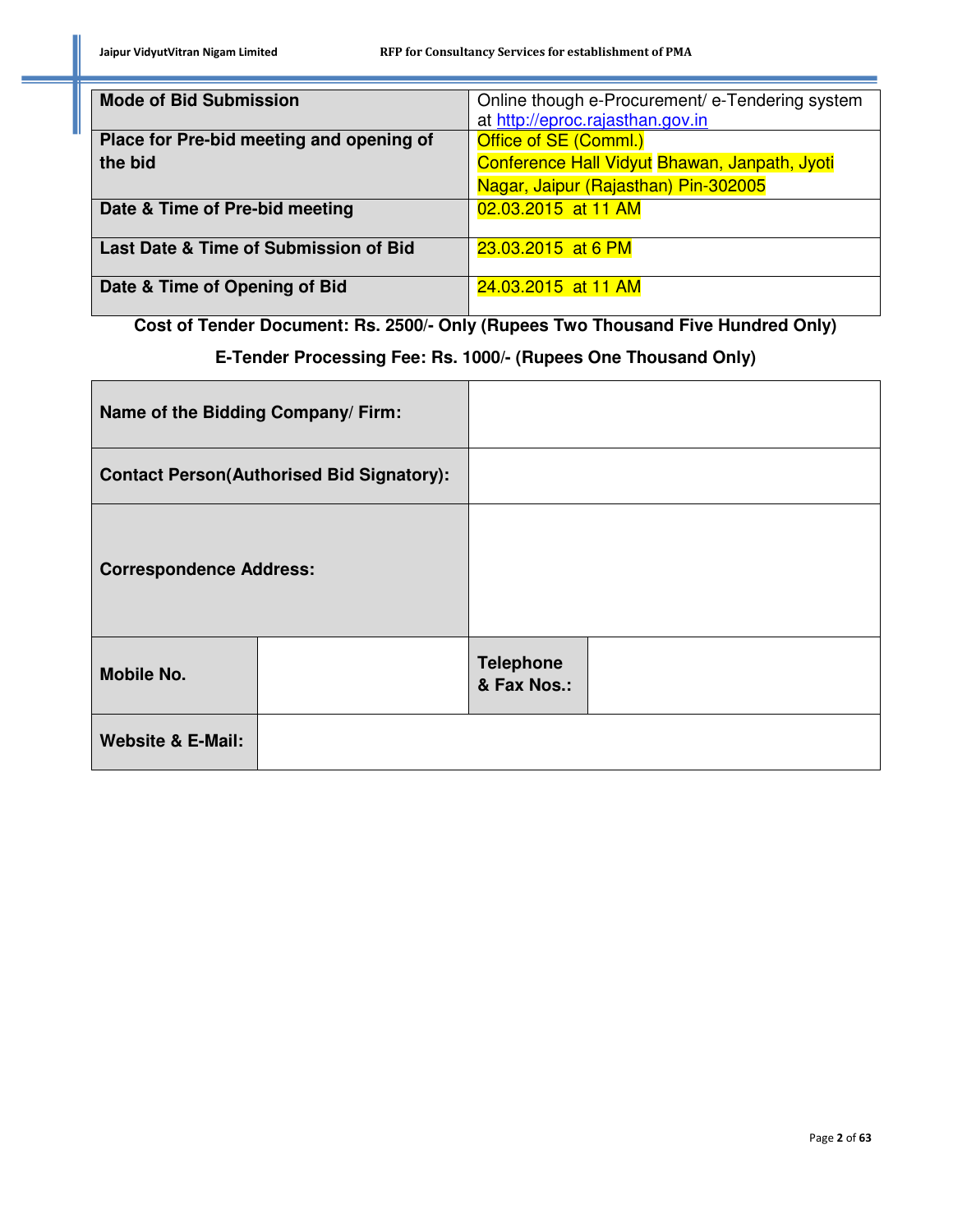# **ABBREVIATIONS & DEFINITIONS**

| Agreement                    | The Agreement to be signed between the successful Bidder and<br>Rajasthan Discoms.                                                                                                                                                                                                                                                                        |
|------------------------------|-----------------------------------------------------------------------------------------------------------------------------------------------------------------------------------------------------------------------------------------------------------------------------------------------------------------------------------------------------------|
| Authorized<br>Representative | Any person authorized by either of the parties.                                                                                                                                                                                                                                                                                                           |
| Bidder/Tenderer              | The company who will participate in the bidding process. The Bidder may<br>be the Principal Officer or the duly Authorized Representative of the<br>Bidder.                                                                                                                                                                                               |
| <b>Corrupt Practice</b>      | The offering, giving, receiving or soliciting of anything of value or influence<br>the action of an official in the process of Bidding or Contract execution.                                                                                                                                                                                             |
| <b>Discoms</b>               | Power distribution companies of Rajasthan viz. Jaipur Vidyut Vitran Nigam<br>Limited (JVVNL), Ajmer Vidyut Vitran Nigam Limited (AVVNL) and<br>Jodhpur Vidyut Vitran Nigam Limited (JdVVNL). Also referred to as<br>"Rajasthan Discoms".                                                                                                                  |
| <b>EMD</b>                   | <b>Earnest Money Deposit</b>                                                                                                                                                                                                                                                                                                                              |
| <b>Fraudulent Practice</b>   | A misrepresentation of facts in order to influence a procurement process<br>or the execution of a Contract and includes collusive practice among<br>Bidders (prior to or after Bid submission) designed to establish Bid prices<br>at artificial non-competitive levels and to deprive Rajasthan Discoms of the<br>benefits of free and open competition. |
| GoR                          | Government of Rajasthan                                                                                                                                                                                                                                                                                                                                   |
| Law                          | Any Act, Notification, Bye Law, Rules and Regulations, Directive,<br>Ordinance, Order or Instruction having the force of law enacted or issued<br>by the Central Government and/ or the Government of Rajasthan or any<br>other Government or regulatory authority or political subdivision of<br>Government agency.                                      |
| <b>LD</b>                    | <b>Liquidated Damages</b>                                                                                                                                                                                                                                                                                                                                 |
| Lol                          | Letter of Intent                                                                                                                                                                                                                                                                                                                                          |
| <b>MIS</b>                   | Management Information System                                                                                                                                                                                                                                                                                                                             |
| <b>NIT</b>                   | Notice Inviting Tender                                                                                                                                                                                                                                                                                                                                    |
| PO                           | Purchase Order/ Work Order                                                                                                                                                                                                                                                                                                                                |
| <b>PMA</b>                   | <b>Project Management Agency</b>                                                                                                                                                                                                                                                                                                                          |
| Purchaser/                   | JVVNL on behalf of all three Rajasthan Discoms.                                                                                                                                                                                                                                                                                                           |
| <b>Tendering Authority</b>   |                                                                                                                                                                                                                                                                                                                                                           |
| <b>RFP</b>                   |                                                                                                                                                                                                                                                                                                                                                           |
|                              | <b>Request For Proposal</b>                                                                                                                                                                                                                                                                                                                               |
| Service provider/            | The bidder who will be finally selected and who gets into an agreement                                                                                                                                                                                                                                                                                    |
| Successful bidder            | with the Rajasthan Discoms for completing the work mentioned in this                                                                                                                                                                                                                                                                                      |
| <b>CMC</b>                   | bidding document.<br><b>Contract Monitoring Committee</b>                                                                                                                                                                                                                                                                                                 |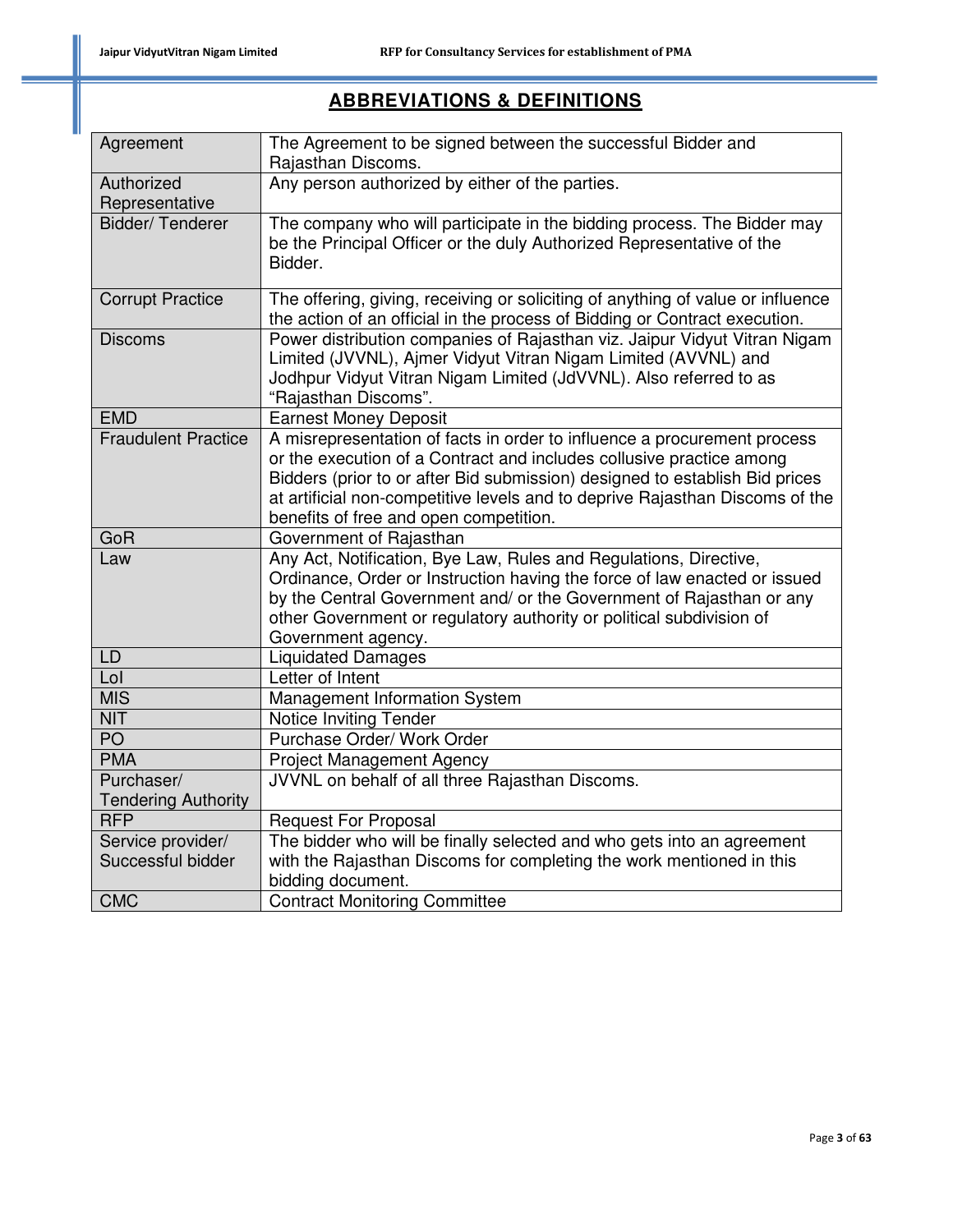#### **TABLE OF CONTENTS**

| 1.     |              |  |
|--------|--------------|--|
| 2.     |              |  |
| 3.     |              |  |
| 4.     |              |  |
| 4.1.   |              |  |
| 4.2.   |              |  |
| 4.3.   |              |  |
| 5.     |              |  |
| 5.1.   |              |  |
| 5.2.   |              |  |
| 5.2.1. |              |  |
| 5.2.2. |              |  |
| 5.2.3. |              |  |
| 5.3.   |              |  |
| 5.3.1. |              |  |
| 5.3.2. |              |  |
| 5.3.3. |              |  |
| 5.3.4. |              |  |
| 5.3.5. |              |  |
| 5.3.6. |              |  |
| 5.3.7. |              |  |
| 5.3.8. |              |  |
| 5.3.9. |              |  |
|        |              |  |
|        |              |  |
| 5.4.   |              |  |
| 5.4.1. |              |  |
| 5.4.2. |              |  |
| 5.4.3. |              |  |
| 5.4.4. |              |  |
| 5.4.5. |              |  |
| 5.4.6. |              |  |
| 5.4.7. |              |  |
| 5.4.8. |              |  |
| 5.4.9. |              |  |
|        |              |  |
|        |              |  |
|        |              |  |
| 5.5.   |              |  |
|        | Page 4 of 63 |  |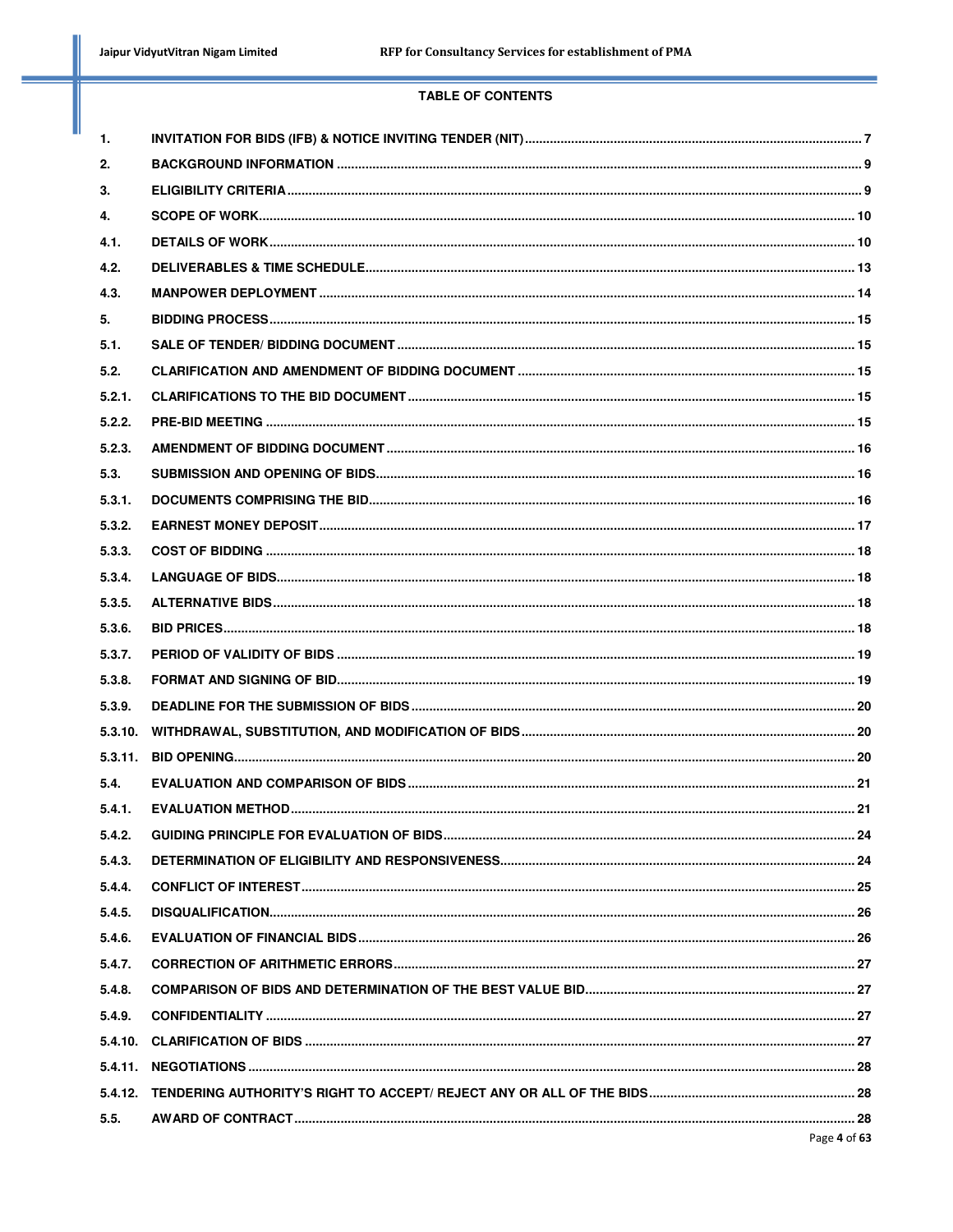| 5.5.1.  |  |
|---------|--|
| 5.5.2.  |  |
| 5.5.3.  |  |
| 5.5.4.  |  |
| 5.5.5.  |  |
| 5.5.6.  |  |
| 5.5.7.  |  |
| 5.5.8.  |  |
| 5.5.9.  |  |
| 6.      |  |
| 6.1.    |  |
| 6.2.    |  |
| 6.2.1.  |  |
| 6.2.2.  |  |
| 6.2.3.  |  |
| 6.2.4.  |  |
| 6.2.5.  |  |
| 6.2.6.  |  |
| 6.2.7.  |  |
| 6.2.8.  |  |
| 6.2.9.  |  |
| 6.2.10. |  |
|         |  |
|         |  |
|         |  |
|         |  |
|         |  |
|         |  |
|         |  |
|         |  |
|         |  |
|         |  |
|         |  |
|         |  |
|         |  |
|         |  |
|         |  |
|         |  |
|         |  |
| 6.3.    |  |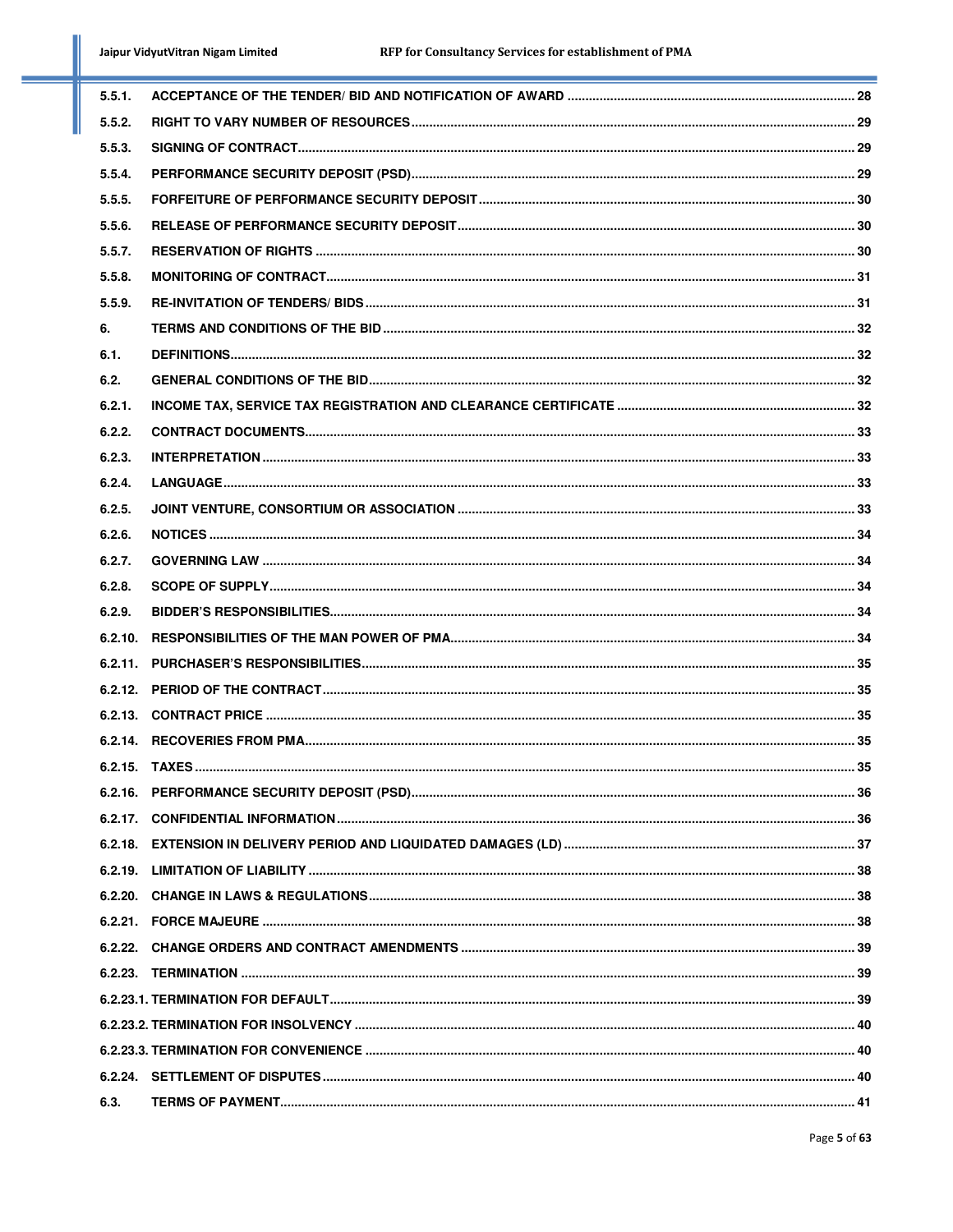| 6.4.   |                                                                                            |  |
|--------|--------------------------------------------------------------------------------------------|--|
| 6.4.1. |                                                                                            |  |
| 6.4.2. |                                                                                            |  |
| 6.4.3. |                                                                                            |  |
| 6.4.4. |                                                                                            |  |
|        |                                                                                            |  |
|        |                                                                                            |  |
|        |                                                                                            |  |
|        |                                                                                            |  |
|        |                                                                                            |  |
|        |                                                                                            |  |
|        | ANNEXURE III BIDDER'S AUTHORIZATION CERTIFICATE (TO BE ENCLOSED WITH THE TECHNICAL BID) 52 |  |
|        | ANNEXURE IV SELF DECLARATION - NO BLACK LISTING (TO BE ENCLOSED WITH THE TECHNICAL BID) 53 |  |
|        |                                                                                            |  |
|        |                                                                                            |  |
|        |                                                                                            |  |
|        |                                                                                            |  |
|        |                                                                                            |  |
|        |                                                                                            |  |
|        |                                                                                            |  |
|        |                                                                                            |  |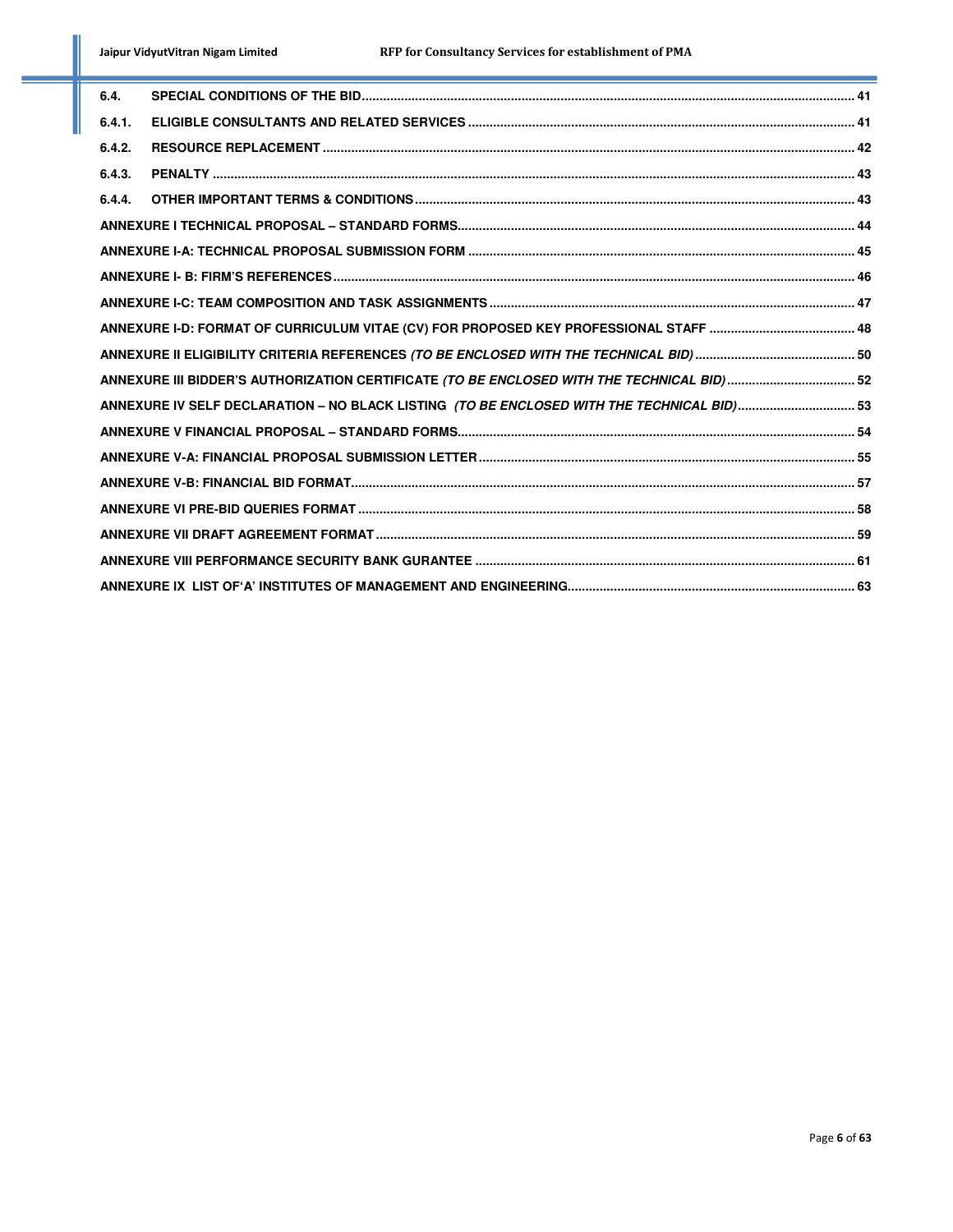# **1. INVITATION FOR BIDS (IFB)& NOTICE INVITING TENDER (NIT)**

- 1.1 Jaipur Vidyut Vitran Nigam Limited (JVVNL), herein also referred to as "Purchaser", on behalf of all 3 Distribution Companies of Rajasthan viz.Jaipur Vidyut Vitran Nigam Limited (JVVNL), Ajmer Vidyut Vitran Nigam Limited (AVVNL) and Jodhpur Vidyut Vitran Nigam Limited (JdVVNL) collectively referred to as "Distribution Companies", invites proposals from reputed, competent and professional consultancy firms, who meet the minimum eligibility criteria as specified in this bidding documentfor Appointing **"Project Management Agency (PMA)"for implementation of DDUGJY/IPDS/otherefficiency improvement programmesfor Distribution Companies in Rajasthan"for a period of 3 years**as detailed in the Chapter titled "scope of work" of this RFP document.
- 1.2 The complete bidding document has been published on the website http://eproc.rajasthan.gov.in, for the purpose of downloading.
- 1.3 Bidders who wish to participate in this bidding process must register on http://eproc.rajasthan.gov.in (bidders already registered on http://eproc.rajasthan.gov.in before 30-09-2011 must register again).
- 1.4 To participate in online bidding process, Bidders must procure a Digital Signature Certificate (Type III) as per Information Technology Act-2000 using which they can digitally sign their electronic bids. Bidders can procure the same from any CCA approved certifying agency, i.e. TCS, safecrypt, Ncode etc. Bidders who already have a valid Digital Signature Certificate (DSC) need not procure a new DSC.
- 1.5 A two part three envelope / cover selection procedure shall be adopted.
- 1.6 Bidder (authorised signatory) shall submit their offer on-line in Electronic formats both for technical and financial proposal. However, Demand Drafts (DD) for Tender Fees, e-Tender Processing Fees and EMD should be submitted physically at the office of Tendering Authority as prescribed in NIT and scanned copy of same should also be uploaded along with the technical bid/ cover.
- 1.7 JVVNL will not be responsible for delay in online submission due to any reason. For this, bidders are requested to upload the complete bid well advance in time so as to avoid  $11<sup>th</sup>$  hour issues like slow speed; choking of web site due to heavy load or any other unforeseen problems.
- 1.8 Bidders are also advised to refer "Bidders Manual Kit" available at e-Proc website for further details about the e-tendering process.
- 1.9 Please note that a pre-bid meeting of prospective biddersis scheduled as per the details specified in NIT below. The objective of this meeting is to address the queries of the prospective bidders related to the Project/ Bidding document.
- 1.10 No contractual obligation whatsoever shall arise from the RFP/ bidding process unless and until a formal contract is signed and executed between the tendering authority and the successful bidder.
- 1.11 JVVNL disclaims any factual or other errors in this document (the onus is purely on the individual bidders to verify such information) and the information provided herein are intended only to help the bidders to prepare a logical bid-proposal.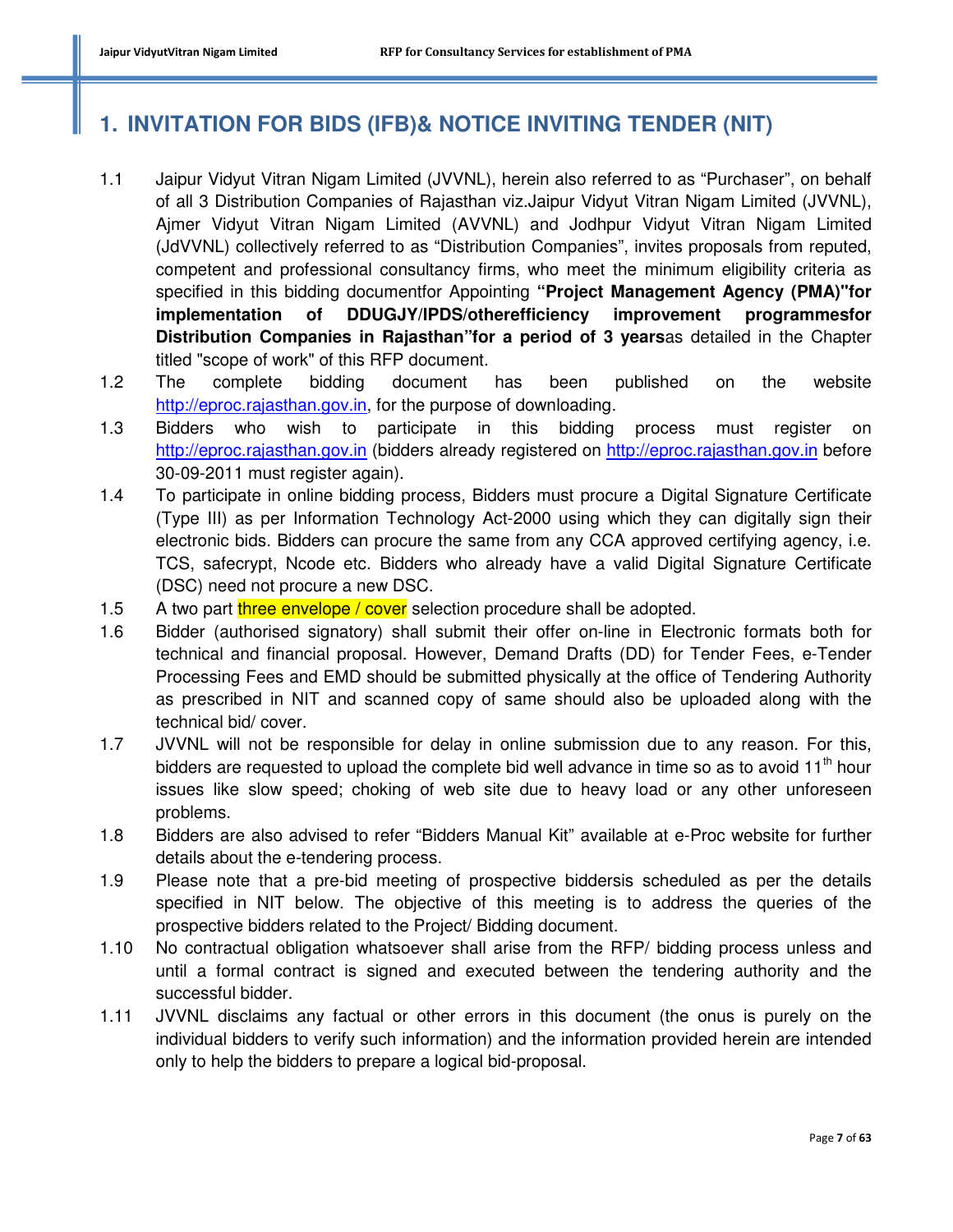#### **NOTICE INVITING TENDER**

Jaipur VidyutVitran Nigam Limited (JVVNL) invites competitive bids from the eligible bidders for Appointing **"Project Management Agency (PMA)"for implementation of DDUGJY / IPDS / otherefficiency improvement programmesfor Distribution Companies in Rajasthan"for a period of 3 years**

| <b>Nature of the Engagement</b>                                                                                                                                                                                                                                                                                                                       | <b>Appointing "Project Management Agency</b><br>(PMA)"for implementation of DDUGJY / IPDS /<br>otherefficiency improvement programmesfor |
|-------------------------------------------------------------------------------------------------------------------------------------------------------------------------------------------------------------------------------------------------------------------------------------------------------------------------------------------------------|------------------------------------------------------------------------------------------------------------------------------------------|
|                                                                                                                                                                                                                                                                                                                                                       | Distribution Companies in Rajasthan" for a period                                                                                        |
|                                                                                                                                                                                                                                                                                                                                                       | of 3 years                                                                                                                               |
| <b>Cost of Tender Document (non-</b><br>refundable)                                                                                                                                                                                                                                                                                                   | Rs. 2,500/- (Rupees Two Thousand Five Hundred<br>Only)                                                                                   |
| <b>Processing Fees (non-refundable)</b>                                                                                                                                                                                                                                                                                                               | Rs. 1,000/- (Rupees One Thousand Only)                                                                                                   |
| <b>Earnest Money Deposit (EMD)</b>                                                                                                                                                                                                                                                                                                                    | Rs.15,00,000/- (Rupees Fifteen Lac Only)                                                                                                 |
| <b>Publishing Date &amp; Time</b>                                                                                                                                                                                                                                                                                                                     | 20.02.2015 at 10 AM                                                                                                                      |
| <b>Document download Start Date &amp; Time</b>                                                                                                                                                                                                                                                                                                        | 20.02.2016 at 10 AM onwards                                                                                                              |
|                                                                                                                                                                                                                                                                                                                                                       | 02.03.2015 at 11 AM                                                                                                                      |
|                                                                                                                                                                                                                                                                                                                                                       |                                                                                                                                          |
| Date, Time & venue of Pre-bid Meeting                                                                                                                                                                                                                                                                                                                 | Office of SE (Comml.),                                                                                                                   |
|                                                                                                                                                                                                                                                                                                                                                       | Conference Hall Vidyut Bhawan, Janpath, Jyoti Nagar,                                                                                     |
|                                                                                                                                                                                                                                                                                                                                                       | Jaipur (Rajasthan) Pin-302005                                                                                                            |
| <b>Bid Submission Start Date &amp; Time</b>                                                                                                                                                                                                                                                                                                           | 20.02.2015 at 10 AM onwards                                                                                                              |
| <b>Document download End Date &amp; Time</b>                                                                                                                                                                                                                                                                                                          | 23.03.2015 at 6 PM                                                                                                                       |
| <b>Bid Submission End Date &amp; Time</b>                                                                                                                                                                                                                                                                                                             | 23.03.2015 at 6PM                                                                                                                        |
| <b>Submission of Demand Draft/ Banker</b>                                                                                                                                                                                                                                                                                                             |                                                                                                                                          |
| <b>Cheque of Tender Cost, Earnest Money</b>                                                                                                                                                                                                                                                                                                           | From 20.02.2015 onwards up to 2 PM on 23.03.2015                                                                                         |
| and Processing Fees*                                                                                                                                                                                                                                                                                                                                  |                                                                                                                                          |
| <b>Technical Bid Opening Date &amp; Time</b>                                                                                                                                                                                                                                                                                                          | 24.03.2015 at 11 AM                                                                                                                      |
| Date & time of opening of Financial bids                                                                                                                                                                                                                                                                                                              | Will be intimated later to the Technically qualified<br>bidders                                                                          |
| <b>Websites for downloading Tender</b>                                                                                                                                                                                                                                                                                                                | http://eproc.rajasthan.gov.in                                                                                                            |
| Document, Corrigendum's, Addendums<br>etc.                                                                                                                                                                                                                                                                                                            | http://www.jaipurdiscom.com                                                                                                              |
| <b>Bid &amp; EMD Validity</b>                                                                                                                                                                                                                                                                                                                         | Bid: 180 Days from the date of Technical bid opening<br><b>EMD:</b> 180 Days from the date of Technical bid opening                      |
| * In case any bidder fails to submit the original Demand Draft/ Banker Cheque of tender fee, Earnest<br>Money and processing fees up to 2 PM on 23.03.2015 the Technical Bid of the bidder shall not be<br>$\mathbf{L}$ . The Deplected Observed December Ductional Leading december for example $\mathbf{M}$ are units $\mathbf{M}$ and $\mathbf{O}$ |                                                                                                                                          |

opened. The Banker's Cheque/ Demand Draft should be drawn in favour of "Accounts Officer(Cash), JVVNL" payable at "Jaipur" from any Scheduled Commercial Bank.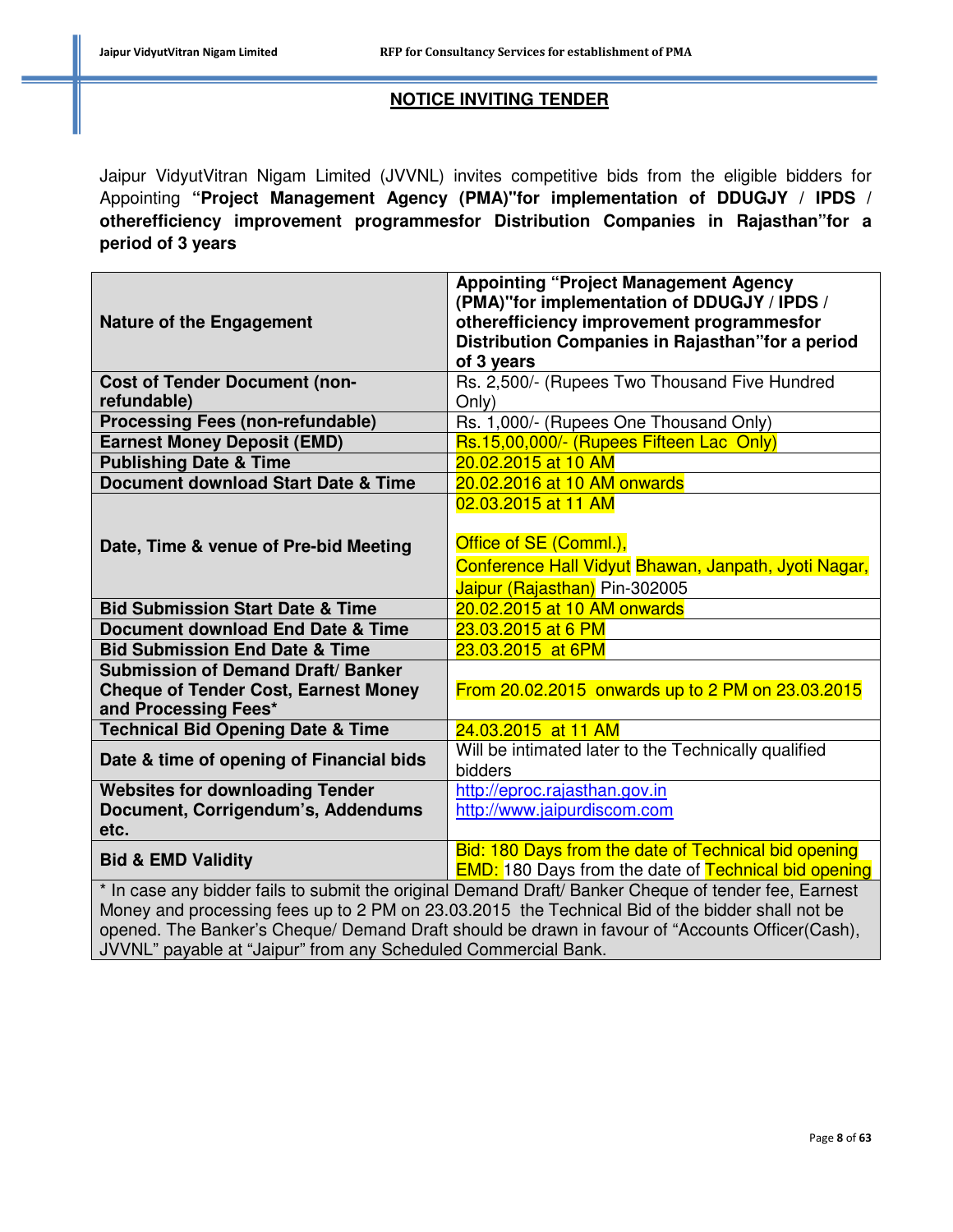# **2. BACKGROUND INFORMATION**

The Government of India recently launched the Deendayal Upadhyaya Gram Jyoti Yojna (DDUGJY) scheme which aims for separation of agriculture and non-agriculture feeders, strengthening & augmentation of sub-transmission & distribution system and improving rural electrification and the Integrated Power Development Scheme (IPDS) for urban areas. The guidelines of the schemes also necessitate a **"Project Management Agency" (PMA)**having a dedicated team for monitoring of the project execution. In view of above, the Distribution Companies in Rajasthan plan to establish a PMA at the head office of JVVNL, Jaipur to monitor the execution and progress of DDUGJY and IPDS schemes and other projects undertaken by the Discoms for efficiency improvement.

On behalf of the three distribution companies of Rajasthan, JVVNL invites proposal from reputed firms for appointing "**Project Management Agency" (PMA)for implementation of DDUGJY/IPDS/other efficiency improvement programmes for Distribution Companies in Rajasthan".** The agency shall also assist the three Discoms in monitoring of other projects in areas of loss reduction, revenue monitoring, cost optimization, etc.

# **3. Eligibility Criteria**

| SI.<br><b>No</b> | Compliance Area | <b>Eligibility Criteria</b>                                                                                                                                                                                                         | <b>Supporting Document</b>                                                                                                                                                                                                |  |
|------------------|-----------------|-------------------------------------------------------------------------------------------------------------------------------------------------------------------------------------------------------------------------------------|---------------------------------------------------------------------------------------------------------------------------------------------------------------------------------------------------------------------------|--|
| 1                | Legal           | The Bidder must be a company,<br>registered under the Companies<br>Act, 1956 or a partnership firm<br>registered under Partnership Act<br>or a Proprietorship firm.                                                                 | Self-attested copy of the Certificate<br>Incorporation,<br>Registration<br>of<br>Certificate<br>Certificate and<br>of<br>Commencement of Business.                                                                        |  |
|                  |                 | The bidder should be registered<br>with the Service Tax department<br>and carry a valid PAN.                                                                                                                                        | Service Tax registration certificate<br>Income Tax registration Certificate/<br>Pan Card                                                                                                                                  |  |
| $\overline{2}$   | Technical       | <b>The</b><br>Bidder must have<br>done<br>similar work for at least three (3)<br>distribution utilities in 3 different<br>states in India during last 5 years<br>(from 1.1.2010 to 31.12.2014)<br>each valued at leastRs. 50 lakhs. | Copies of work orders and work<br>completion certificates mentioning<br>the nature of work, the period<br>during which the work was done or<br>is being done, the value of the<br>completed work and the payment<br>made. |  |
| 3                | Financial       | <b>Bidder</b><br>The<br>should<br>have<br>a<br>minimum annual turnover of INR<br>Rs. 50 crores during the last (3)<br>three financial years (i.e. $2011-12$ ,<br>2012-13<br>&<br>$2013 - 14$<br>from                                | Copy of annual Audited balance<br>sheets and profit and loss<br>statements for the last three<br>financial years (i.e. 2011-12, 2012-<br>13 & 2013-14) along with and CA                                                  |  |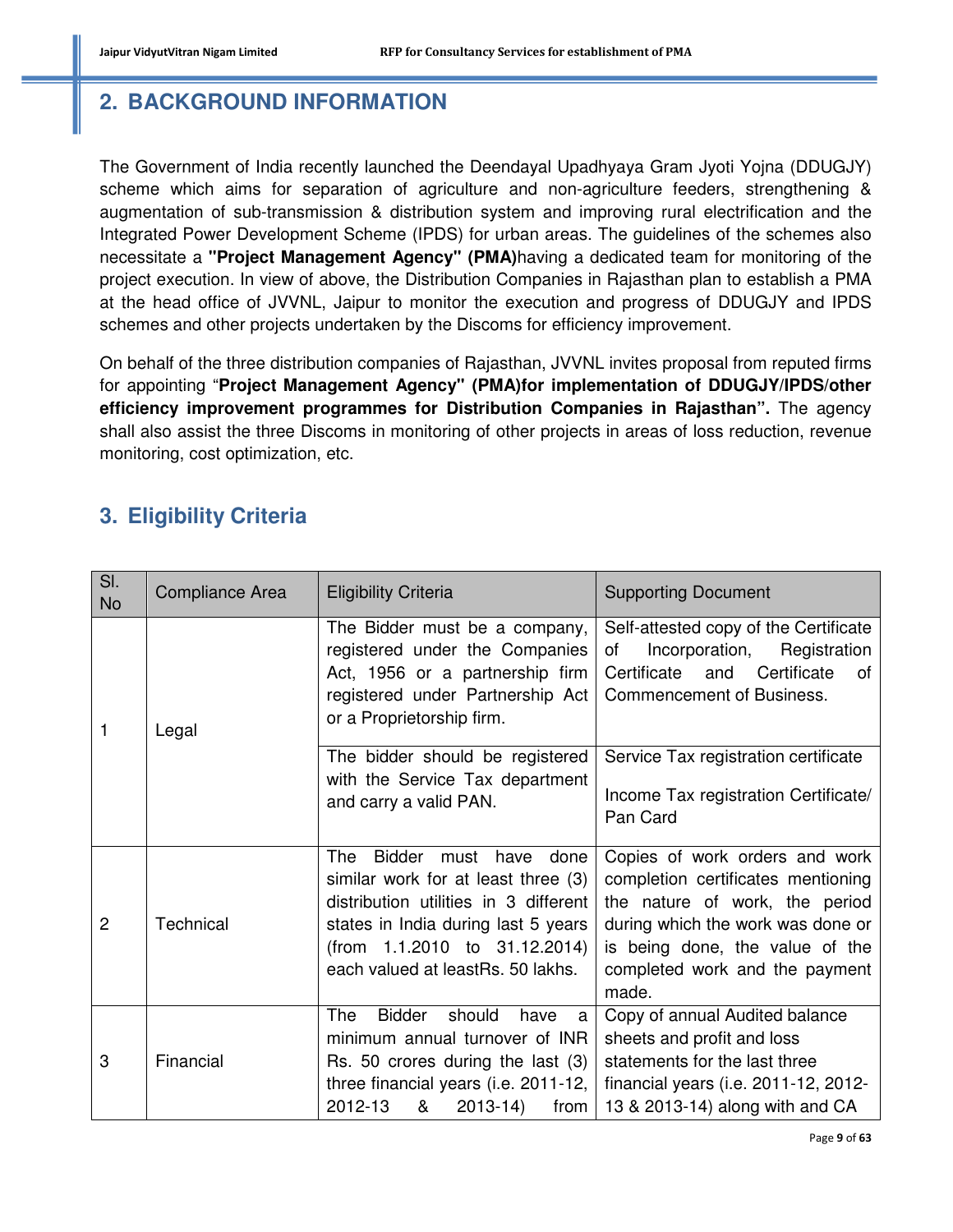| SI.<br><b>No</b> | Compliance Area | <b>Eligibility Criteria</b>                                                                                                                                                                                                                                          | <b>Supporting Document</b>                                                                                                                                                                                                                      |  |
|------------------|-----------------|----------------------------------------------------------------------------------------------------------------------------------------------------------------------------------------------------------------------------------------------------------------------|-------------------------------------------------------------------------------------------------------------------------------------------------------------------------------------------------------------------------------------------------|--|
|                  |                 | consulting/ advisory business                                                                                                                                                                                                                                        | Certificate indicating turnover<br>during last three financial years<br>(i.e. 2011-12, 2012-13 & 2013-14)<br>should be enclosed.                                                                                                                |  |
|                  |                 | The Bidder should have positive<br>net worth in each of the last three<br>financial years (i.e.<br>$2011 - 12$ ,<br>2012-13 & 2013-14).                                                                                                                              | CA Certificate indicating net worth<br>of the company during the last<br>three financial years (i.e. 2011-12,<br>2012-13 & 2013-14) should be<br>enclosed.                                                                                      |  |
|                  |                 | The bidder must submit a letter of<br>authorization from the Company<br>authorizing a person to sign the<br>documents on<br>behalf<br>of the<br>submit<br>technical,<br>company,<br>commercial<br>information<br>and<br>attend meetings on behalf of the<br>company. | authorization<br>of<br>Letter<br>on<br>Company's letter head in attached<br>format as per Annexure III.                                                                                                                                         |  |
| 4                | Other           | The bidder must not have been<br>blacklisted by the Central or any<br>State Government or any of their<br>institutions.                                                                                                                                              | The bidder should provide an<br>undertaking (self-certificate) that<br>the bidder hasn't been blacklisted<br>by the Central or any<br>State<br>Government<br>of<br>their<br>or<br>any<br>institutions in attached format as<br>per Annexure IV. |  |
|                  |                 | The company should have at least<br>100<br>full<br>time<br>employees<br>in<br>consulting role (Having minimum<br>qualification as BE/ BTech/MBA/<br>MBE/ MCA/ CA on the rolls of the<br>company                                                                      | List of such employees<br>from<br>authorized signatory should be<br>enclosed.                                                                                                                                                                   |  |

# **4. Scope of Work**

# **4.1. Details of Work**

The scope of work for the selected PMA will be to provide experienced persons for management and monitoring of various programmes undertaken by the Distribution Companies in Rajasthan, such as the Deen dayal Upadhyaya Gram Jyoti Yojna (DDUGJY), Integrated Power Development Scheme (IPDS) and other efficiency improvement projects for a period of 3 years. Bidders will propose the best persons meeting all the criteria as laid down in the RFP document. The selected agency(s) will be responsible to station the designated personsat the premises of Rajasthan Distribution companies and meet all the service obligations as agreed by it with JVVNL during the contract consequent upon the selection.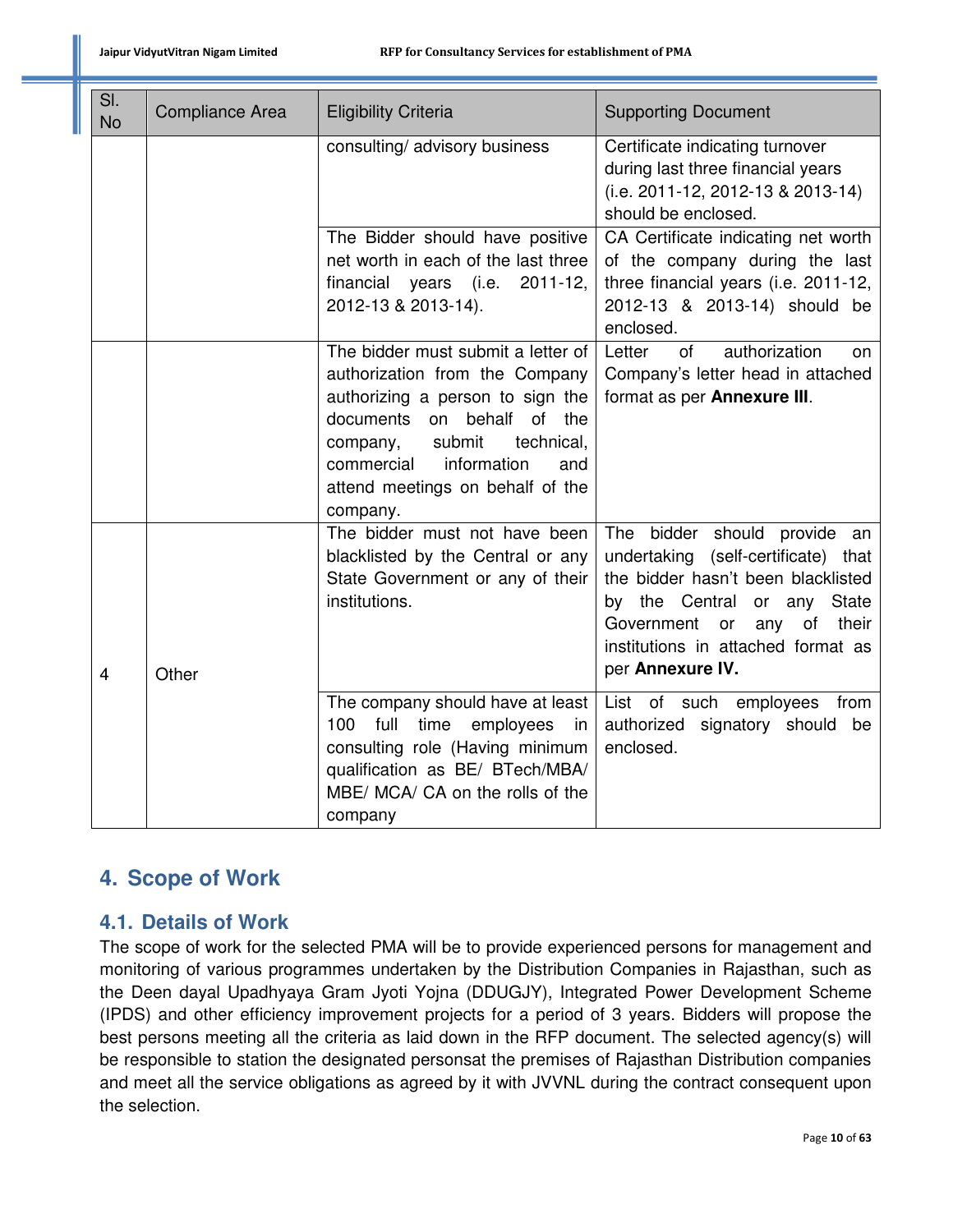The indicative scope of work that the agency shall be required to perform is as per the table given below and can be revised and refined as per requirements:

|  | Table 1 Roles and Responsibilities of the PMA |
|--|-----------------------------------------------|
|--|-----------------------------------------------|

| <b>S. No.</b> | <b>Module</b>                        | <b>Activities</b>                                                                                                                                                                                                                                                                                                                                                                                                                                                                                                                                                                                                                                 |  |
|---------------|--------------------------------------|---------------------------------------------------------------------------------------------------------------------------------------------------------------------------------------------------------------------------------------------------------------------------------------------------------------------------------------------------------------------------------------------------------------------------------------------------------------------------------------------------------------------------------------------------------------------------------------------------------------------------------------------------|--|
|               |                                      | Assist Discoms in preparation of Need Assess Document (NAD),<br>formulation of DPRs, monitoring and coordination of bidding process,<br>project planning and implementation, Quality Monitoring, MIS & Web<br>Portal up-dation, etc. for Deen dayal Upadhyaya Gram Jyoti Yojna<br>(DDUGJY), IPDS and other schemes.<br>Work closely with other technical staff for monitoring of programme<br>and initiatives in each Discoms. Selected consultants would assist the<br>Discoms in undertaking following activities:<br>Monitoring and coordination activities<br>✓<br>Assist<br>in<br>preparation<br>οf<br>tender<br>documents<br>for<br>$\circ$ |  |
|               |                                      | appointment of turnkey contractor<br>Assist in bid process (including pre bid meetings etc) and<br>$\circ$<br>technical evaluation of bids                                                                                                                                                                                                                                                                                                                                                                                                                                                                                                        |  |
|               | <b>Project Management</b><br>and MIS | Assist in placement of letter of Award and related<br>$\circ$<br>activities                                                                                                                                                                                                                                                                                                                                                                                                                                                                                                                                                                       |  |
| 1.            |                                      | Assist in monitoring of initiatives related to DSM/EE initiatives<br>✓                                                                                                                                                                                                                                                                                                                                                                                                                                                                                                                                                                            |  |
|               |                                      | Project Planning and Implementation<br>✓                                                                                                                                                                                                                                                                                                                                                                                                                                                                                                                                                                                                          |  |
|               |                                      | Assist in preparation of detailed work implementation<br>$\circ$<br>schedule (PERT) in association with turnkey contractor                                                                                                                                                                                                                                                                                                                                                                                                                                                                                                                        |  |
|               |                                      | coordinating<br>monitoring<br>Assist<br>in<br>&<br>оf<br>project<br>$\circ$<br>implementation activities                                                                                                                                                                                                                                                                                                                                                                                                                                                                                                                                          |  |
|               |                                      | Assist in monitoring receipt and issue of materials by the<br>$\circ$<br>contractor                                                                                                                                                                                                                                                                                                                                                                                                                                                                                                                                                               |  |
|               |                                      | Assist in identification of anticipated bottlenecks in project<br>$\circ$<br>implementation & preparation of remedial action plan in<br>consultation with Discoms and Contractors.                                                                                                                                                                                                                                                                                                                                                                                                                                                                |  |
|               |                                      | Assist in verification of invoices raised by the Contractor<br>$\circ$                                                                                                                                                                                                                                                                                                                                                                                                                                                                                                                                                                            |  |
|               |                                      | Assist in supervision of flow of funds in dedicated bank<br>$\circ$<br>account of projects                                                                                                                                                                                                                                                                                                                                                                                                                                                                                                                                                        |  |
|               |                                      | Assist in verification of creation of assets from asset<br>$\circ$<br>register of the utility.                                                                                                                                                                                                                                                                                                                                                                                                                                                                                                                                                    |  |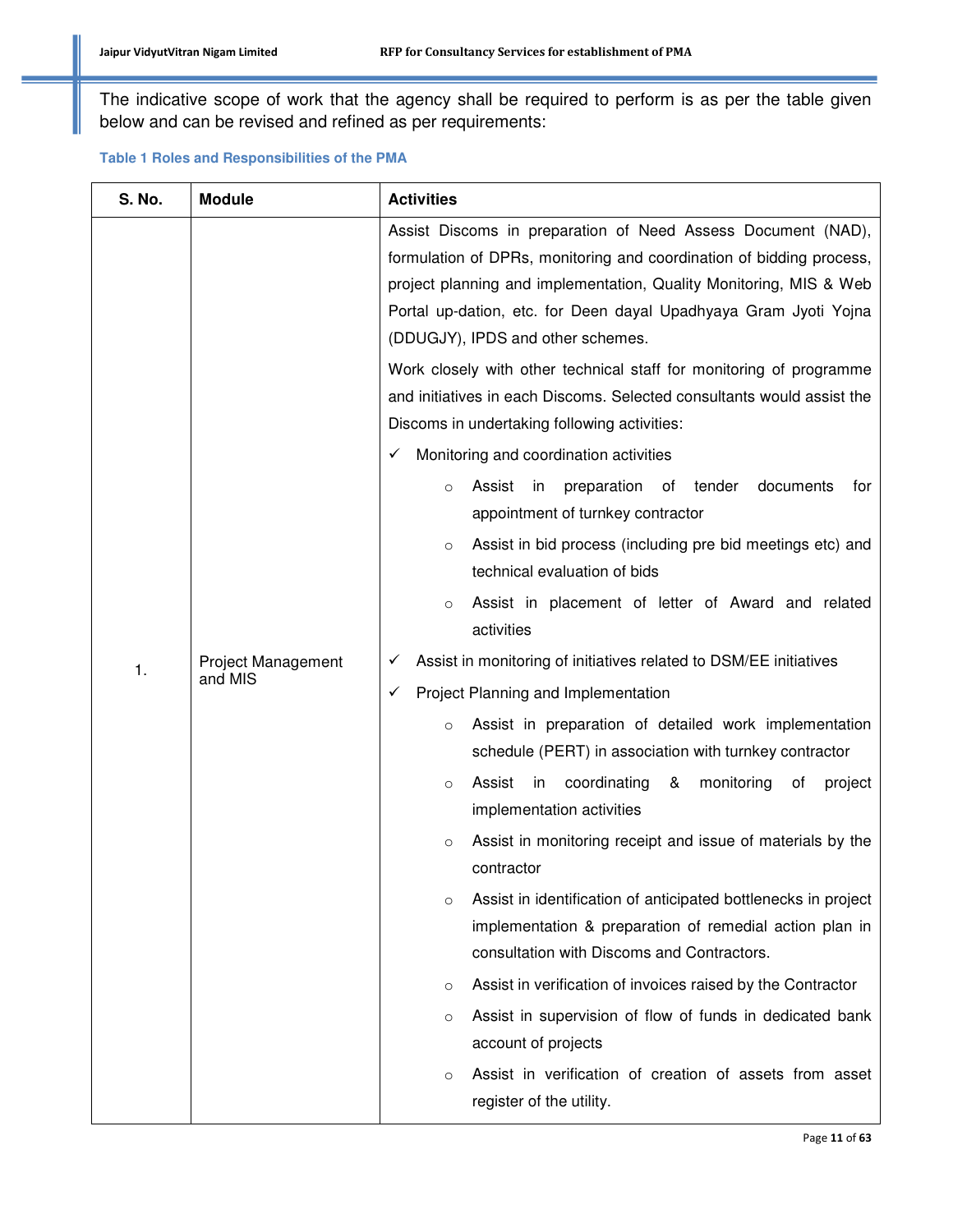|    |                           | ✓            | <b>Quality Monitoring</b>                                                                                                                                                                                                     |
|----|---------------------------|--------------|-------------------------------------------------------------------------------------------------------------------------------------------------------------------------------------------------------------------------------|
|    |                           |              | Assist in preparing a Quality Assurance (QA) Plan with<br>$\circ$                                                                                                                                                             |
|    |                           |              | the approval of the Utility                                                                                                                                                                                                   |
|    |                           |              | Assist in monitoring of field quality inspection of<br>$\circ$<br>ongoing/completed works                                                                                                                                     |
|    |                           |              | Assist in monitoring of joint inspections of material at site<br>$\circ$<br>on sample basis                                                                                                                                   |
|    |                           | ✓            | MIS & Web Portal up-dation                                                                                                                                                                                                    |
|    |                           |              | Assist in timely up-dation of information on Web Portal<br>$\circ$                                                                                                                                                            |
|    |                           |              | Assist in periodic reporting to the Project Management<br>$\circ$<br>Cell of Discom                                                                                                                                           |
|    |                           |              | Assist in coordination with Nodal Agency/MoP and any other<br>works as may be required to achieve the objectives of the overall<br>efficiency improvement scheme                                                              |
|    |                           |              | Assist in monitoring the execution of other schemes like IPDS,<br>Roll out of 24x7 power supply to all and any such projects of<br>strategic importance to the Discoms                                                        |
|    |                           |              | Assist Distribution companies in undertaking following activities:                                                                                                                                                            |
|    |                           | ✓            | Assist in design of loss reduction strategy                                                                                                                                                                                   |
| 2. | Loss Reduction            | ✓            | Assist in preparing Implementation & roll out plan                                                                                                                                                                            |
|    |                           | ✓            | Assist in floating a tender for appointment of a meter supply and<br>installation agency (ies).                                                                                                                               |
|    |                           |              | Assist the Discoms in undertaking following activities with reference to                                                                                                                                                      |
|    |                           |              | Revenue monitoring:                                                                                                                                                                                                           |
|    |                           | ✓            | Assist in strengthen meter reading, billing and revenue collection<br>activities through process re-engineering and introducing best<br>practices;                                                                            |
|    |                           | ✓            | Assist in improving customer services                                                                                                                                                                                         |
| 3. | <b>Revenue Monitoring</b> | ✓            | Assist in assessing correct quantum of energy sold to agricultural<br>consumers and determine correct amount of subsidy support for<br>agriculture consumers required from State Govt;                                        |
|    |                           | $\checkmark$ | Assist insetting up an automated system for analysis of energy<br>consumption pattern of high value consumers through MRI data<br>and finding any unscrupulous consumption parameter and levy<br>penalty (wherever necessary) |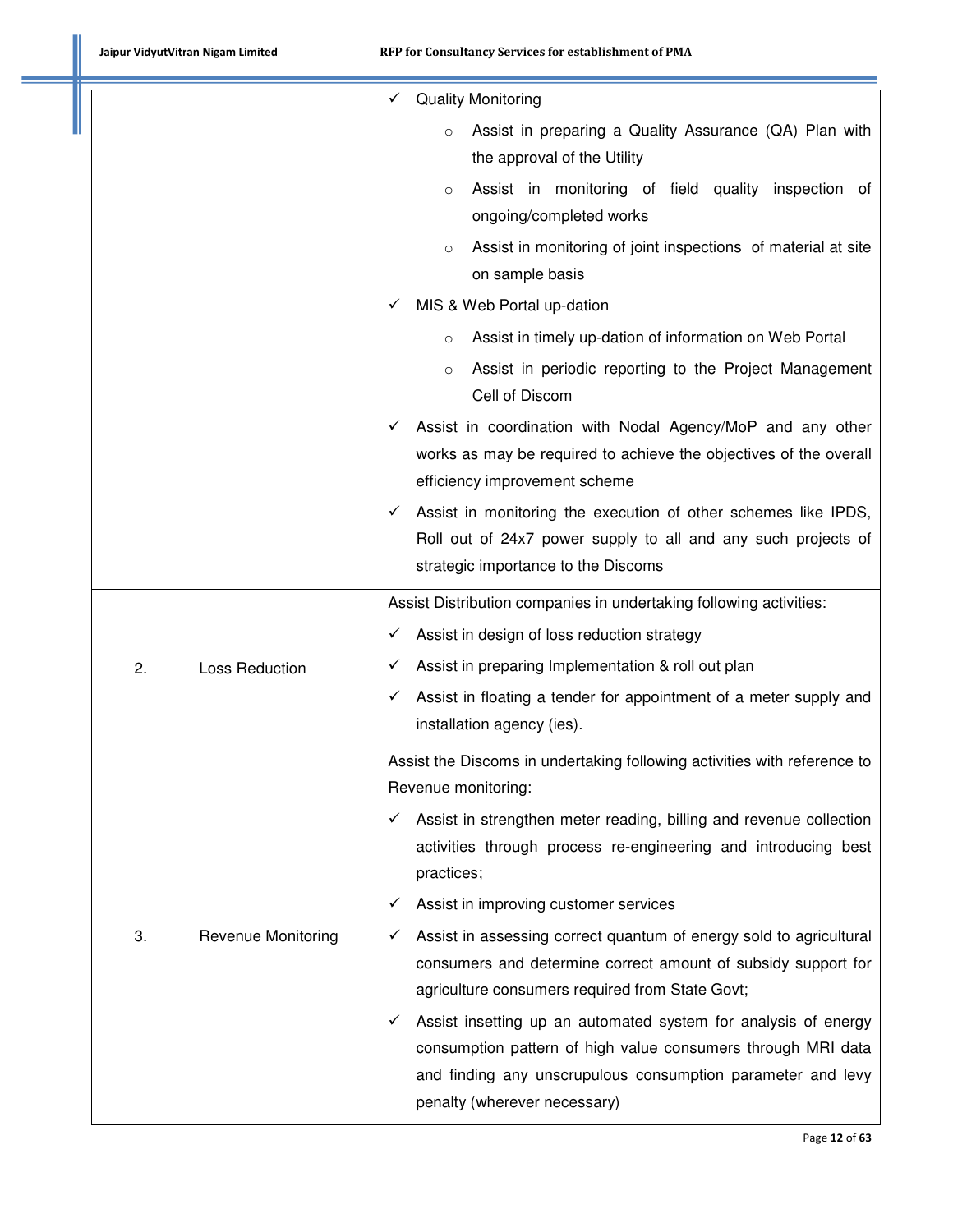|    | <b>Cost Optimization</b> | Assist the Discoms in undertaking following activities with reference to<br>cost optimization:                                                                                                                                                                                                               |  |  |
|----|--------------------------|--------------------------------------------------------------------------------------------------------------------------------------------------------------------------------------------------------------------------------------------------------------------------------------------------------------|--|--|
|    |                          | Assist in assessing power procurement portfolio of RDPPC and<br>✓<br>identify the sources of power procurement with high cost;                                                                                                                                                                               |  |  |
|    |                          | Assist in reviewing options for modification in power purchase<br>✓<br>portfolio and implement power purchase optimisation strategy;                                                                                                                                                                         |  |  |
| 4. |                          | Assist in forecasting the Power Demand and Supply availability<br>✓<br>and assess ways to bridge the existing gap between the two.<br>implement power management strategy<br>Prepare<br>&<br>for<br>optimisation of power procurement cost;<br>Assist in assessing inventory management system of the 3<br>✓ |  |  |
|    |                          | Discoms and propose improvements in SBDs and procurement<br>practices                                                                                                                                                                                                                                        |  |  |
|    |                          | Assist in exploring the avenues where repairs & maintenance<br>$\checkmark$<br>(R&M), administrative & general (A&G) expenses and employee<br>expenses could be optimized.                                                                                                                                   |  |  |
|    |                          | Assist in determining capital expenditure (Capex) requirement for<br>✓<br>projects<br>undertaken for customer<br>service<br>improvement,<br>implementation of DSM/ EE plans and employee engagement<br>strategy                                                                                              |  |  |

# **4.2. Deliverables & Time Schedule**

The expected deliverable from the PMA would be to provide **designated persons as per the requisite skills**. The table gives the expected number of person(s) with their qualifications in each position required by JVVNL to set-up the PMA. They will provide services related to activities mentioned in section 4.1.

#### **Table 2 Composition of the PMA**

| $\overline{\mathsf{s}}$ .<br><b>No</b> | <b>Service Category</b>                 | <b>Number of</b><br><b>Persons</b> | <b>Required Qualification</b>                                                                                                   |  |
|----------------------------------------|-----------------------------------------|------------------------------------|---------------------------------------------------------------------------------------------------------------------------------|--|
|                                        | Project Management<br>Consultant        |                                    | <b>Education:</b> MBA/ MBE/ PGDBM (Full time 2 yr, 1 yr for<br>ISB)<br><b>Total Experience: Atleast 5 Years in Power Sector</b> |  |
| 2 <sub>1</sub>                         | <b>MIS Consultant</b><br>(Discom Level) | 3<br>(1 for each<br>Discom)        | <b>Education:</b> MBA/ MBE/ PGDBM (Full time 2 yr, 1 yr for<br>ISB)<br><b>Total Experience: Atleast 2Years in Power Sector</b>  |  |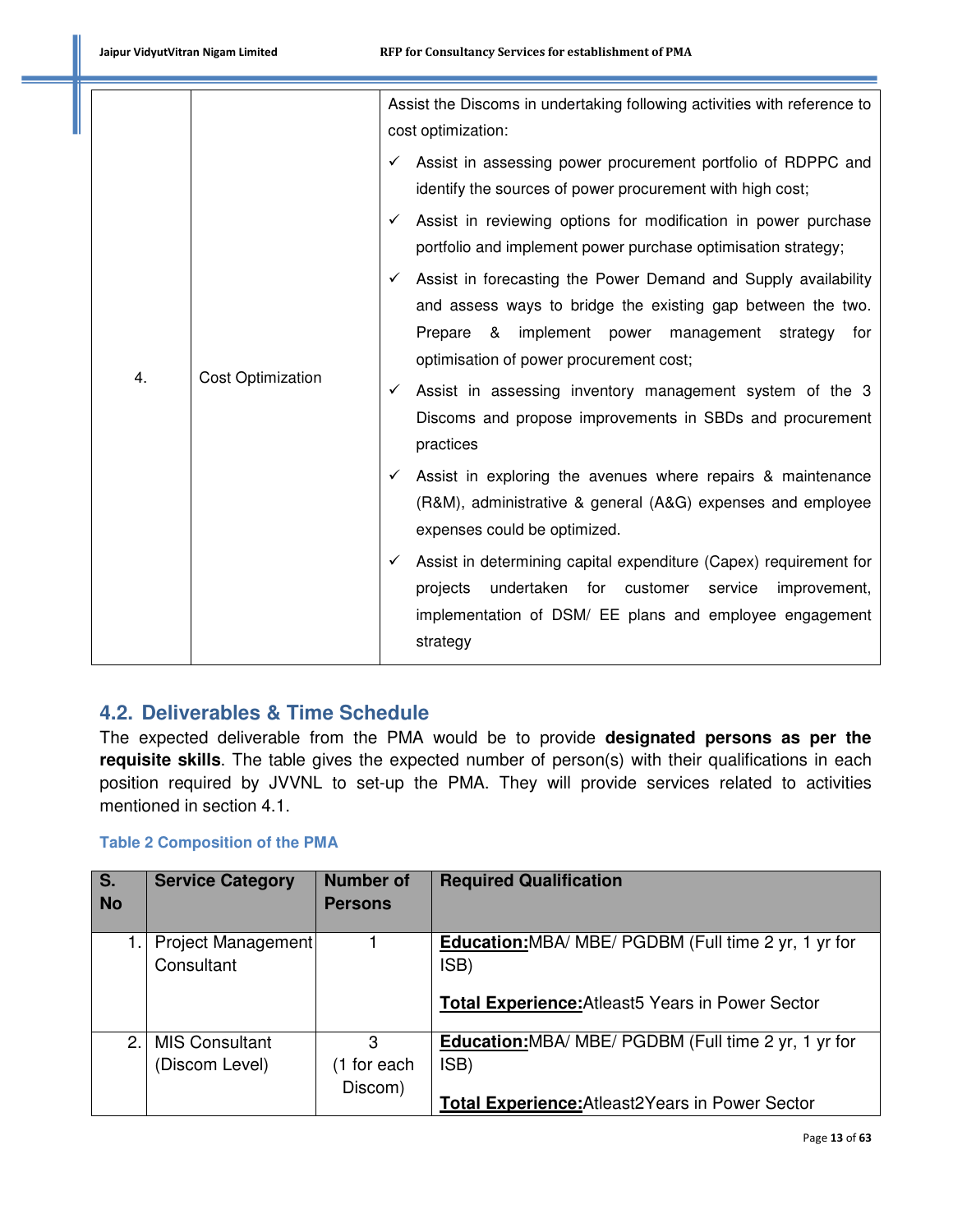| $S_{1}$<br><b>No</b> | <b>Service Category</b>                    | <b>Number of</b><br><b>Persons</b> | <b>Required Qualification</b>                                                                                                            |
|----------------------|--------------------------------------------|------------------------------------|------------------------------------------------------------------------------------------------------------------------------------------|
| 3.                   | Loss Reduction<br>Monitoring<br>Consultant |                                    | <b>Education:</b> BE/BTech and MBA/ PGDBM (Full time 2 yr,<br>1 yr for ISB)<br><b>Total Experience:</b> Atleast 2 Yearsin Power Sector   |
| 4.1                  | <b>Revenue Monitoring</b><br>Consultant    |                                    | <b>Education:</b> MBA/ PGDBM (Full time 2 yr, 1 yr for ISB)<br><b>Total Experience:</b> Atleast 2Y earsin Power and regulatory<br>Sector |
| 5.1                  | <b>Cost Optimization</b><br>Consultant     |                                    | <b>Education:</b> MBA/MBE/ PGDBM (Full time 2 yr, 1 yr for<br>ISB)/ CA<br><b>Total Experience:</b> Atleast 2 Years in Power Sector)      |

# Governance Structure

The primary goal of the PMA is to monitor implementation of efficiency improvement program/ projects and report the progress to management to assist in priority based decision making. The following figure illustrates the governance structure for PMA in the Rajasthan:

#### **Figure 1 Governance Structure for setting up PMA**



# **4.3. Manpower deployment**

I. The PMA shall deploy a suitable task force of well-qualified and experienced designated persons. The name of the persons proposed to be deployed for completion of services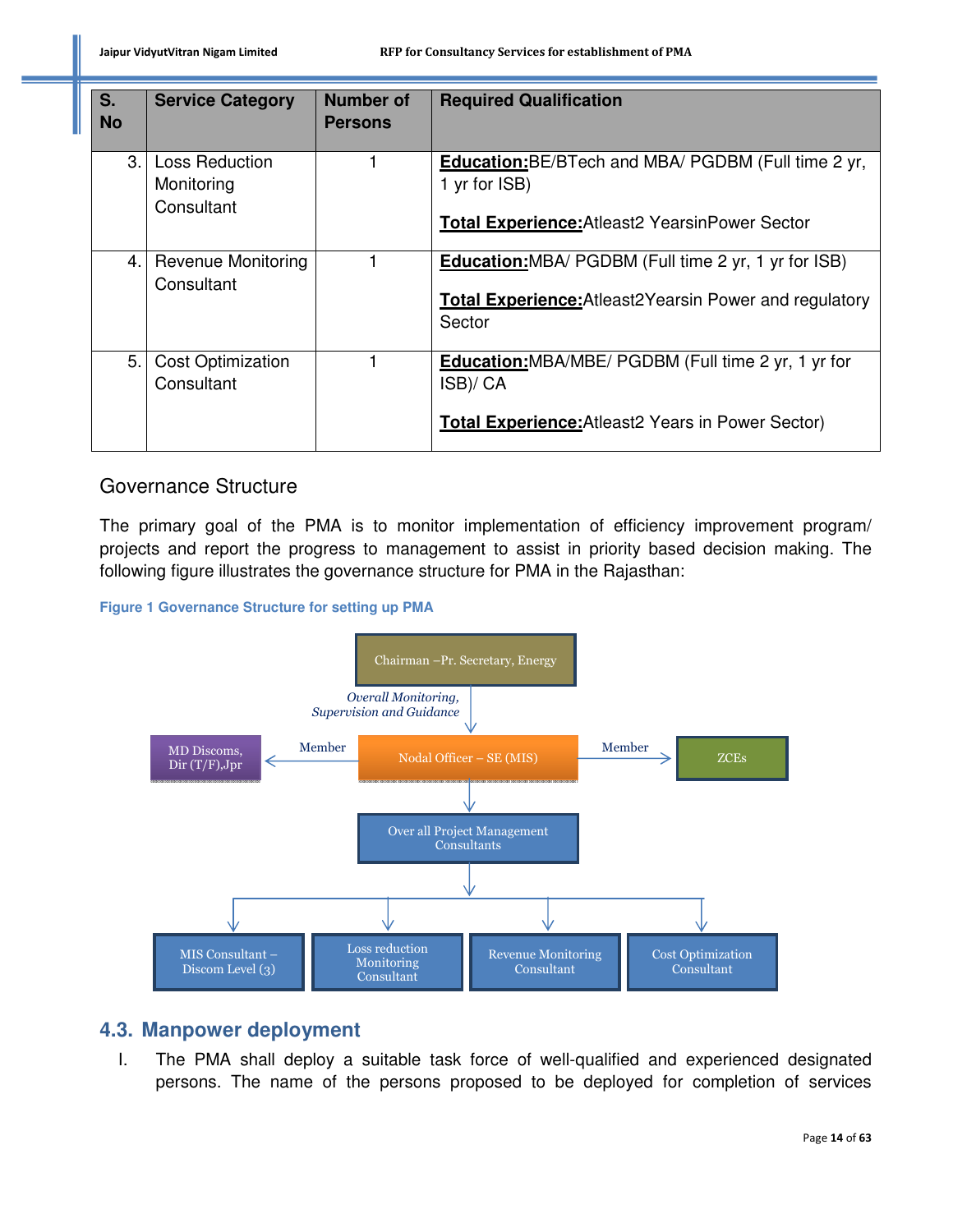included under the scope of this specification, along with their relevant experience and curriculum vitae shall be included by the bidder in his offer.

- II. All the designated persons have to be stationed onfull time basis at Jaipur with one person each for MIS activities to be stationed at Ajmer and Jodhpur. They will take prior permission before leaving headquarter.
- III. The onsite team shall be available in the office(s) of the Discom(s) on all working days. The onsite team shall be eligible for weekend offs (Saturdays and Sundays) and other national/ gazetted holidays. However they may be required to work and be present on holidays, as and when required. Besides, the onsite team members shall be entitled for 10 days of casual leaves annually.

# **5. Bidding Process**

# **5.1. Sale of Tender/ Bidding Document**

The sale of bidding document shall commence with the issue of NIT and shall be stopped as per the details specified in NIT. The complete bidding document is also placed on the websites as specified in the NIT. The prospective bidders are permitted to download the bidding document from any of the specified websites but must pay the cost of tender processing fee & EMD while submitting the e-bid to the department.

# **5.2. Clarification and Amendment of Bidding Document**

# **5.2.1. Clarifications to the Bid Document**

- I. A prospective bidder requiring any clarification on the Tender documents may notify the Purchaser through email as specified in the NIT and should reach before the specified Date and Time of Pre-Bid meeting as per the information provided in NIT.
- II. Purchaser will only accept bidder queries sent through email as per the Template in "**Annexure VI**" on or before the date and time specified in NIT.
- III. Purchaser would provide clarifications to those bidders whose representatives are present during the pre – bid meeting only. JVVNL would prepare and upload the corrigendum and final RFP based on modifications (if any) as specified in the NIT
- IV. JVVNL will not entertain or respond to bidders' queries and clarifications received after the pre–bid meeting.

# **5.2.2. Pre-bid Meeting**

- I. The bidder or its official representative (not more than two representatives per bidder) is invited to attend the pre-bid meeting as per the details specified in NIT. The objective of this meeting is to address the queries of the prospective bidders related to the Project/ bidding document and also to understand/address any concerns of the bidders related to the RFP.
- II. The prospective bidders are allowed to attend the pre-bid conference/ meeting and submit their pre-bid queries in the specified format and schedule.
- Page **15** of **63** III. As a result of discussions in the pre-bid conference, if modifications in the bidding document, specifications of services are considered necessary, they may be done by issuing an addendum/ corrigendum and its copies shall be sent through Email/ post to all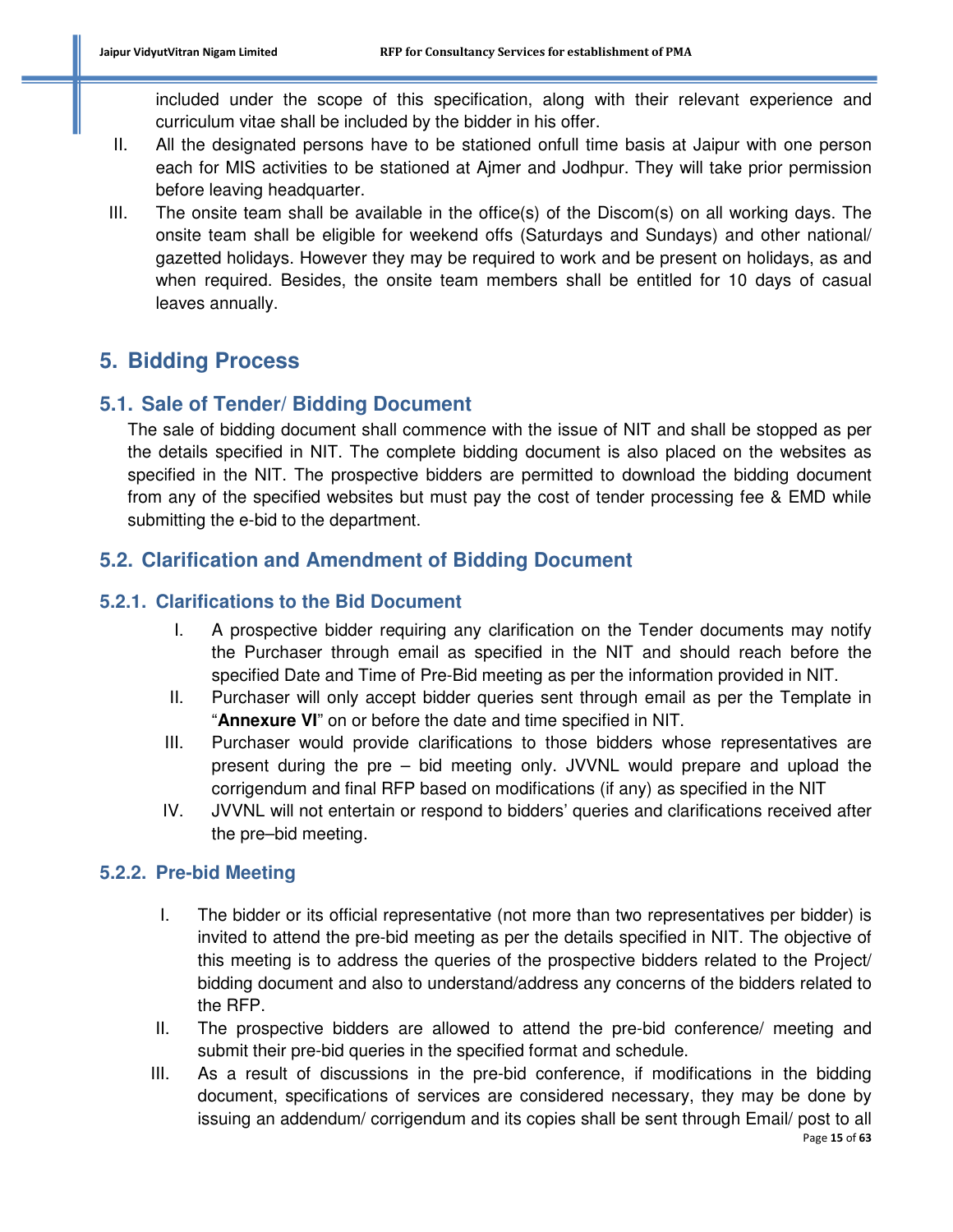the bidders having purchased the bidding document without identifying the source. The corrigendum/ addendum and the Final bidding document will be placed on all the websites as specified in the NIT.

- IV. Response to bidder queries provided during the pre-bid conference will not have any impact on the RFP scope, requirements or the terms & conditions until and unless queries are provided in the format indicated and response has been published/ communicated and addendum/ corrigendum is released indicated as above.
- V. The tendering authority reserves the right not to respond to any/ all queries raised or clarifications sought if, in their opinion and at their sole discretion, they consider that it would be inappropriate to do so or do not find any merit in it.

# **5.2.3. Amendment of Bidding Document**

- I. At any time prior to the deadline for submission of the Bids, the tendering authority may amend the Bidding document by issuing Corrigendum/ Addenda.
- II. Any Corrigendum/ Addendum issued shall be a part of the Bidding document and shall be communicated in writing to all, who have purchased the Bidding document.
- III. To give prospective Bidders reasonable time in which to take a Corrigendum/ Addendum into account in preparing their Bids, the tendering authority may, at its discretion, extend the deadline for the submission of the Bids.
- IV. Any change in date of submission and opening of bids would be published in appropriate manner including the website mentioned in the NIT.

# **5.3. Submission and Opening of Bids**

# **5.3.1. Documents comprising the Bid**

a) A Two Part-Three envelope/ cover system shall be followed for the bid. They shall be submitted on http://eproc.rajasthan.gov.in in electronic format in the following manner:

| <b>S. No.</b> | <b>Document Type</b>         | <b>Document Format</b>                                                                          |  |  |
|---------------|------------------------------|-------------------------------------------------------------------------------------------------|--|--|
|               | <b>Fee Details</b>           |                                                                                                 |  |  |
|               | Tender Fee                   | Scanned copy of the receipt of tender fee                                                       |  |  |
| 2.            | <b>Tender Processing Fee</b> | Scanned copy of the receipt of Tender<br>processing fee                                         |  |  |
| 3.            | <b>Earnest Money Deposit</b> | Scanned copy of the receipt of banker's<br>cheque / demand draft/valid exemption<br>certificate |  |  |

o Cover-I:- The cover One consist the following documents

o Cover-2:-Technical bid consist the following documents(To be filled in pdf format)

**Pre-Qualification Documents**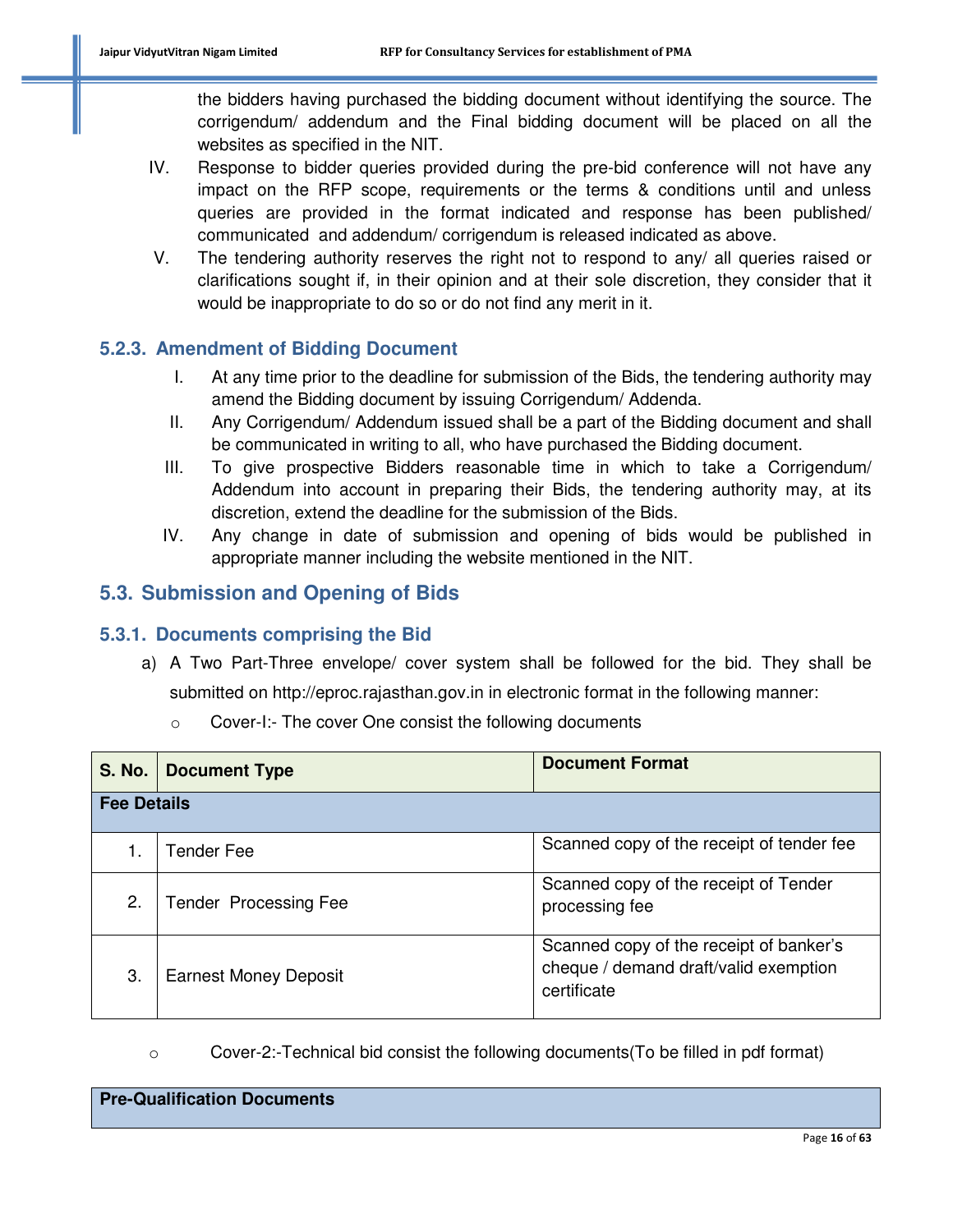| 1. | <b>Eligibility Criteria References</b>                                                                    | As per format given in <b>Annexure II</b>                                                                                                                      |  |
|----|-----------------------------------------------------------------------------------------------------------|----------------------------------------------------------------------------------------------------------------------------------------------------------------|--|
| 2. | <b>Bidder's Authorization Certificate</b>                                                                 | As per format given in <b>Annexure III</b>                                                                                                                     |  |
| 3. | Self-declaration - no blacklisting                                                                        | As per format given in Annexure IV                                                                                                                             |  |
| 4. | All the documents mentioned in the "Eligibility"<br>Criteria" in support of the eligibility               | Requisite supporting documents meeting<br>eligibility criteria as specified in Chapter 3                                                                       |  |
|    | <b>Technical Bid Documents</b>                                                                            |                                                                                                                                                                |  |
| 5. | <b>Technical Proposal Submission form</b>                                                                 | On Bidder's original letter head and as per<br>format provided in <b>Annexure I-A</b> and duly<br>signed by authorized signatory as per<br><b>Annexure III</b> |  |
| 6. | <b>Bidder's organization Profile</b>                                                                      | Brief organization profile of the Bidder                                                                                                                       |  |
| 7. | Firm's references to showcase relevant<br>experience along with necessary proofs and<br>credentials       | As per Annexure I-B                                                                                                                                            |  |
| 8. | Details of Team composition, qualification and<br>experience                                              | As per Annexure I-C                                                                                                                                            |  |
| 9. | Signed and latest CVs of proposed consultants<br>for each position mentioned in RFP in attached<br>format | As per Annexure I-D                                                                                                                                            |  |

- o Cover-3:-For Financial / Price Bid consist the details of prices as per Annexure-V in the MS Excel format (.xls format of price bid) published with NIT on eproc website
- b) The bidder would ensure that all the required documents, as mentioned in this bidding document, are submitted along with the bid and in the prescribed format only. Nonsubmission of the required documents or submission of the documents in a different format/ contents may lead to the rejections of the bid proposal submitted by the bidder.

# **5.3.2. Earnest Money Deposit**

- I. Every bidder, if not exempted must furnish the EMD as specified in the NIT.
- II. Government of Rajasthan and Union Government undertakings, corporations, companies; autonomous bodies managed or controlled by Government are not required to submit the EMD. Receipt of EMD or Registration certificate or Certificate that the bidder is a Government undertaking/ Corporation/ Company/ autonomous body as mentioned above shall necessarily accompany the sealed bid without which the bid shall be rejected forthwith.
- III. EMD for the amount of Rs.15,00,000/ (Rupees Fifteen lakh only)shall be deposited in the form specified in the NIT.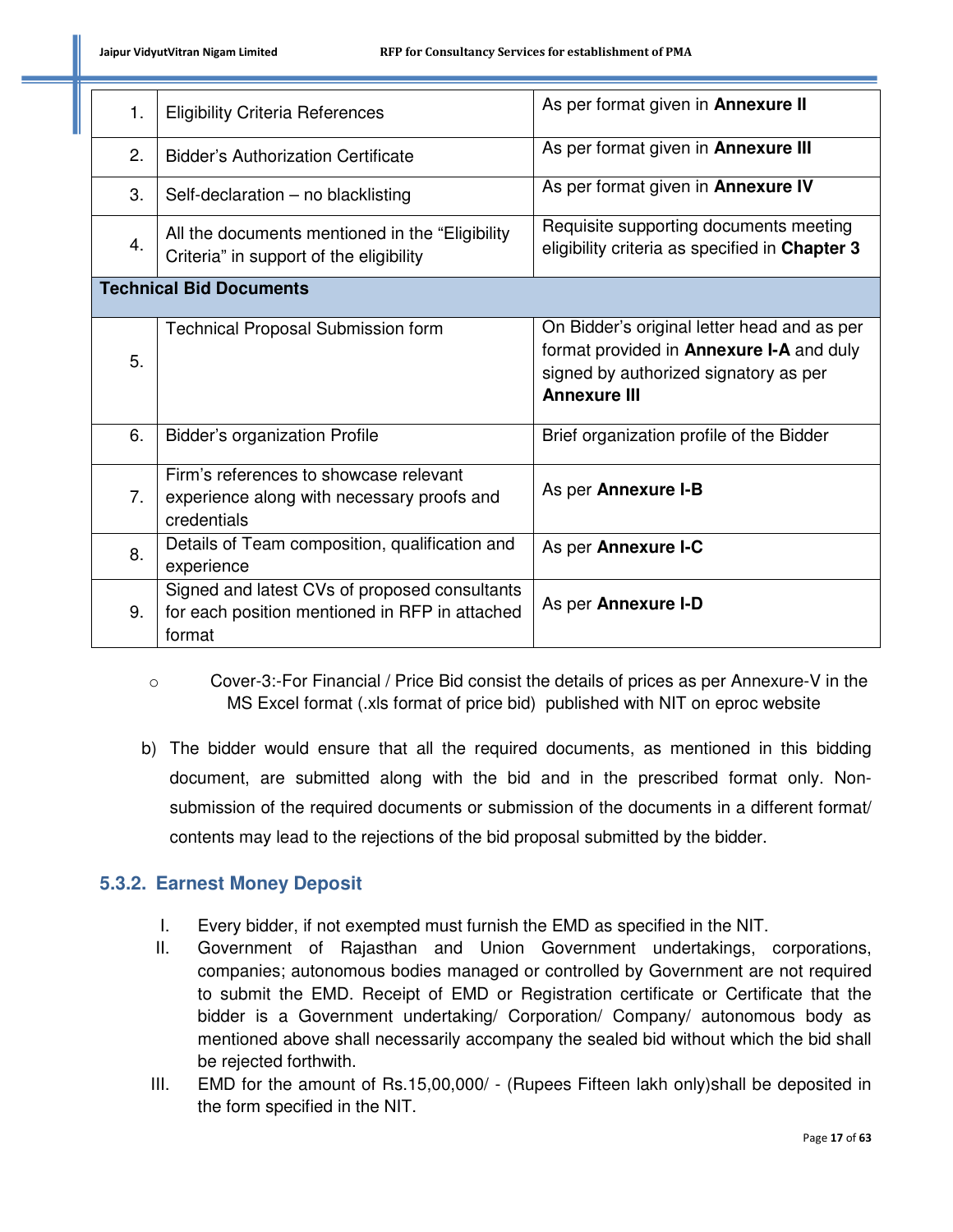- IV. EMD of a bidder lying with JVVNL in respect of other bids awaiting decision will not be adjusted towards EMD for the fresh bids. The earnest money originally deposited may, however, would be taken into consideration in case bids are re-invited.
- V. Form of EMD: The EMD may be deposited in the form of a banker's cheque/ demand draft. The validity of the EMD would be of 180 days from the date of Technical bid opening. The EMD would be revocable at Jaipur at par in favour of "Accounts Officer (Cash), JVVNL" payable at "Jaipur".
- VI. Refund of EMD: The earnest money of unsuccessful bidders shall be refunded soon after final acceptance of bid and award of contract. In case of best/ successful bidder, the EMD shall be refundable after execution of contract agreement and furnishing of required Performance Security Deposit. Available EMD may also be adjusted in arriving at the amount of the Performance Security Deposit.
- VII. Forfeiture of EMD: The EMD taken from the bidder shall be forfeited in the following cases:
	- a) When the bidder withdraws or modifies his bid proposal after opening of bids.
	- b) When the bidder does not execute the agreement after placement of order within the specified time.
	- c) When the bidder does not deposit the Performance Security Deposit along with contract agreement after purchase/ work order is placed.
	- d) To adjust any dues against the firm from any other contract with JVVNL.
- VIII. Any Bid submitted without the EMD will be summarily rejected.
- IX. No interest will be paid by JVVNL on the Earnest money deposited.

# **5.3.3. Cost of Bidding**

The Bidder shall bear all costs associated with the preparation and submission of its Bid, and the tendering authority shall not be responsible or liable for those costs, regardless of the conduct or outcome of the bidding process.

# **5.3.4. Language of Bids**

The Bid prepared & submitted by the Bidder and all subsequent correspondence and documents related to the bid and as submitted by the bidder, shall be written only in English language. Also, any printed literature furnished by the Bidder written in other language (other than English/ Hindi) must be accompanied by an English/ Hindi translation in which case, for purposes of interpretation of the bid, the appropriate translation by the Purchaser shall govern.

# **5.3.5. Alternative Bids**

Alternative bids shall not be considered at all.

#### **5.3.6. Bid Prices**

- I. All the prices would be quoted only in Indian Rupees (INR) currency.
- II. Prices/ Rates shall be written both in words and figures. There would not be errors and/ or over-writings. Corrections/ alterations, if any, would be made clearly and initialed with date.
- III. Service tax applicable would be shown separately in the Format for Price Quotation only.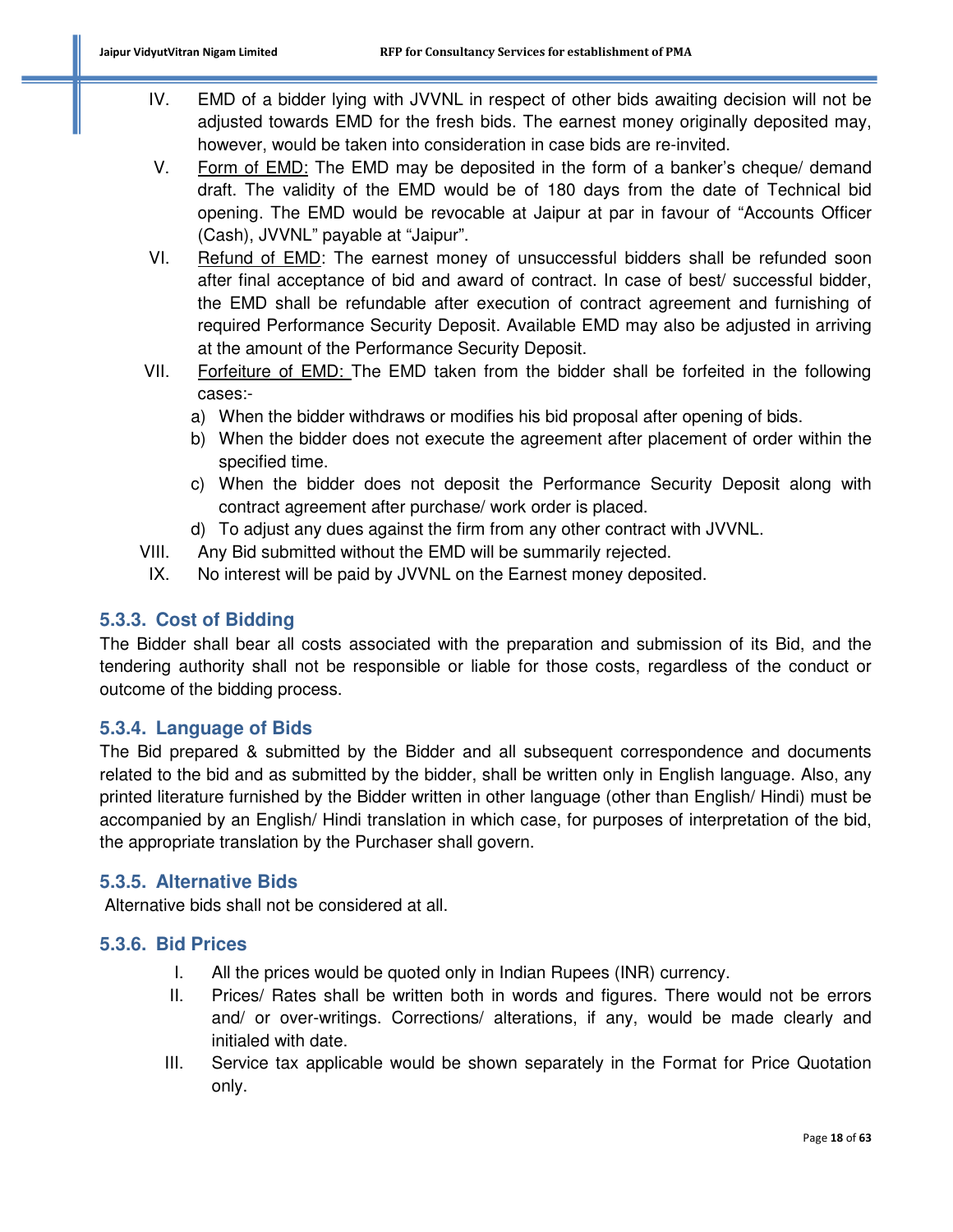- IV. The prices and discounts quoted by the Bidder in the Price Schedule/ Commercial/ Financial Bid shall conform to the requirements specified therein.
- V. All consultants' service categories in the Financial Bid must be listed and priced separately. If a Price Schedule shows items listed but not priced, their prices shall be assumed to be included in the prices of other items. Items not listed in the Price Schedule shall be assumed not to be included in the Bid, and provided that the Bid is substantially responsive, the corresponding adjustment shall be applied in accordance with the provisions of bid document.
- VI. The price to be quoted in the Bid Submission Sheet shall be the total price of the Bid including any discounts offered.
- VII. Prices quoted by the Bidder shall be fixed during currency of the Contract and not subject to variation on any account. A Bid submitted with an adjustable price quotation shall be treated as nonresponsive and shall be rejected.
- VIII. The price quoted by the bidder shall be inclusive of all expenditure except service tax which will be payable on actual basis as per applicable rates. However, all expenses with respect to travelling and lodging of the consultants for official purposes outside of their base location in Jaipur, Ajmer or Jodhpur, as the case may be, to carry out any activity shall be reimbursable by the Purchaser at par entitlement of Class I employees to Project Manager and for other service category as class II employees of JVVNL..
	- IX. Unless otherwise indicated in the bid document, prices quoted shall correspond to 100% of the services to be provided.

# **5.3.7. Period of Validity of bids**

- I. Bids shall remain valid for 180 days from the date of bid submission as prescribed by Tendering Authority. A Bid valid for a shorter period shall be rejected and treated as non-responsive.
- II. In exceptional circumstances, the Tendering Authority may solicit the Bidder's consent to an extension of the period of validity. The request and the responses thereto shall be made in writing.

# **5.3.8. Format and Signing of Bid**

- I. The bid forms/templates/annexure etc., wherever applicable, shall be typed or written in indelible ink and shall be signed (all the pages) by a person duly authorized to sign, in token of acceptance of all the terms and conditions of the bidding document. This authorization shall consist of a written confirmation as specified in the bidding document and shall be attached to the bid.
- II. Any amendments such as interlineations, erasures, or overwriting shall be valid only if they are signed or initialed by the authorized person signing the bid.
- III. The bid, duly signed (digitally) by Auth. Signatory, should be uploaded on the eproc portal in respective file/ format.
- IV. Bidders must submit their bids online at eproc portal. Bids received by another other means shall not be accepted.
- V. If bids are not submitted as per the details mentioned in this bidding document and eProc website, the tendering authority shall reject the bid.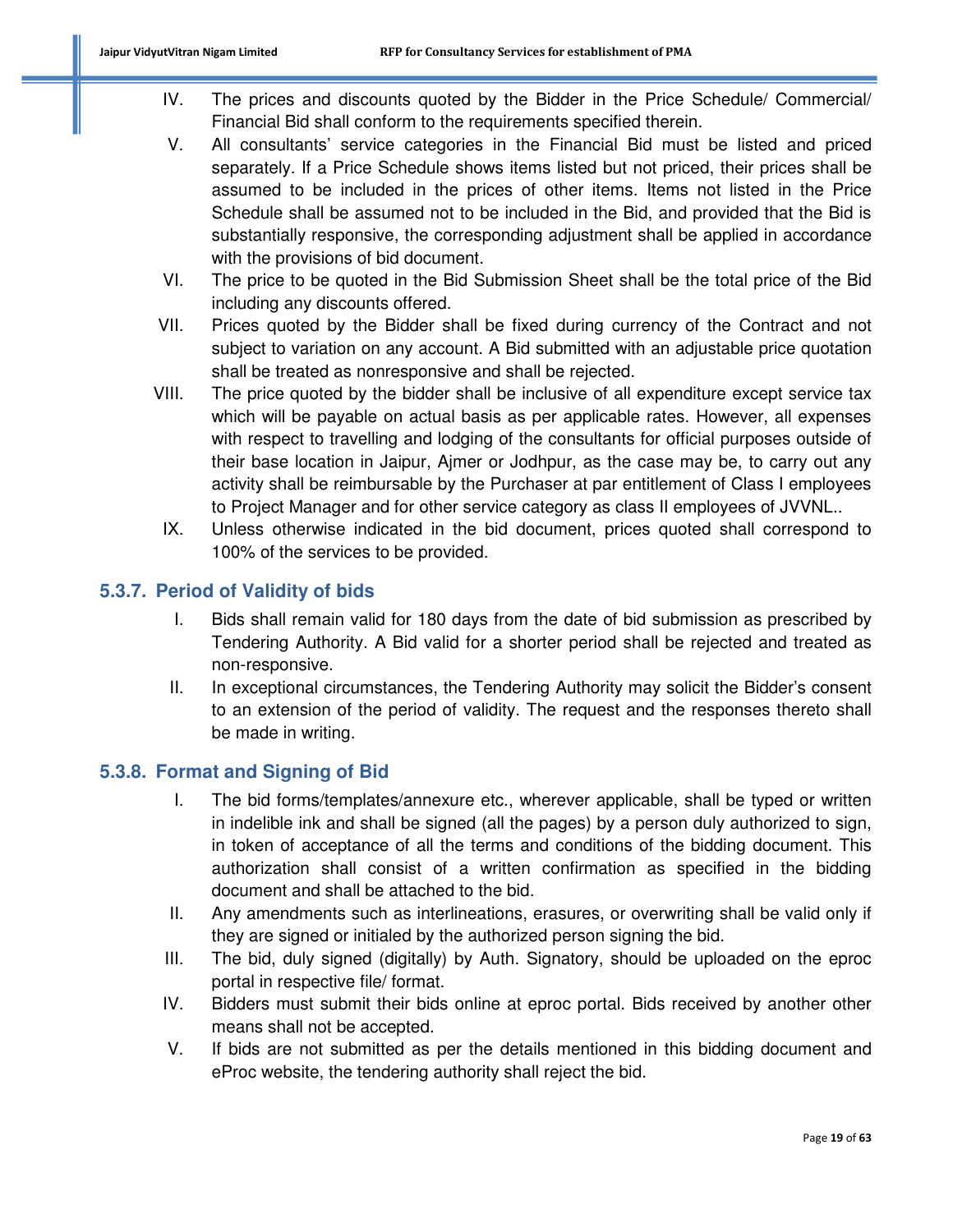#### **5.3.9. Deadline for the submission of Bids**

- I. Bids must be submitted on the website http://eproc.rajasthan.gov.in no later than the date and time indicated in the NIT.
- II. Normally, the date of submission and opening of bids would not be extended. However, in exceptional circumstances or when the bidding document is required to be substantially modified as a result of discussions in pre-bid conference and the time with the prospective bidders for preparation of bids appears insufficient, the date may be extended by JVVNL and due publicity to such change in date of opening of bids would be given. In such cases, it would be ensured that after issue of corrigendum, reasonable time is available to the bidders to prepare and submit their bids. Any change in date of submission and opening of bids would also be placed on the respective website immediately. However, if the modifications in bidding document, specifications of goods and service are substantial, fresh publication of original bid inquiry may also be issued.
- III. The tendering authority may, at its discretion, extend the deadline for the submission of bids by amending the bidding document, in which case all rights and obligations of the tendering authority and bidders previously subject to the deadline shall thereafter be subject to the deadline as extended.

#### **5.3.10. Withdrawal, Substitution, and Modification of Bids**

- I. A Bidder may withdraw its bid or re-submit its bid (technical and/ or financial cover) as per the instructions/ procedure mentioned at eProc website under the section "Bidder's Manual Kit".but not after bid submission end date and time.
- II. Bids withdrawn shall not be opened and processed further.

#### **5.3.11. Bid Opening**

- I. The designated Procurement Committee will perform the bid opening, which is a critical event in the bidding process.
- II. The tendering authority shall conduct the bid opening at the address, date and time specified in the NIT.
- III. All the bids received up to the specified time and date in response to all the bid inquiries shall be opened by the members of the designated Procurement Committee at the specified place, date and time in the presence of bidders or their authorized representatives who may choose to be present. Alternatively, the bidders may also view the bid opening status/ process online at eProc website.
- IV. All the documents comprising of technical bid/ cover shall be opened & downloaded from the eProc website (only for the bidders who have submitted the prescribed fee(s) to JVVNL).
- V. All the technical bid covers, except the Commercial/ Financial cover, shall be opened one at a time, and the following read out and recorded: the name of the bidder; the presence of the processing fee, tender fee, EMD and any other details as the tendering authority may consider appropriate.
- VI. The Tendering authority shall prepare a record of the bid opening that shall include, at a minimum: the name of the bidder and the presence or absence of processing fee,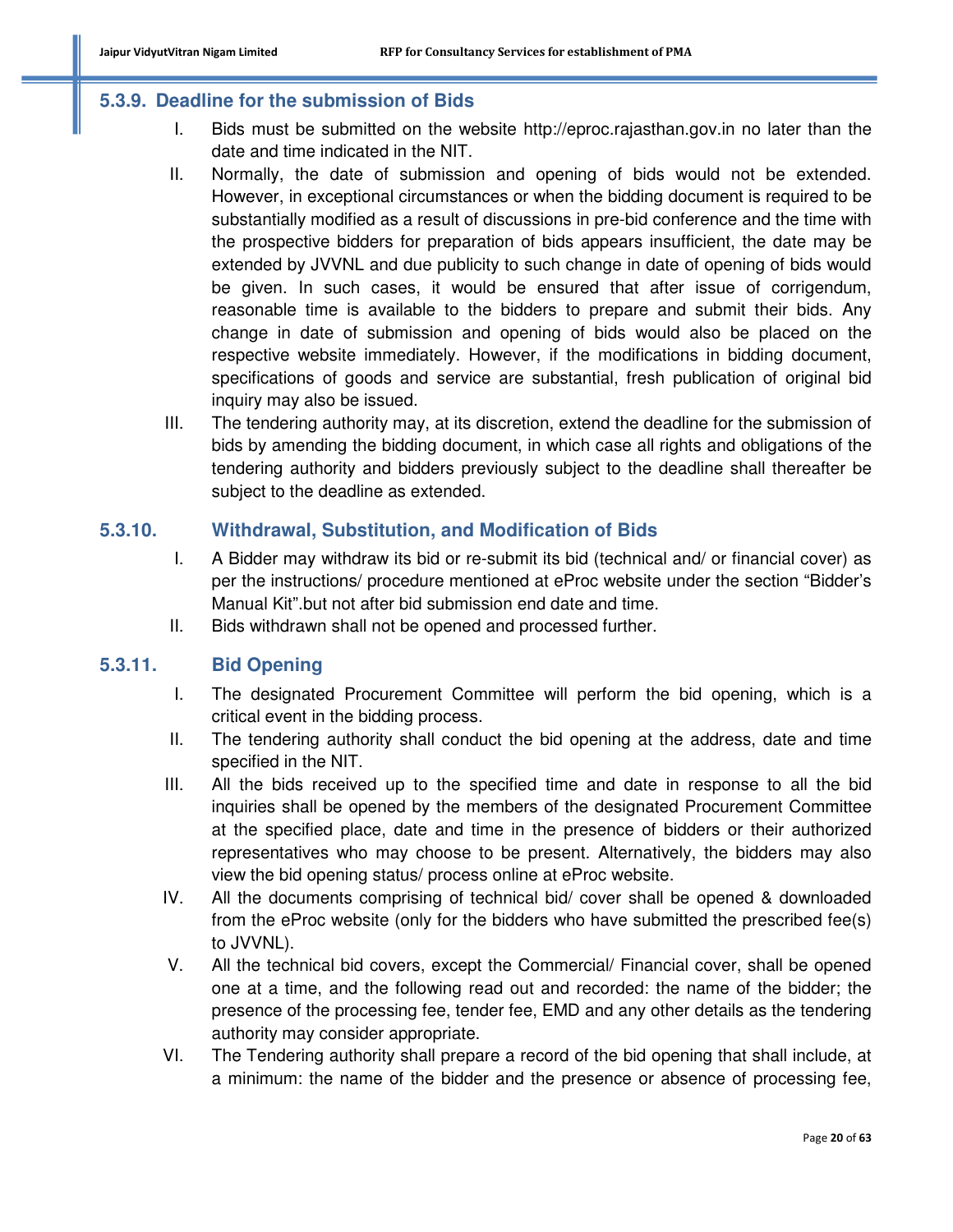Tender fee, and EMD. The bidder's representatives who are present shall be required to sign the attendance sheet.

VII. The Commercial/ Financial cover shall be kept unopened and shall be opened later on the date and time intimated to the bidders who qualify in the evaluation of technical bids.

# **5.4. Evaluation and Comparison of Bids**

# **5.4.1. Evaluation Method**

- I. For the selection of qualified and competent professionals for the establishment of PMA, the JVVNL shall constitute a Selection Committee.
- II. The Selection Committee shall score the technical bids as per the evaluation criteria specified below.

|                | <b>Evaluation Criteria</b>                                                                                                                                                                                                                                                                                                                                                                     | <b>Maximum</b><br><b>Points</b> |
|----------------|------------------------------------------------------------------------------------------------------------------------------------------------------------------------------------------------------------------------------------------------------------------------------------------------------------------------------------------------------------------------------------------------|---------------------------------|
| $\blacksquare$ | Specific experience of the consultants related to the<br>assignment.                                                                                                                                                                                                                                                                                                                           | 8                               |
| a)             | Experience of completed projects valued at Rs. 50 lakhs or more in<br>assisting distribution utilities in India for similar works during last 5<br>years.<br>4 projects $-1$ mark, 5 projects $-2$ mark, 6 projects $-3$ marks, 7 or<br>more projects $-5$ marks                                                                                                                               | 5                               |
| b)             | The Bidder having experience of working in Rajasthan power sector<br>continuously for a period of at least 1 year during the last 5 years                                                                                                                                                                                                                                                      | 3                               |
|                | <relevant attached="" be="" citations="" order="" to="" work=""></relevant>                                                                                                                                                                                                                                                                                                                    |                                 |
| $\mathbf 2$    | Qualifications and competence of the key professional staff for<br>the Assignment                                                                                                                                                                                                                                                                                                              | 92                              |
| a)             | Project Manager (1 person)<br>(Qualification: 2 marks; Experience: 4 marks; Interview: 14)<br>Qualification<br>MBA/ MBE / PGDBM (Full time 2 yr, 1 yr for ISB)<br>a. From List A institutes - 2 marks<br>Experience in Power Sector in India<br>a. 1 mark for each additional complete year of experience<br>above 5 years, subject to a maximum of 4 marks<br>Interview (Personal) - 14 marks | 20                              |
| b)             | Team Member (MIS Consultants: 3 persons at Discoms level) -<br>(Qualification: 2 marks; Experience: 3 marks; Interview: 7 marks)<br>Qualification<br>MBA/ MBE/ PGDBM (Full time 2 yr, 1 yr for ISB)<br>a. From List A institutes $-2$ marks                                                                                                                                                    | 36 (i.e. 12<br>marks each)      |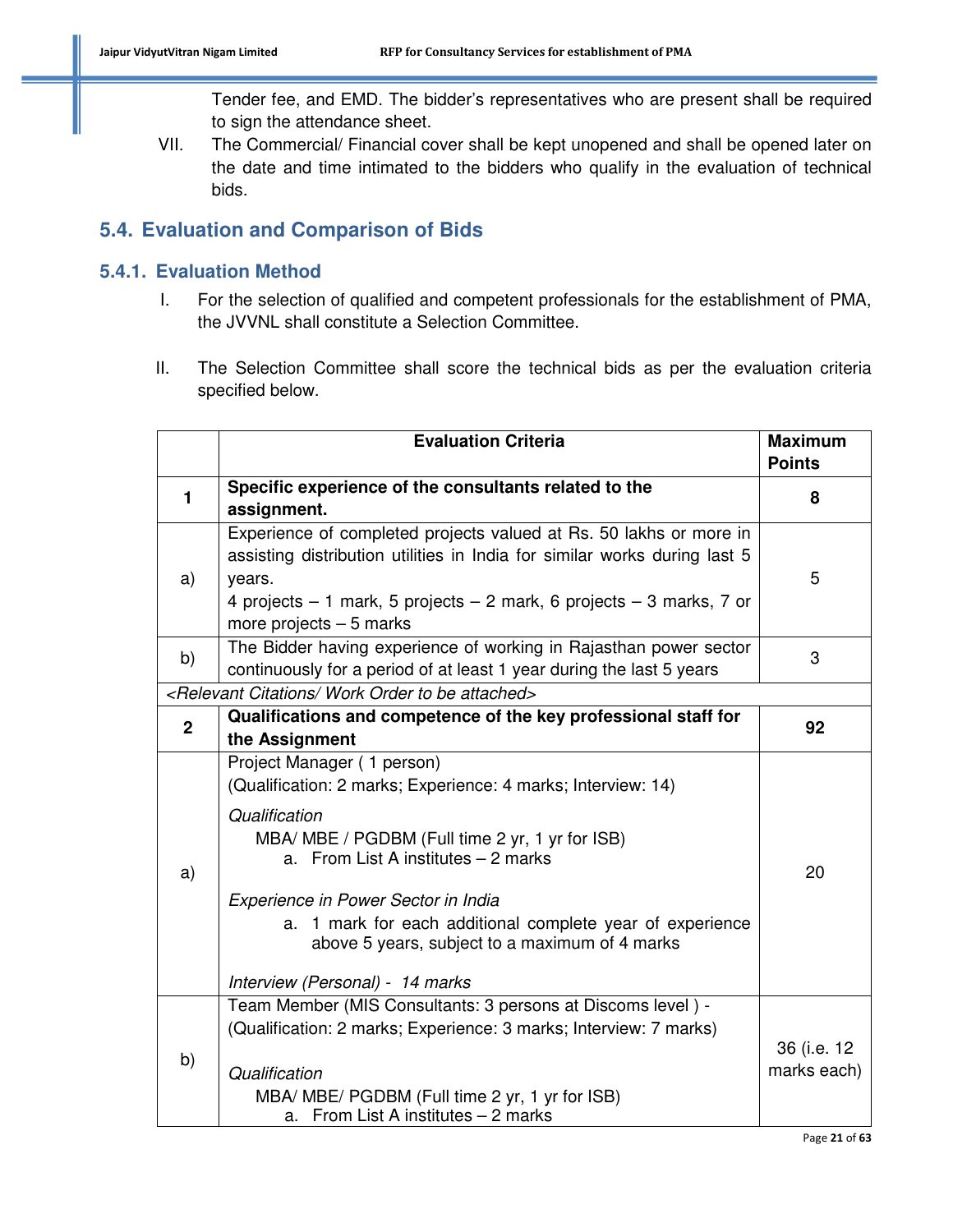|              | Experience in Power Sector in India<br>a. 1 mark for each additional complete year of experience<br>above 2 years, subject to a maximum of 3 marks<br>Interview (Personal) - 7 marks                                         |    |
|--------------|------------------------------------------------------------------------------------------------------------------------------------------------------------------------------------------------------------------------------|----|
| c)           | Team Member (Loss Reduction Consultant) – (1 person)<br>(Qualification: 2 mark; Experience: 3 marks; Interview: 7)<br>Qualification<br>B.E/B.Tech                                                                            |    |
|              | a. From List A institutes - 2 marks<br>Experience in Power Distribution Sector in India<br>a. 0.5 marks for each additional complete<br>year of<br>experience above 2 years, subject to a maximum of 2<br>marks              | 12 |
|              | Experience in preparing loss reduction strategies for at least 2<br>Discoms $-1$ mark<br>Interview (Personal) - 7 marks                                                                                                      |    |
| $\mathsf{d}$ | Team Member (Revenue Monitoring consultant) – (1 person)<br>(Qualification: 2 marks; Experience: 3 marks; Interview: 7)<br>Qualification<br>MBA/ PGDM (Full time 2 yr, 1 yr for ISB)<br>a. From List A institutes $-2$ marks |    |
|              | Experience in Power Distribution Sector and Regulatory<br>Environment in India<br>a. 0.5 marks for each additional complete year<br>of<br>experience above two years, subject to a max of 2 marks                            | 12 |
|              | Experience in preparation of revenue enhancement strategies for<br>Discoms and monitoring and reporting progress - 1 mark<br>Interview (Personal) - 7 marks                                                                  |    |
| e)           | Team Member (Cost Optimization Consultant) - (1 person)<br>(Qualification: 2 marks; Experience: 3 marks; Interview: 7)                                                                                                       |    |
|              | Qualification<br>MBA/ MBE/ PGDBM (Full time 2 yr, 1 yr for ISB)/ CA<br>a. From List A institutes - 2 marks                                                                                                                   | 12 |
|              | Experience in Power Sector in India<br>a. 0.5 mark for each additional complete year of experience<br>above 2 years, subject to a max of 2 marks                                                                             |    |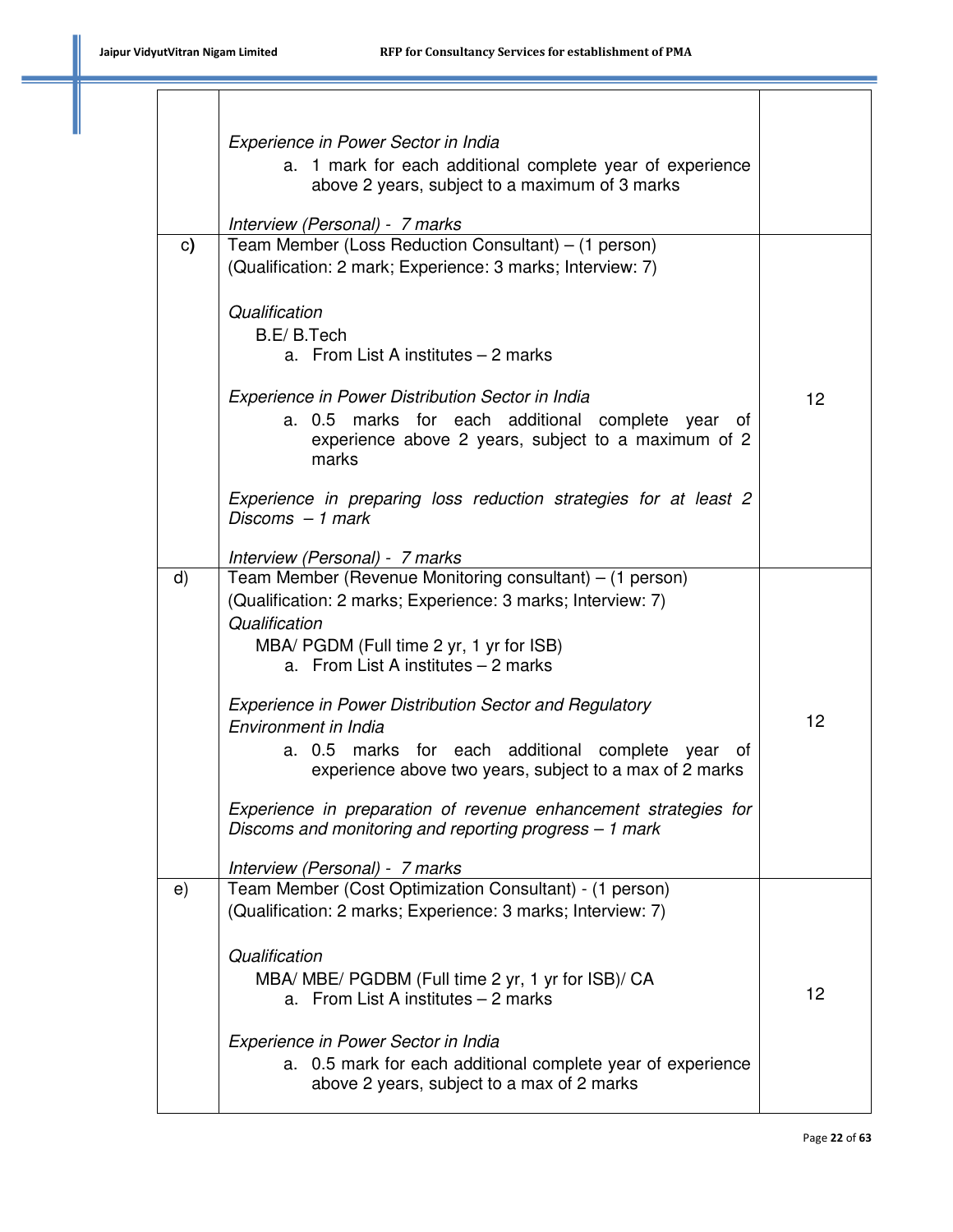*Experience in preparation of strategies for cost optimization for Discoms, cost benefit analysis, power financial modelling, monitoring and reporting progress – 1 mark*

*Interview (Personal) - 7 marks*

*< Signed latest CVs of each resource to be attached. The Purchaser shall consider only the resource with maximum marks. Supporting qualification document must be provided in the bid.>* 

**Total Points <sup>100</sup>**

**Notes:** 

**1***: List of institutes given as* **Annexure IX***to this document* 

**2:** *Personal interviews will take place in Jaipur, Rajasthan. Exact date, time and detailed address for interviews will be communicated to bidders. All expenses for making resource available for personal interview will be borne by bidder.* 

**3:** *Supporting documents shall be verified during the interview.* 

**4:***More than one CV may be submitted for one position.*

- III. The Selection Committee will thoroughly evaluate the CVs of the proposed consultants and shall also conduct one-to-one interviews to judge the competency and quality of the proposed consultants.
- IV. The Selection Committee might require going through original documents of the Consultants to validate their claims on Education Qualifications, Experience and Certifications as part of the interview process to establish the quality and competency of the consultant.
- V. The selection method is **Combined Quality cum Cost based (CQCBS)** applied to each bidder.
- VI. For technical scoring, the following method would be used:
	- a) The Selection Committee will provide marks to each of the CVs as per the parameters given in the evaluation criteria specified.
	- b) All consultants scoring marks equal to or above 70 marks in Technical score will be shortlisted for the final scoring based on CQCBS.
- VII. After evaluating the Technical Bids, JVVNL shall notify the technically qualified bidders, the date, time and place for opening of the Financial Bids.
- VIII. Scores of the Financial evaluation would be weighed by dividing the lowest quote (Fmin) with the financial quote of the bidder (Fb) who is being evaluated and then multiplying the result by 100 to obtain Normalized financial score (Fn).
- IX. Similarly the scores of the Technical evaluation would be weighed by dividing obtained technical marks of bidder (Tb) who is being evaluated with maximum technical marks (Tmax) and then multiplying the result by 100 to obtain normalized technical score (Tn).
- X. The normalized financial score (Fn) and normalized technical score (Tn) would be multiplied with weights assigned separately and then be added up to get the Total score for the bidder (Bt). The total score for the bidder (Bt) would be considered basis for selection.
- XI. The weight assigned for technical score is 0.85 and for financial score is 0.15.
- XII. The overall score for each bidder will be calculated using the formula below: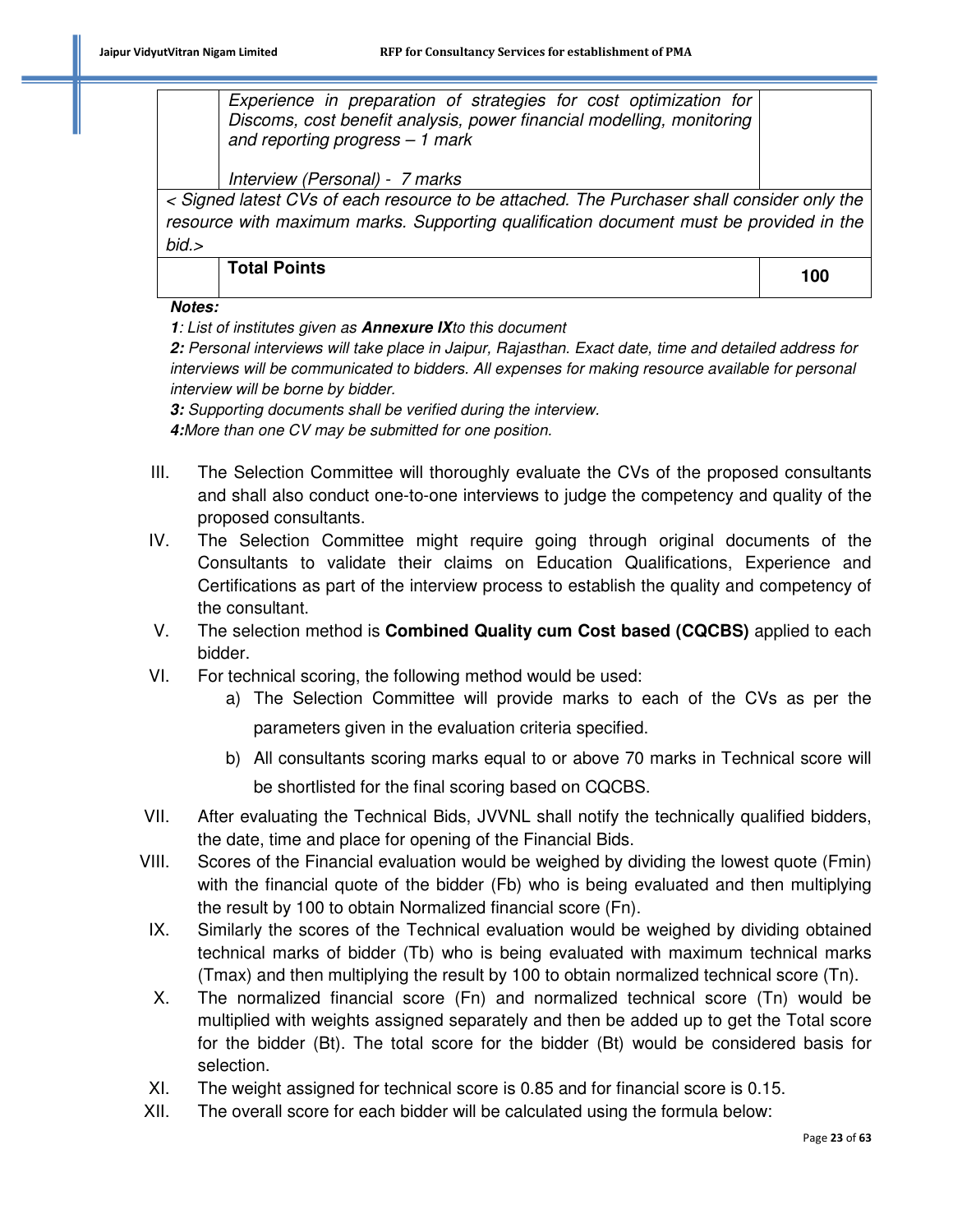#### **B**<sub>n</sub>= 0.85 x T<sub>n</sub> + 0.15 x F<sub>n</sub>

*Where,* 

 $B_{n}=$  Overall score of the bidder in consideration

 $T_n$  = Normalized technical score of the bidder in consideration =  $(T_b/T_{max})$  \* 100

 $T_b$  = Technical Marks of the bidder in consideration

 $T_{max}$  = maximum marks obtained by any bidder

 $F_n$  = Normalized financial score of the bidder in consideration=  $(F_{min}/F_b)$  \* 100

 $F_b$  is Evaluated Cost of bidder under consideration

 $F_{min}$  is Minimum evaluated cost of any bidder

- XIII. The bidder with highest total score shall be ranked first and would be considered for selection.
- XIV. The tendering authority/ selection committee, in observance of best practices, shall:
	- a) Maintain the bid evaluation process strictly confidential as per the details below.
	- b) Reject any attempts or pressures to distort the outcome of the evaluation, including fraud and corruption.
	- c) Strictly apply only and all of the evaluation and qualification criteria specified in the bidding document.

#### **5.4.2. Guiding Principle for Evaluation of Bids**

- I. The tendering authority shall strictly apply only and all of the evaluation and qualification criteria specified in the bidding document.
- II. The determination shall be based upon an examination of the documentary evidence of the bidder's qualifications and proposed solution submitted by the bidder.

#### **5.4.3. Determination of eligibility and responsiveness**

- I. A bidder shall be considered to be eligible if it meets the eligibility criteria mentioned in the RFP.
- II. A responsive bid would be the one that meets the requirements of the bidding document without material deviation, reservation, or omission where:
	- a) "Deviation" is a departure from the requirements specified in the bidding document;
	- b) "Reservation" is the setting of limiting conditions or withholding from complete acceptance of the requirements specified in the bidding document; and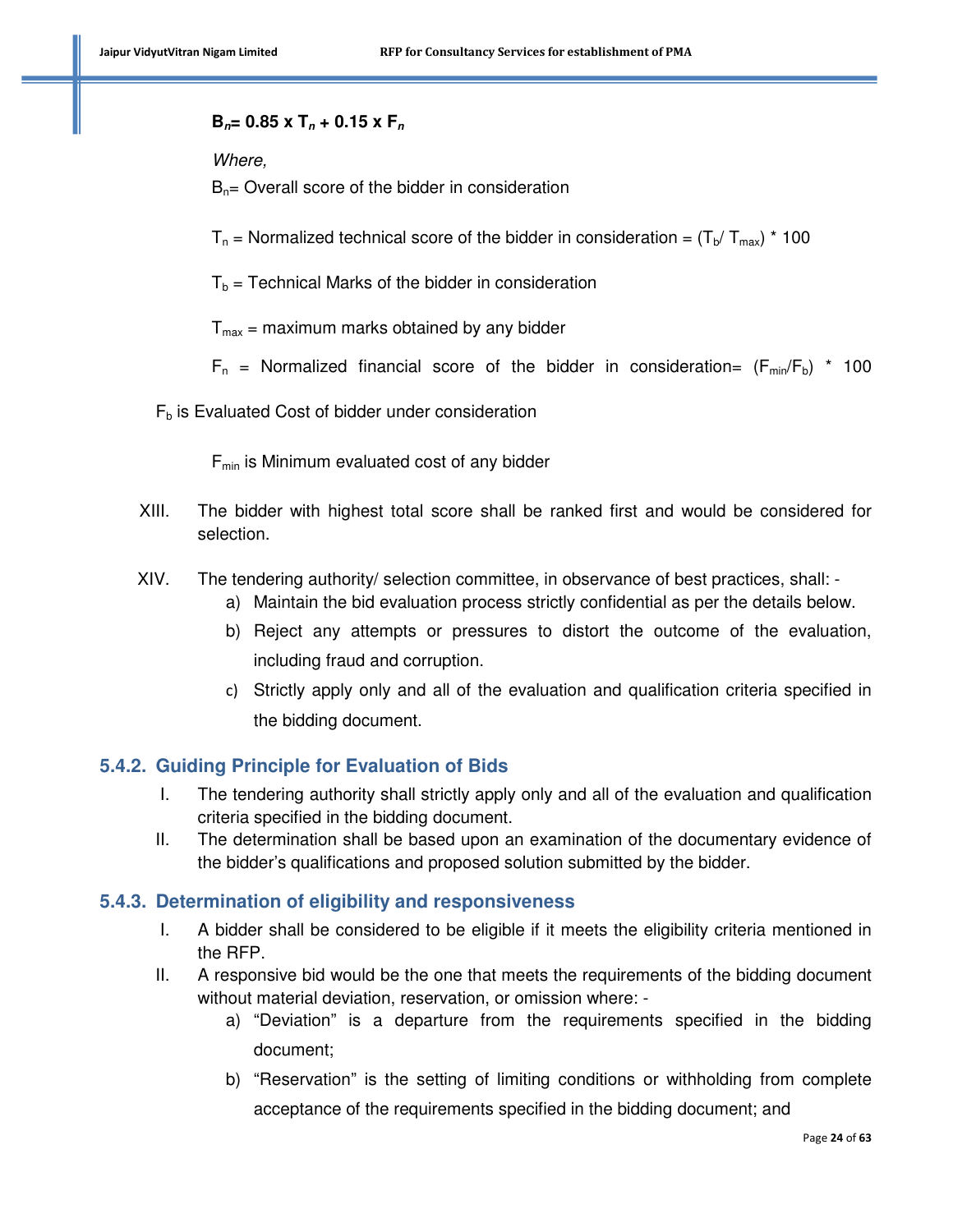- c) "Omission" is the failure to submit part or all of the information or documentation required in the bidding document.
- III. A material deviation, reservation, or omission is one that,
	- a) if accepted, would:
		- o affect in any substantial way the scope, quality, or performance of the Consultant sand Related Services specified in the bidding document; or
		- $\circ$  limits in any substantial way, inconsistent with the bidding document, the tendering authority's rights or the bidder's obligations under the proposed Contract; or
	- b) if rectified, would unfairly affect the competitive position of other bidders presenting responsive bids.
- IV. The tendering authority shall examine the technical bid including the pre-qualification documents.
- V. Provided that a bid is substantially responsive, the tendering authority
	- a) may waive any nonconformity in the bid that does not constitute a material deviation, reservation or omission.
	- b) may request that the bidder submit the necessary information or documentation, within a reasonable period of time, to rectify nonmaterial nonconformities or omissions in the bid related to documentation requirements. Requesting information or documentation on such nonconformities shall not be related to any aspect of the price of the bid. Failure of the bidder to comply with the request may result in the rejection of its bid.
	- c) shall rectify nonmaterial nonconformities or omissions. To this effect, the bid price shall be adjusted, for comparison purposes only, to reflect the price of the missing or non-conforming item or component. The adjustment shall be made using the method indicated in pre-qualification and Evaluation Criteria of this bidding document.
- VI. The eligible bidders whose bid is determined to be substantially responsive shall be considered to be qualified in the technical evaluation, unless disqualified pursuant to clause 5.4.4, and shall be informed in writing about the date, time and place of opening of their financial bids.
- VII. The firms which could not qualify in technical evaluation will be informed about this fact. Their financial bid will be returned unopened and EMD refunded after completion of the bid process i.e. award of the contract to the successful bidder(s).

# **5.4.4. Conflict of Interest**

I. JVVNL considers a conflict of interest to be a situation in which a party has interests that could improperly influence that party's performance of official duties or responsibilities, contractual obligations, or compliance with applicable laws and regulations. In pursuance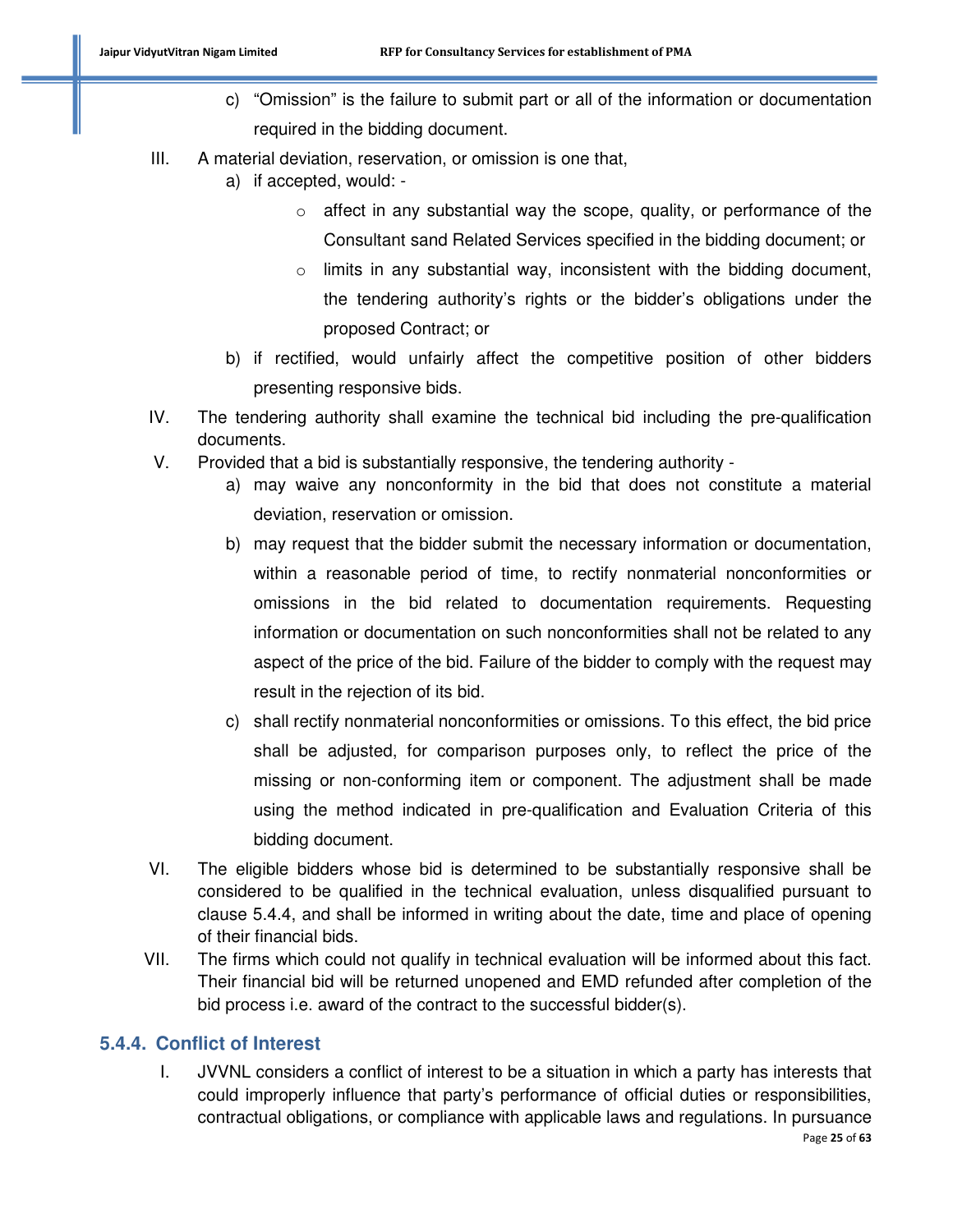of JVVNL's procurement ethics, the bidders, suppliers, and contractors under contracts, observe the highest standard of ethics, JVVNL will take appropriate actions against the bidder, if it determines that a conflict of interest has flawed the integrity of any procurement process. Consequently all bidders found to have a conflict of interest shall be disqualified.

- II. It may be considered to be in a conflict of interest with one or more parties in the bidding process if
	- a) they have controlling shareholders in common; or
	- b) it receives or have received any direct or indirect subsidy from any of them; or
	- c) they have the same legal representative for purposes of the Bid; or
	- d) they have a relationship with each other, directly or through common third parties, that puts them in a position to have access to information about or influence on the Bid of another Bidder, or influence the decisions of the tendering authority regarding this bidding process.

#### **5.4.5. Disqualification**

Tendering authority may at its sole discretion and at any time during the processing of bid, disqualify any bidder/ bid from the bid process if the bidder: -

- I. Has not submitted the bid in accordance with the bidding document.
- II. Does not meet the minimum eligibility criteria as mentioned in the bidding document.
- III. During validity of the bid or its extended period, if any, increases his quoted prices.
- IV. Has imposed conditions in his bid.
- V. Has made misleading or false representations in the forms, statements and attachments submitted in proof of the eligibility requirements.
- VI. Has submitted the bid after due date and time.
- VII. Has offered lesser number of resources than that is required for a service category.
- VIII. Is found to have a record of poor performance such as abandoning work, not properly completing the contract, inordinately delaying completion, being involved in litigation or financial failures, etc.
- IX. Has submitted bid which is not accompanied by required documentation and EMD.
- X. Has failed to provide clarifications related thereto, when sought.
- XI. Has submitted more than one bid. This will cause disqualification of all bids submitted by such bidders including forfeiture of the EMD.
- XII. Who is found to canvass, influence or attempt to influence in any manner for the qualification or selection process, including without limitation, by offering bribes or other illegal gratification shall be disqualified from the process at any stage.

#### **5.4.6. Evaluation of Financial Bids**

- I. The financial bids of bidders who qualify in technical evaluation shall be opened at the notified time, date and place by the members of the designated Procurement Committee in the presence of the bidders or their representatives who choose to be present.
- II. The process of opening, marking and signing on the envelopes and offers of financial bids shall be similar to that of technical bids.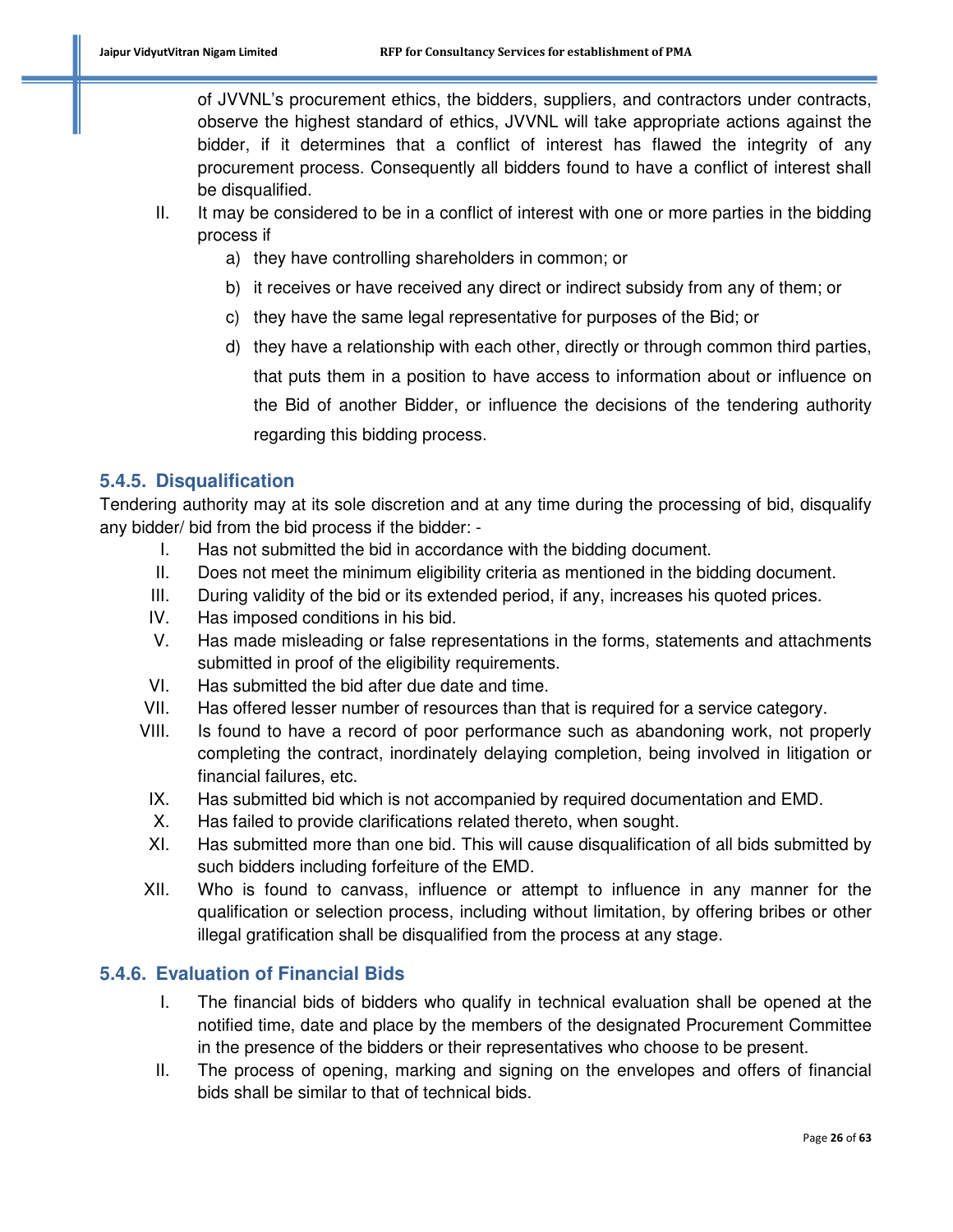- III. The names of the firms, the rates given by them and conditions put, if any, shall be read out and recorded in tender opening register.
- IV. To evaluate a bid, the tendering authority shall consider the following:
	- a) the bid price as quoted in accordance with bidding document.
	- b) price adjustment for correction of arithmetic errors in accordance with bidding document.
- V. The tendering authority's evaluation of a bid will exclude and not take into account
	- a) any allowance for price adjustment during the period of performance of the Contract, if provided in the Bid.
- VI. The evaluation shall include all costs and all taxes and duties applicable to the bidder as per law of the Central/ State Government/ Local Authorities.

# **5.4.7. Correction of Arithmetic Errors**

Provided that the bid is substantially responsive, the competent Procurement Committee shall correct arithmetical errors on the following basis: -

- I. if there is a discrepancy between the unit price and the total price that is obtained by multiplying the unit price and quantity (months, number of consultants, etc), the unit price shall prevail and the total price shall be corrected, unless in the opinion of the tendering authority there is an obvious misplacement of the decimal point in the unit price, in which case the total price as quoted shall govern and the unit price shall be corrected;
- II. if there is an error in a total corresponding to the addition or subtraction of subtotals, the subtotals shall prevail and the total shall be corrected; and
- III. if there is a discrepancy between words and figures, the amount in words shall prevail, unless the amount expressed in words is related to an arithmetic error, in which case the amount in figures shall prevail subject to (i) and (ii) above.

# **5.4.8. Comparison of bids and determination of the best value bid**

The tendering authority shall compare responsive bids of all eligible bidders to determine the best value bid, in accordance with the evaluation criteria given in this RFP.

# **5.4.9. Confidentiality**

- I. Information relating to the examination, evaluation, comparison, and post qualification of bids, and recommendation of contract award, shall not be disclosed to bidders or any other persons not officially concerned with such process until publication of the Contract award.
- II. Any attempt by a bidder to influence the tendering authority or other officials in the examination, evaluation, comparison, and post qualification of the bids or Contract award decisions may result in the rejection of his bid.
- III. From the time of bid opening to the time of Contract award, if any bidder wishes to contact the tendering authority on any matter related to the bidding process, he is allowed to do so only in writing.

# **5.4.10. Clarification of Bids**

I. To assist in the examination, evaluation, comparison and post qualification of the bids, the tendering authority may, at its discretion, ask any bidder for a clarification of his bid.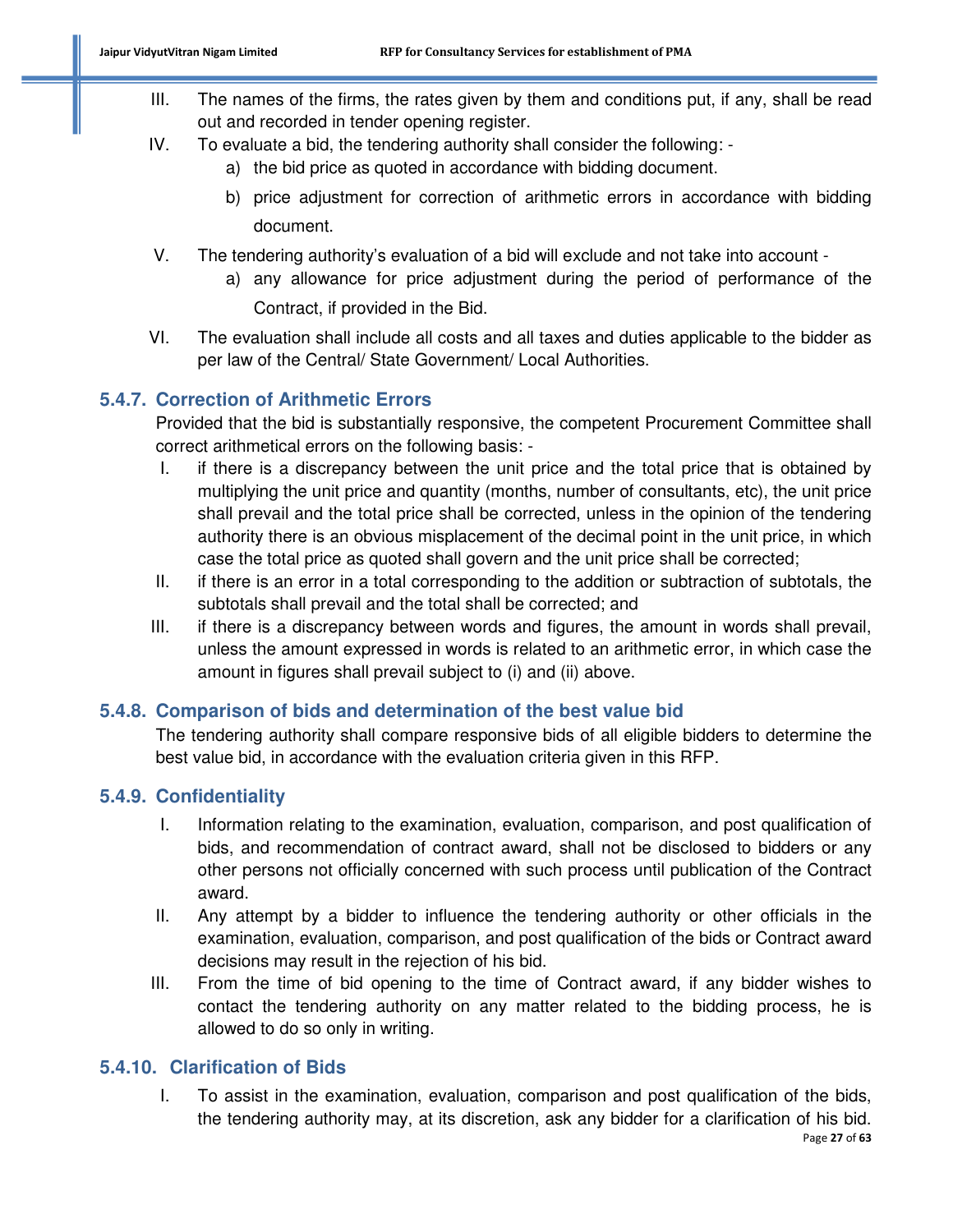In response to clarification with regard to eligibility criteria, no new document shall be accepted. Hence, bidder should ensure that all necessary documents are submitted with the bid. The tendering authority's request for clarification and the response shall be in writing.

- II. Any clarification submitted by a bidder with regard to his bid that is not in response to a request by the tendering authority shall not be considered.
- III. No change in the prices or substance of the bid shall be sought, offered, or permitted, except to confirm the correction of arithmetic errors discovered by the tendering authority in the evaluation of the Commercial/ Financial Bids.

# **5.4.11. Negotiations**

- I. As a general rule, negotiations after opening of bids would be discouraged. However, negotiations may be undertaken in exceptional circumstances, such as when the quoted rates have wide variations and are much higher than the market rates prevailing at the time of opening of bids.
- II. Negotiations shall not make original offer of the bidder ineffective.
- III. In case the lowest/ best bidder does not reduce his rates in response to negotiations or the rates so reduced are still considered to be higher, the tendering authority may decide to make a written counter offer to the lowest/ best bidder. If the lowest/ best bidder does not accept the counter offer given by the tendering authority, the tendering authority may recommend for rejection of the bid or may repeat the process to make the same counter offer to second lowest/ best bidder and so on to third, fourth lowest/ best bidder, etc. till any bidder accepts it.

# **5.4.12. Tendering authority's Right to Accept/ Reject any or all of the Bids**

The tendering authority reserves the right to accept or reject any bid, and to annul (cancel) the bidding process and reject all Bids at any time prior to Contract award, without thereby incurring any liability to the bidders.

# **5.5. Award of Contract**

# **5.5.1. Acceptance of the Tender/ Bid and Notification of Award**

- I. Prior to the expiration of the period of bid validity, the tendering authority shall notify the successful bidder, in writing, that its bid has been accepted.
- II. The tendering authority shall award the Contract to the bidder whose offer has been determined to be the best bid and is substantially responsive to the bidding document, provided further that the bidder is determined to be qualified to perform the Contract satisfactorily.
- III. The tender sanctioning goods after due consideration of bids, their conditions, financial implications, if any, shall take decision regarding acceptance or rejection of the bid.
- IV. Decision on bids shall be taken within original validity period of offers which shall be kept as per NIT. If the decision on acceptance or rejection of a bid cannot be taken within the original bid validity period due to unavoidable circumstances, all the bidders shall be requested to extend validity period of their bids up to a specified date.
- V. As soon as a bid is accepted by the tendering authority, its written intimation would be sent to the concerned bidder. If the issuance of formal Work Order is likely to take time, a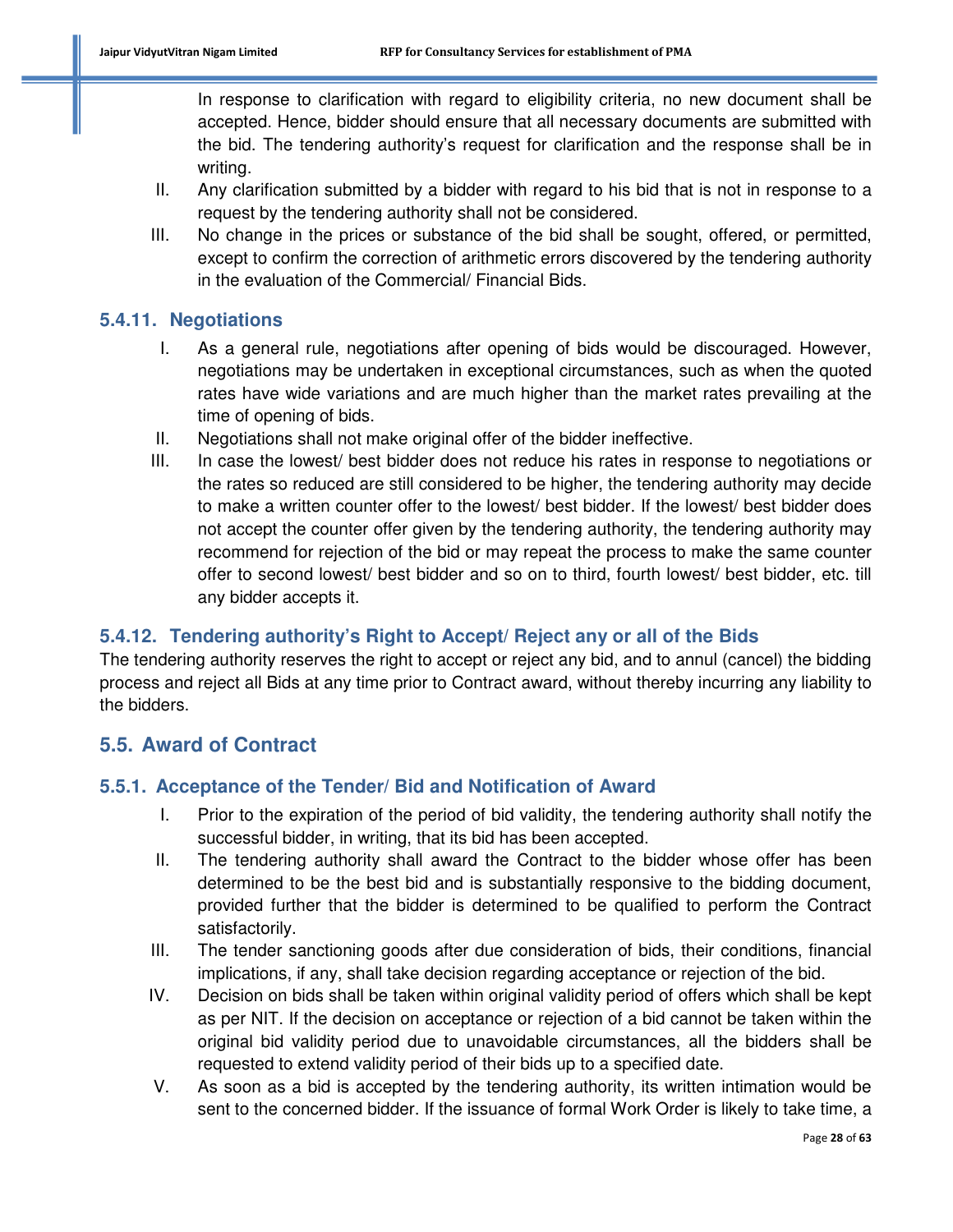LoI may be sent in the meanwhile. In the same intimation the bidder may be asked to execute an agreement in prescribed format on a non-judicial stamp of prescribed value and deposit the amount of prescribed performance security deposit within 15 days from the date of issue of acceptance.

- VI. The acceptance of an offer is complete as soon as the letter of communication is posted to the correct address of the bidder.
- VII. The acceptance of the bid shall also be placed on website of JVVNL for general information to all.
- VIII. The bidders whose bids could not be accepted shall also be informed and asked to collect their EMD soon after the agreement with the successful bidder is executed and his performance security deposit is obtained. Until a formal Contract is prepared and executed, the notification of award shall constitute a binding Contract.

# **5.5.2. Right to Vary Number of Resources**

- I. At the time the Contract is awarded, the number of people originally specified in the bidding document may be increased or decreased, provided this change does not exceed the limits/ ceilings of minimum and maximum quantity as specified in S.No. II below.
- II. Unless otherwise specified in the bidding document, if the order is placed upto 25% in excess of the number of people required, the bidder shall be bound to meet the required number without any change in the rates quoted or other terms and conditions of the bid and the bidding document.
- III. Repeat orders may also be placed with the consent of the selected PMA(s) on the rates and conditions given in the bidding document provided that the repeat orders are up to 50% of the total number of people at the time of contract and the period is not more than one year from the date of engagement of the people and that the original order was given after inviting open tenders/ bids. The terms & conditions applicable on the new people thus engaged will remain the same as those for the people engaged earlier.
- IV. If the tendering authority does not engage of the selected person/s or engages less number of people than the quantity indicated in the tender, the bidder shall not be entitled to claim any compensation and corresponding rate of designated service category / person shall not be payable .

#### **5.5.3. Signing of Contract**

- I. Promptly after notification of award, the tendering authority shall send to the successful bidder the Contract Agreement and the "Special Conditions of Contract".
- II. Within fifteen (15) days of receipt of the Letter of Intent/ Work Order from the tendering authority, the successful bidder shall sign, date, and return the Contract Agreement to the tendering authority.

# **5.5.4. Performance Security Deposit (PSD)**

I. Within fifteen (15) days of the receipt of notification of award from the tendering authority, the successful Bidder shall furnish the Performance Security Deposit (PSD) in accordance with the provisions of class No 6.2.16 as mentioned in this bidding document.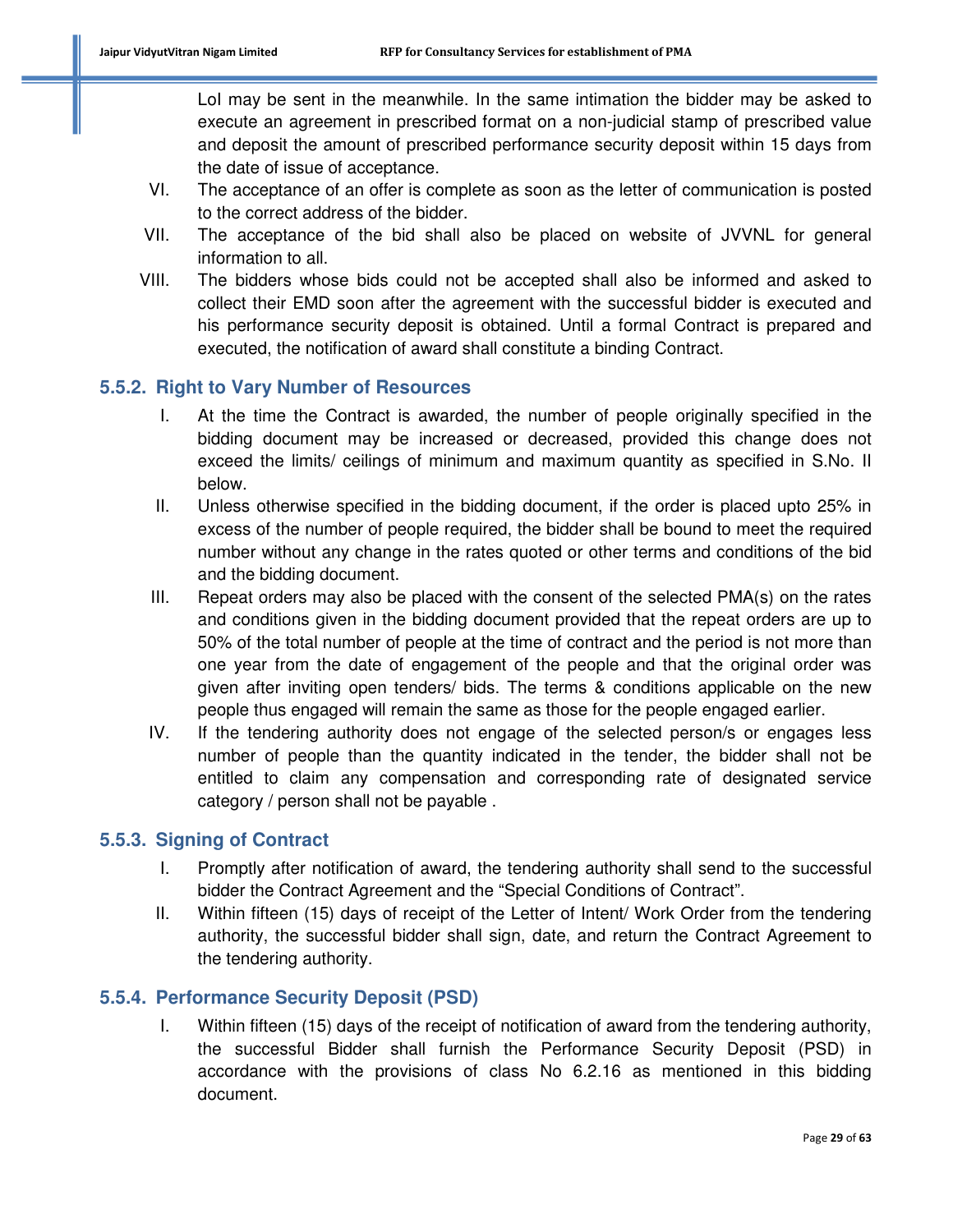II. Failure of the successful bidder to submit the aforementioned PSD and execution of the Contract Agreement shall constitute sufficient grounds for the annulment (cancellation/ termination) of the award and forfeiture of the EMD. In that event the tendering authority may award the Contract to the next best bidder whose offer is substantially responsive and is determined by the tendering authority to be qualified to perform the Contract satisfactorily.

# **5.5.5. Forfeiture of Performance Security Deposit**

Security amount in full or part may be forfeited in the following cases:

- When the terms and conditions of contract is breached / infringed
- If the Bidder fails to carry out the work satisfactorily
- When contract is being terminated due to non-performance by the Successful Bidder
- Notice of reasonable time will be given in case of forfeiture of performance security deposit. The decision of the Purchase Officer in this regard shall be final

# **5.5.6. Release of Performance Security Deposit**

The security/ performance Security deposited at the time of signing of the contract will be returned back after six months as per clause 6.2.16(e) from successful completion of the contract/ project period. The PSD shall remain initially valid for a period of three year  $+ 6$ months grace period which will be extended further til execution period of contract if any.

# **5.5.7. Reservation of Rights**

To take care of unexpected circumstances, JVVNL shall reserve the rights for the following: -

- I. Extend the closing date for submission of the bid proposals.
- II. Amend the bidding requirements at any time prior to the closing date, with the amendment being notified to prospective bidders.
- III. Seek information from or negotiate with one or more of the bidders on any issue at any time and to continue to negotiate with one or more of the bidders.
- IV. Discontinue negotiations at any time with any bidder.
- V. Allow a bidder to change its Technical proposal if the same opportunity is given to all bidders.
- VI. To accept any bid not necessarily the lowest, reject any bid without assigning any reasons and accept bid for all or anyone or more of the articles for which bid has been invited or distribute items of stores to more than one bidder.
- VII. Terminate or abandon the bidding procedure or the entire project whether before or after the receipt of bid proposals.
- VIII. Seek the advice of external consultants to assist JVVNL in the evaluation or review of proposals.
- IX. Make enquiries of any person, company or organization to ascertain information regarding the bidder and its proposal.
- X. Reproduce for the purposes of the procedure the whole or any portion of the proposal despite any copyright or other intellectual property right that may subsist in the proposal.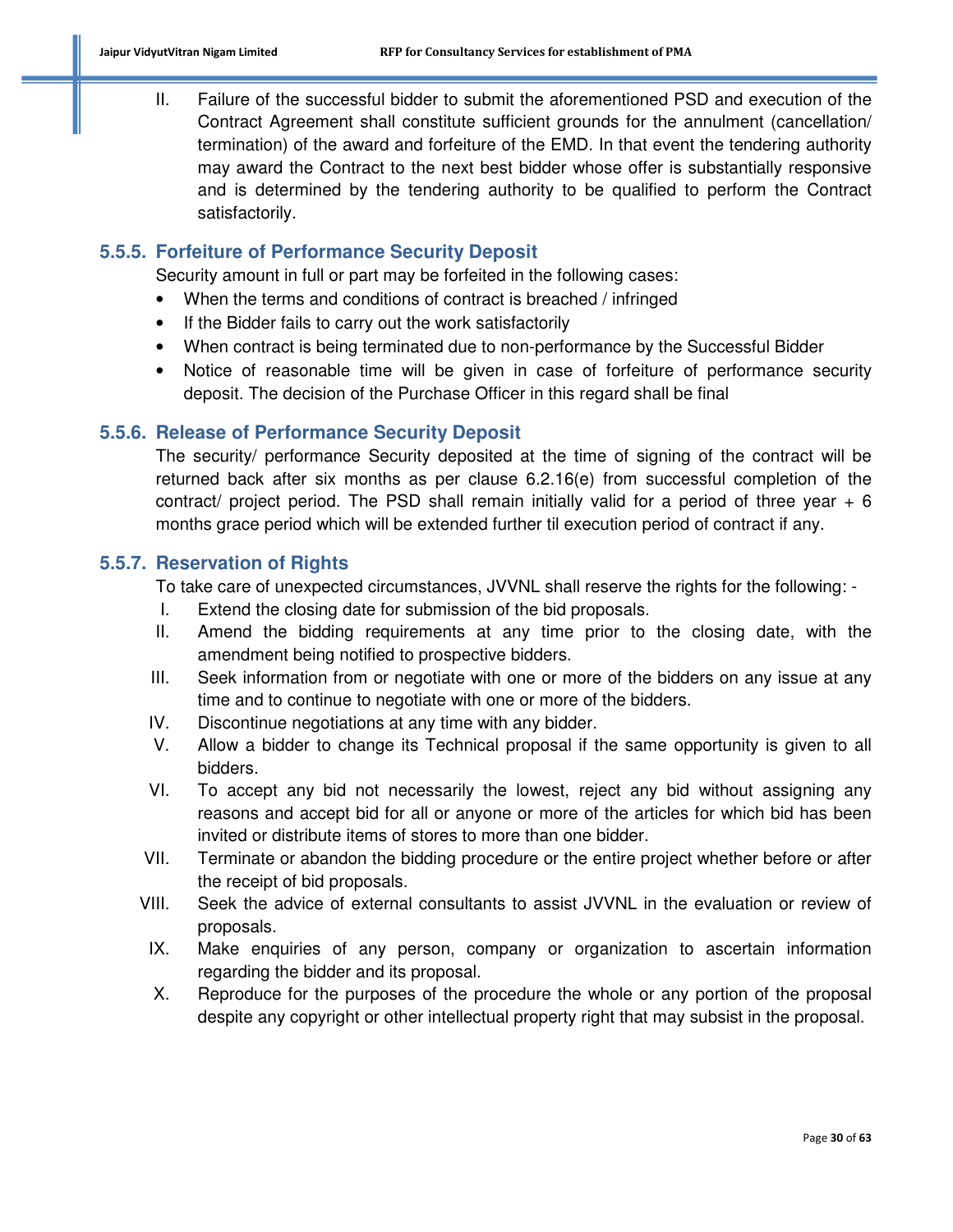#### **5.5.8. Monitoring of Contract**

- I. An officer or a committee of officers named Contract Monitoring Committee (CMC) may be nominated by tendering authority to monitor the progress of the contract during its execution.
- II. During the delivery period the CMC shall keep a watch on the progress of the contract and shall ensure that the bidder has provided consultants in proportion to the total delivery period in which the consultants are to be provided. The CMC will also inspect the performance of the consultant(s) deployed by the selected bidder.
- III. If delay in providing the desired quality of people is observed a performance notice would be given to the selected bidder to speed up the deployment process.
- IV. Any Change in the constitution of the firm, etc. shall be notified forth with by the contractor in writing to the tendering authority and such change shall not relieve any former member of the firm, etc., from any liability under the contract.
- V. No new business partner/ partners shall be accepted in the firm by the selected bidder in respect of the contract unless he/ they agree to abide by all its terms, conditions and deposits with the tendering authority through a written agreement to this effect. The bidder's receipt for acknowledgement or that of any partners subsequently accepted as above shall bind all of them and will be sufficient discharge for any of the purpose of the contract.
- VI. The selected PMA shall not assign or sub-let his contract or any substantial part thereof to any other agency without the permission of tendering authority except the one with whom the Bidder has partnered for the purpose of execution of the project.

#### **5.5.9. Re-invitation of Tenders/ Bids**

- I. Re-invitation of bids would generally be avoided by the tendering authority.
- II. However, in case, higher prices than prevalent market rates have been received in the bidding process or considerable changes in qualification/requirements, terms and conditions are required to be made as a result of discussion in pre-bid conference or otherwise, re-invitation of bids shall be done.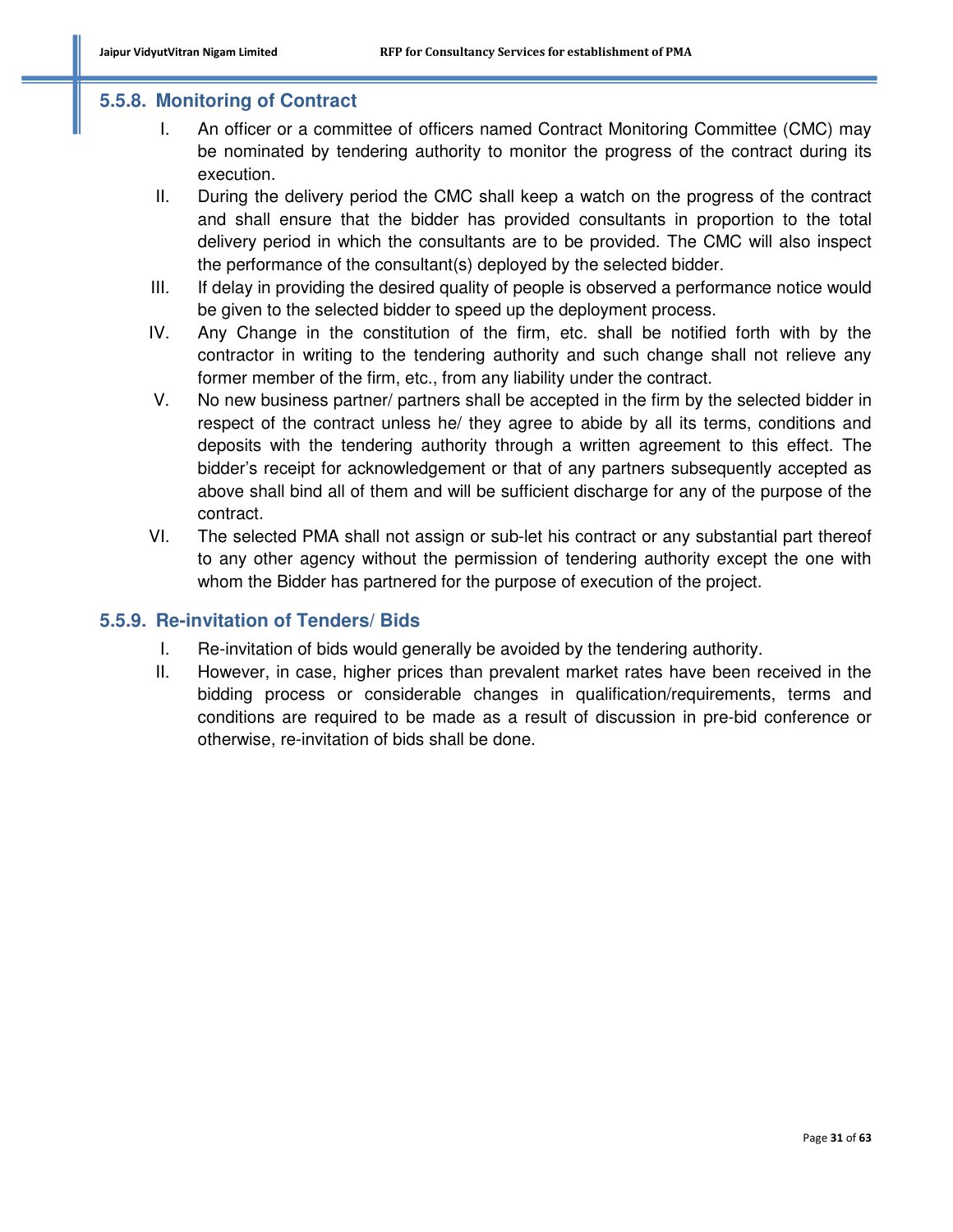# **6. Terms and Conditions of the Bid**

*Note: All the conditions mentioned in this Section shall be used during the evaluation of the bids and later, when the work is awarded to a firm.* 

# **6.1. Definitions**

For the purpose of clarity, the following words and expressions shall have the meanings hereby assigned to them: -

- a) "Contract" means the Agreement entered into between the Purchaser and the Bidder, together with the Contract Documents referred to therein, including all attachments, appendices, and all documents incorporated by reference therein.
- b) "Contract Documents" means the documents listed in the Agreement, including any amendments thereto.
- c) "Contract Price" means the price payable to the Bidder as specified in the Agreement, subject to such additions and adjustments thereto or deductions there from, as may be made pursuant to the Contract.
- d) "Day" means calendar day.
- e) "Deployment" means posting Bidder consultants in the premise of the purchaser for providing services as detailed in the Tender document as fulfil the contractual obligations as per the agreed contract.
- f) "Completion" means the fulfilment of the Related Services by the Bidder in accordance with the terms and conditions set forth in the Contract.
- g) "Experts" means the domain experts/specialist proposed or made available for services as per the terms and conditions set forth in the Contract
- h) "Purchaser" means the entity purchasing the consultants, as specified in the bidding document.
- i) "Related Services" means the services incidental to the deployment of Bidder's consultants to carry out the obligations under the Contract.
- j) "Subcontractor" means any natural person, private or government entity, or a combination of the above, including its legal successors or permitted assigns, to whom any part of the Goods to be supplied or execution of any part of the Related Services is subcontracted by the Bidder.
- k) "Bidder" means the natural person, private or government entity, or a combination of the above, whose bid to perform the Contract has been accepted by the Purchaser and is named as such in the Agreement, and includes the legal successors or permitted assigns of the Bidder.

# **6.2. General Conditions of the Bid**

#### **6.2.1. Income Tax, Service Tax Registration and Clearance Certificate**

Any Bidder who does not hold a valid PAN from Income Tax department and who is not registered under the Sales Tax and Service Tax Act prevalent in the State where his business is located is not eligible for the Contract. The Service Tax Registration Number has to be quoted in the Technical Proposal without which the bid is liable for rejection.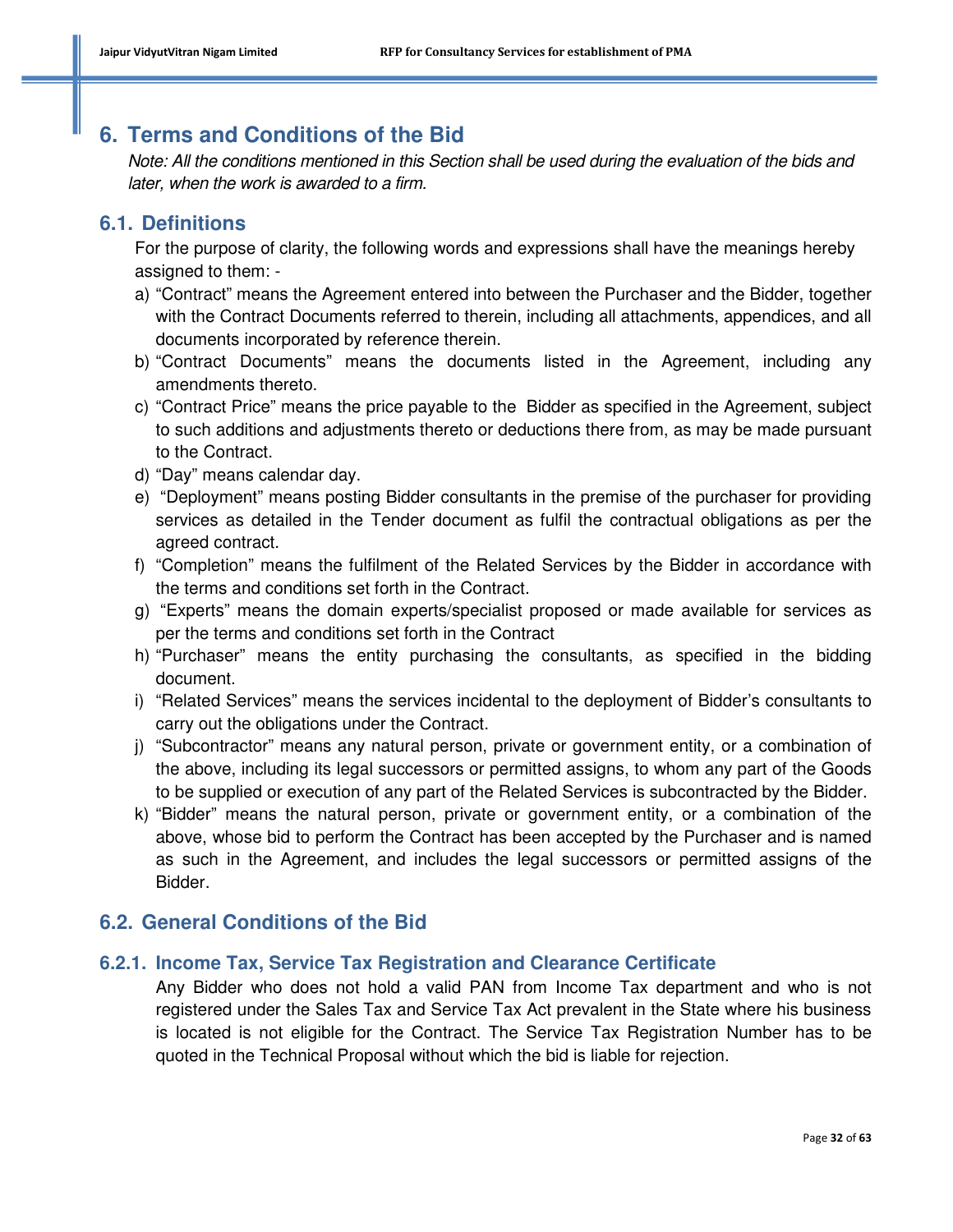#### **6.2.2. Contract Documents**

Subject to the order of precedence set forth in the Agreement, all documents forming the Contract (and all parts thereof) are intended to be correlative, complementary, and mutually explanatory.

#### **6.2.3. Interpretation**

- a) If the context so requires it, singular means plural and vice versa.
- b) Commercial Terms: The meaning of any trade term and the rights and obligations of parties there under shall be as prescribed by commercial terms. All the terms shall be governed by the rules prescribed in the current edition of commercial terms, published by the Indian Chamber of Commerce at the date of the Invitation for Bids or as specified in the bidding document.
- c) Entire Agreement: The Contract constitutes the entire agreement between the Purchaser and the Supplier and supersedes all communications, negotiations and agreements (whether written or oral) of parties with respect thereto made prior to the date of Contract.
- d) Amendment: No amendment or other variation of the Contract shall be valid unless it is in writing, is dated, expressly refers to the Contract, and is signed by a duly authorized representative of each party thereto.
- e) Non-waiver: Subject to the condition (f) below, no relaxation, forbearance, delay, or indulgence by either party in enforcing any of the terms and conditions of the Contract or the granting of time by either party to the other shall prejudice, affect, or restrict the rights of that party under the Contract, neither shall any waiver by either party of any breach of Contract operate as waiver of any subsequent or continuing breach of Contract.
- f) Any waiver of a party's rights, powers, or remedies under the Contract must be in writing, dated, and signed by an authorized representative of the party granting such waiver, and must specify the right and the extent to which it is being waived.
- g) Severability: If any provision or condition of the Contract is prohibited or rendered invalid or unenforceable, such prohibition, invalidity or unenforceability shall not affect the validity or enforceability of any other provisions and conditions of the Contract.

#### **6.2.4. Language**

- a) The Contract as well as all correspondence and documents relating to the Contract exchanged by the Bidder and the Purchaser, shall be written in English language only or as specified in the special conditions of the contract. Supporting documents and printed literature that are part of the Contract may be in another language provided they are accompanied by an accurate translation of the relevant passages in the language specified in the special conditions of the contract, in which case, for purposes of interpretation of the Contract, this translation shall govern.
- b) The Bidder shall bear all costs of translation to the governing language and all risks of the accuracy of such translation.

#### **6.2.5. Joint Venture, Consortium or Association**

Joint venture, consortium, or association are not allowed to bid in this Tender.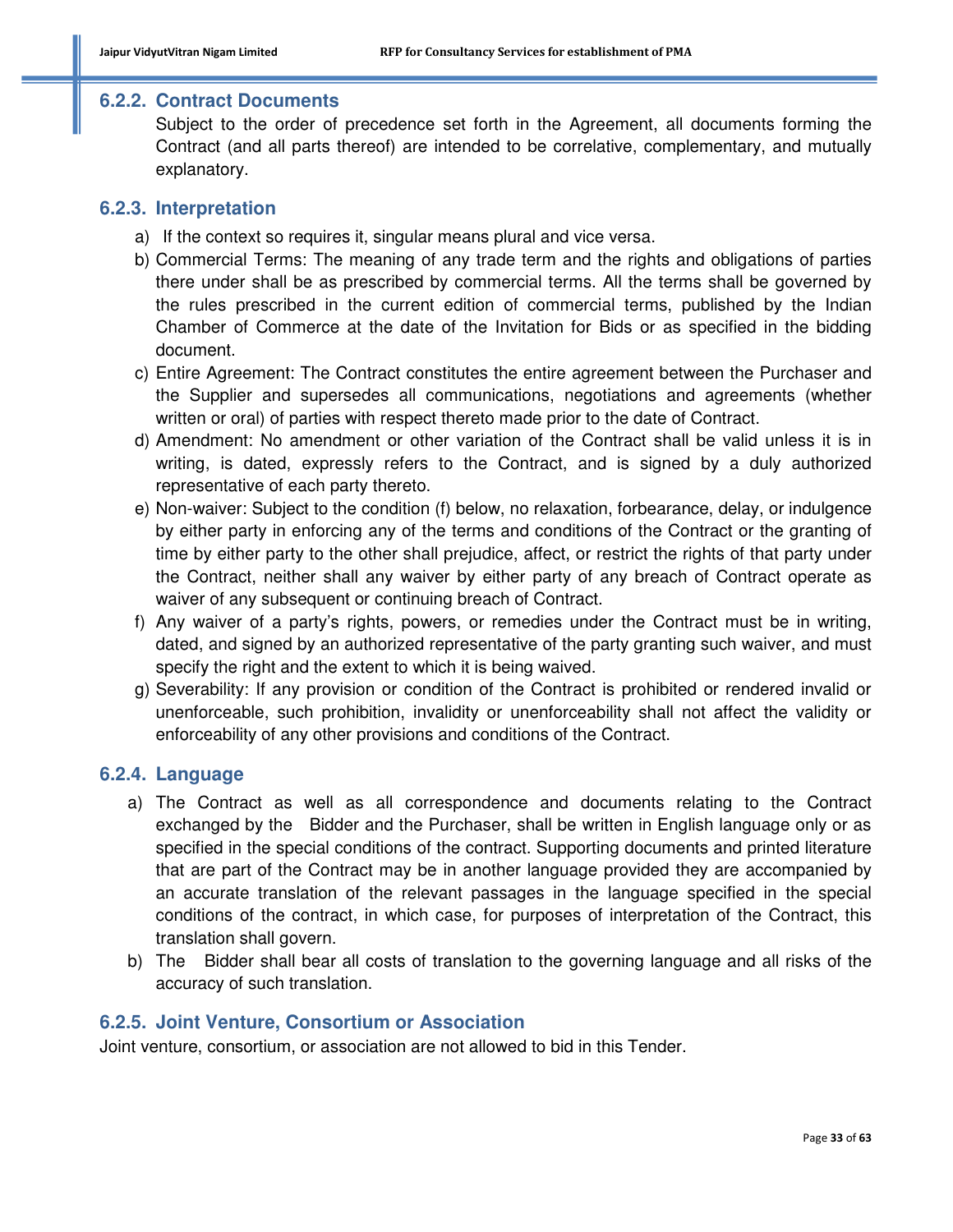#### **6.2.6. Notices**

- a) Any Notice given by one party to the other pursuant to the Contract shall be in writing to the address specified in the contract. The term "in writing" means communicated in written form with proof of receipt.
- b) A Notice shall be effective when delivered or on the Notice's effective date, whichever is later.

#### **6.2.7. Governing Law**

The Contract shall be governed by and interpreted in accordance with the laws of the Rajasthan State/ the Country (India), unless otherwise specified in the contract.

#### **6.2.8. Scope of Supply**

- a) Subject to the provisions in the bidding document and contract, the PMA should perform services as specified in the bidding document.
- b) Unless otherwise stipulated in the Contract, the scope of award shall include all such items not specifically mentioned in the Contract but that can be reasonably inferred from the Contract as being required for attaining delivery and completion services as if such items were expressly mentioned in the Contract.

#### **6.2.9. Bidder's Responsibilities**

- a) The Bidder shall provide the service and manpower in accordance with the provisions of bidding document and/ or contract;
- b) The bidder is expected to carry out the assignment with due diligence and in accordance with prevailing standards of the profession;
- c) Details of past experience in similar areas in power distribution sector in India shall be furnished by the bidder along with copies of client certificates/ completion certificates/ contracts handled/awarded by Govt. owned/Private Sector utilities/Electricity Boards etc. so as to assess the capability of consultants.;
- d) The Bidder shall deploy the requisite manpower and infrastructure within 30 days of placing the work order by JVVNL. Beyond thirty days, LD would be imposed as per the clause 6.2.18 below and may even terminate the contract as per clause 6.2.23.
- e) The responsibilities of the PMA deployed at the premise of the Purchaser, as described in Section 4.4, would also be considered as the responsibilities of the PMA. Hence it is the prerogative of the PMA to constantly monitor and mentor the conduct of its employees deployed as part of this engagement.

#### **6.2.10. Responsibilities of the Man Power of PMA**

- a) The deployed man power of the Bidder will maintain office decorum. They will be courteous, polite and cooperative.
- b) The deployed man power will adhere to the office timings of the Purchaser and follow all rules, regulations and policies as decided by the Discoms.
- c) The deployed man power consultants will be responsible for any damage to equipments, property and third party liabilities caused by their acts in the premise of the Discoms. They will use all equipment only for the purpose of carrying out their legitimate business of the Discoms and will not put to any other use. For any damages, the extent of damage as decided by the Discoms will be final.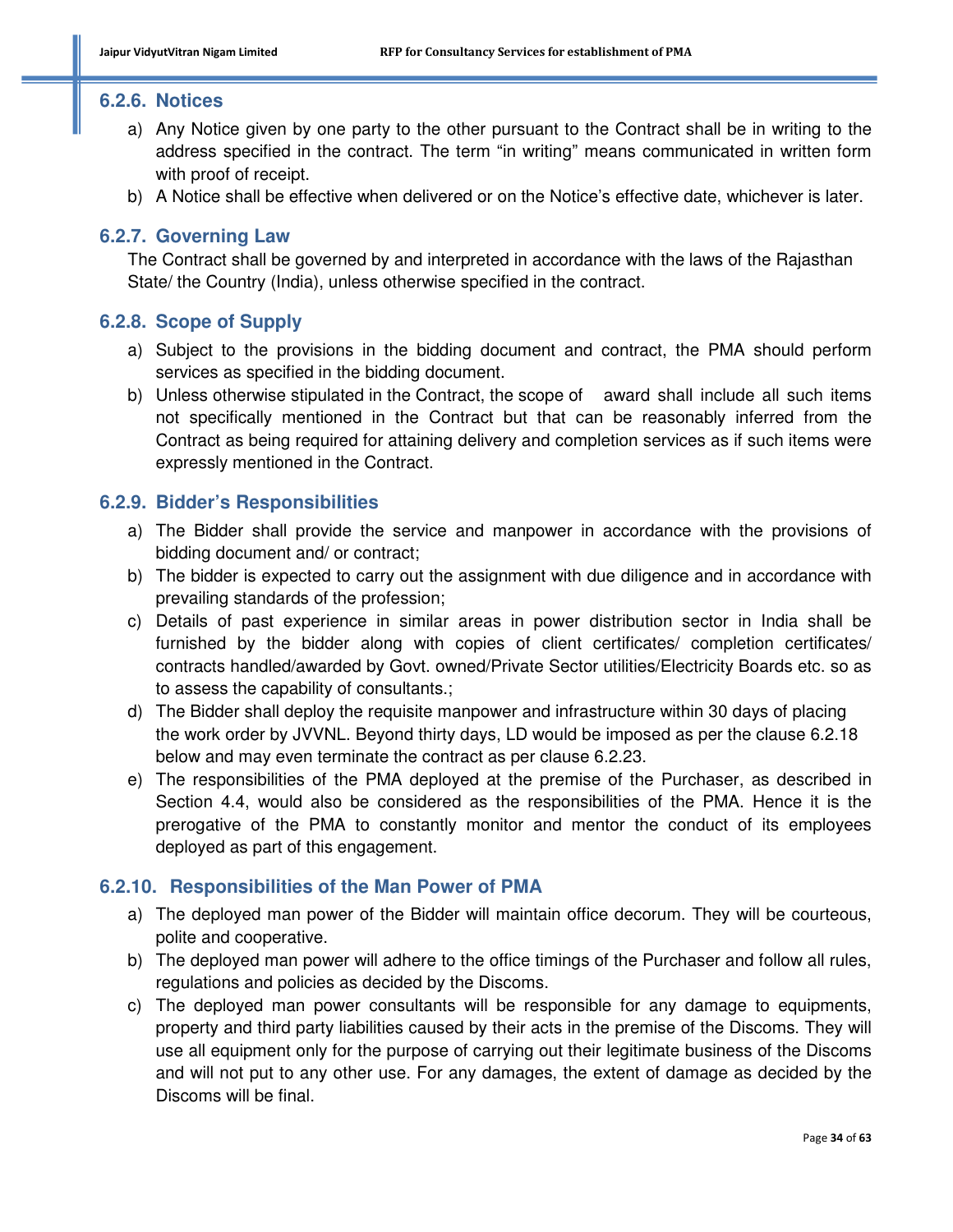- d) The PMA will need to possess multi-dimensional capability to adequately meet the requirement of the contract/ award;
- e) The PMA & its designated man power will need to be able to work efficiently with senior management and officers of Discoms;
- f) The PMA will bring proven knowledge and experience of handling project monitoring and efficiency improvement assignments.
- g) The PMA and its designated man power shall bring their own laptops and data card for carrying out their activities.

# **6.2.11. Purchaser's Responsibilities**

- a) The Purchaser shall perform all its responsibilities in accordance with the general conditions of the contract.
- b) The Purchaser may conduct a thorough background verification and character verification of the consultant as per the policies of the Discoms.
- c) The Purchaser shall provide office space to the consultants for carrying out their activities as per the scope of work.

# **6.2.12. Period of the Contract**

The Contract/ Project Period shall commence from the date of issue of work order/ award and up to 3 Years on terms and conditions of the Contract/ award, and which is extendable on the same terms& conditions for a period to be decided at that point of time. However, this Extension will be sole discretion of JVVNL.

#### **6.2.13. Contract Price**

- a) The Contract Price shall be paid as specified in the contract subject to any additions and adjustments thereto, or deductions there from, as may be made pursuant to the Contract.
- b) Prices charged by the PMA for the services under the Contract shall not vary from the prices awarded to them.

#### **6.2.14. Recoveries from PMA**

- a) Recovery of liquidated damages and penalties shall be made from bills and/ or the first available opportunity.
- b) The Purchase Officer shall withhold amount to the extent of non-deployment of resources or non-performance of services until all the contractual service agreements are met satisfactorily. In case of failure to withhold the amount, it shall be recovered from his dues and performance security deposit available with the Company.
- c) The balance, if any, shall be demanded from the Bidder and when recovery is not possible, the Purchase Officer shall take recourse to law in force.

# **6.2.15. Taxes**

- a) The income tax shall be deducted at source from the payment to the PMA as per the law in force at the time of execution of contract.
- b) If any tax exemptions, reductions, allowances or privileges may be available to the PMA in India, the Purchaser shall use its best efforts to enable the PMA to benefit from any such tax savings to the maximum allowable extent.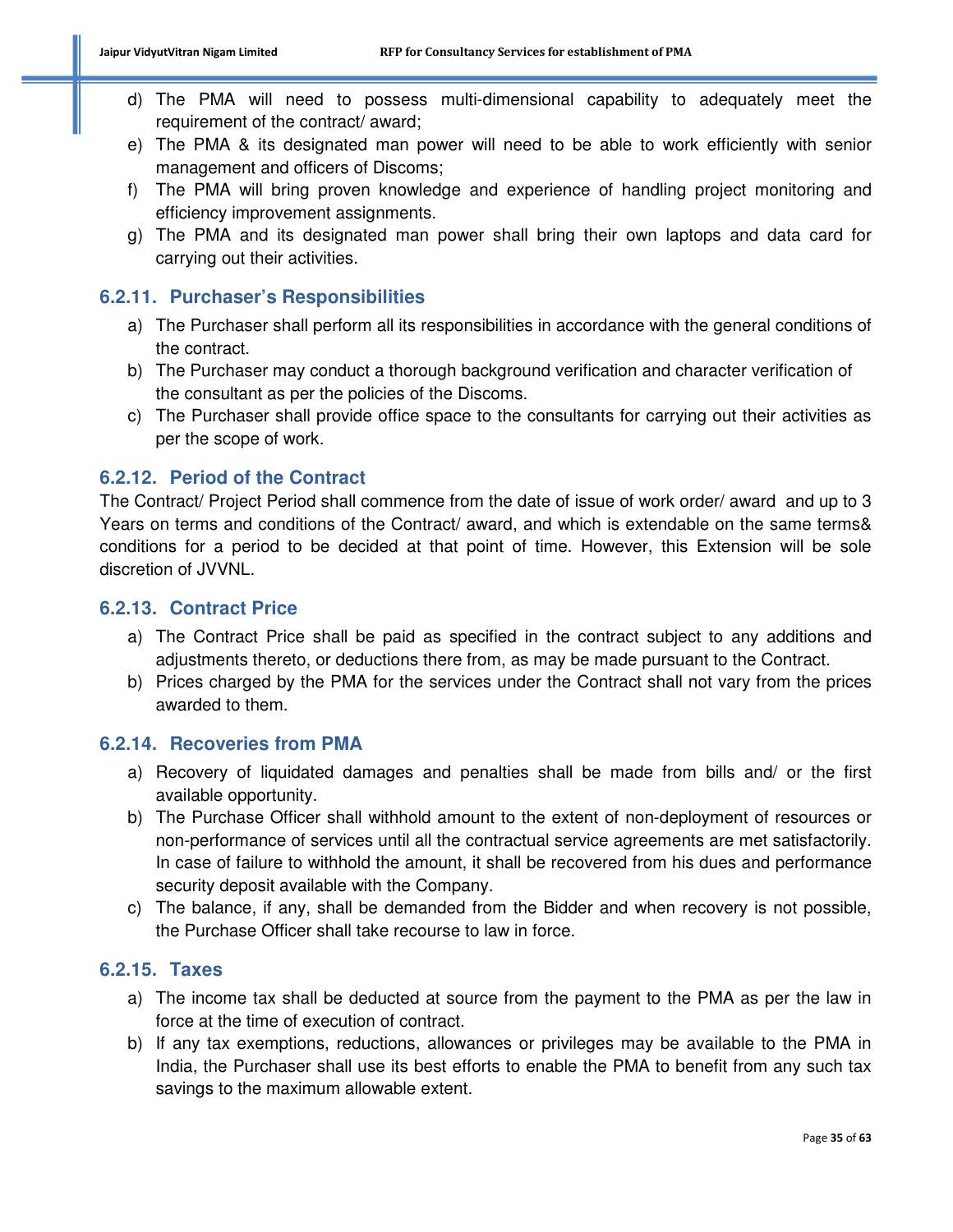# **6.2.16. Performance Security Deposit (PSD)**

- a) In case of successful Bidder, the Earnest Money will be adjusted in arriving at the amount of the Performance Security Deposit.
- b) The PMA shall, within fifteen (15) days of the notification of Work/ Contract award, provide a Performance Security deposit of 5% of the total contract value for the due performance of the **Contract**
- c) The proceeds of the Performance Security deposit shall be payable to the Purchaser as compensation for any loss resulting from the PMA failure to complete its obligations under the Contract.
- d) Form of Performance Security deposit:PSD in the form of cash will not be accepted. It may be deposited in the form of Bank Draft or Banker's Cheque. in case the amount of PSD exceeds Rupees fifteen Lacs the rest of amount against PSD may be deposited in the form of Bank Guarantee.
- e) Refund of Performance Security deposit: The Performance Security deposit shall be refunded after 6 months from the expiry of the contract period subject to successful completion of the assignment as mentioned in bidding document and after effecting recoveries, if any.
- f) Forfeiture of Performance Security deposit: Performance Security deposit shall be forfeited in the following cases:
	- i. When any terms and condition of the contract is breached.
	- ii. When the Bidder fails to commence, fails to fulfill the services obligations after partially executing the work order.
	- iii. To adjust any dues against the firm from any other contract with JVVNL.
- g) No interest will be paid by JVVNL on the amount of earnest money and performance security deposit.
- h) Proper notice will be given to the Bidder with reasonable time before earnest money/ performance security deposit is forfeited.
- i) Forfeiture of earnest money / performance security deposit shall be without prejudice to any other right of JVVNL to claim any damages as admissible under the law as well as to take such action against the Bidder such as severing future business relation or black listing, etc.

# **6.2.17. Confidential Information**

- a) The Purchaser and the Bidder shall keep confidential and shall not, without the written consent of the other party hereto, divulge to any third party any documents, data, or other information furnished directly or indirectly by the other party hereto in connection with the Contract, whether such information has been furnished prior to, during or following completion or termination of the Contract.
- b) The Purchaser shall not use such documents, data, and other information received from the Bidder for any purposes unrelated to the Contract. Similarly, the Bidder shall not use such documents, data, and other information received from the Purchaser for any purpose other than the work and services required for the performance of the Contract.
- c) The obligation of a party under sub-clauses above, however, shall not apply to information that:
	- i. the Purchaser or Bidder need to share with the JVVNL or other institutions participating in the Contract;
	- ii. now or hereafter enters the public domain through no fault of that party;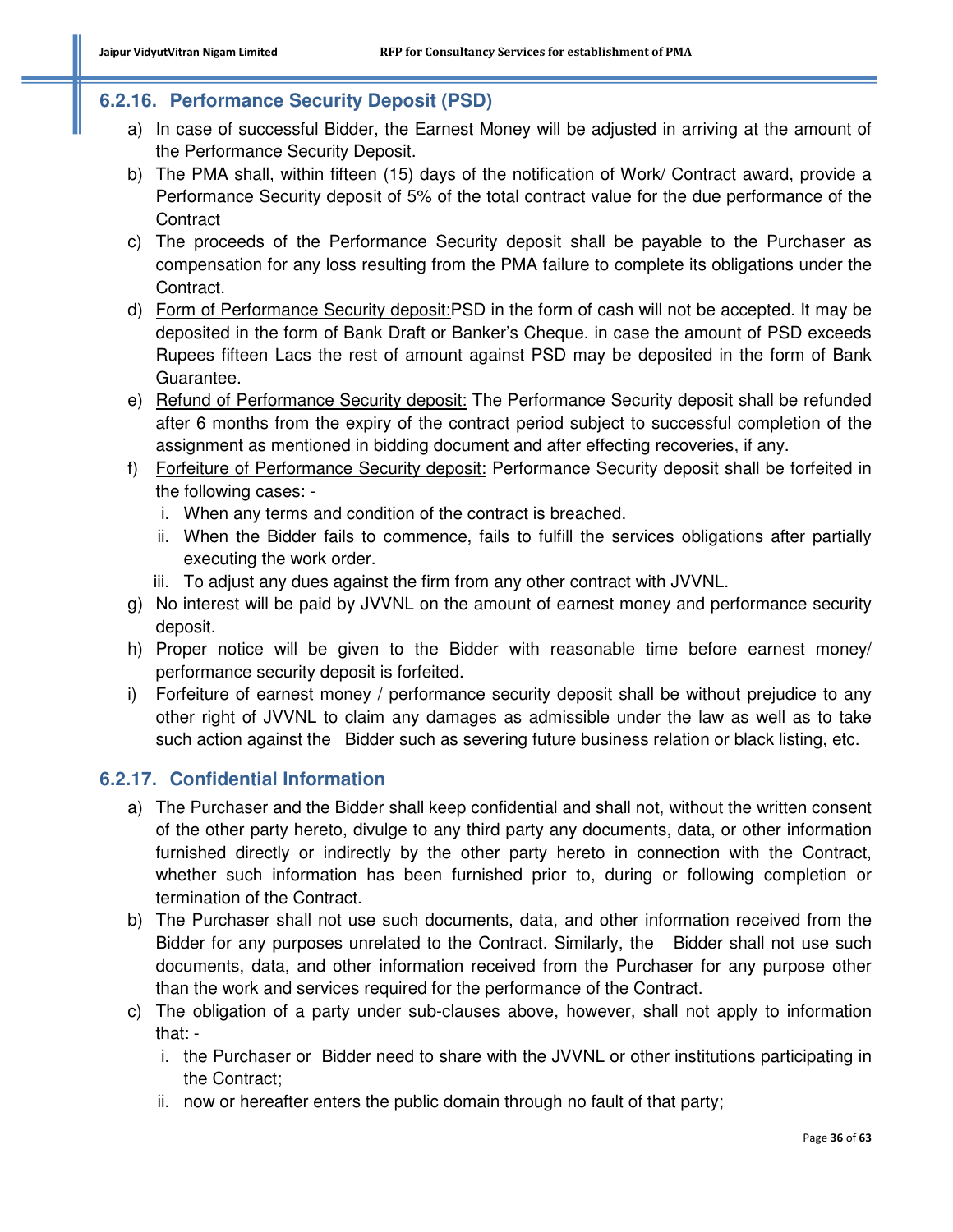- iii. can be proven to have been possessed by that party at the time of disclosure and which was not previously obtained, directly or indirectly, from the other party; or
- iv. Otherwise lawfully becomes available to that party from a third party that has no obligation of confidentiality.
- d) The above provisions shall not in any way modify any undertaking of confidentiality given by either of the parties hereto prior to the date of the Contract in respect of the supply or any part thereof.
- e) The provisions of this clause shall survive completion or termination, for whatever reason, of the Contract.

# **6.2.18. Extension in Delivery Period and Liquidated Damages (LD)**

- a) Except as provided under clause "Force Majeure", if the Bidder fails to deploy the requisite manpower and providing of requisite services within the period specified in the Contract, the Purchaser may without prejudice to all its other remedies under the Contract, deduct from the Contract Price, as liquidated damages, a sum equivalent to the percentage specified in the conditions of the Contract Price for each week or part thereof of delay until actual deployment of the manpower and providing of requisite services, up to a maximum deduction of the percentage specified in the bidding document and/ or contract. Once the maximum is reached, the Purchaser may terminate the Contract pursuant to clause "Termination".
- b) The time specified for services in the bid document shall be deemed to be the essence of the contract and the successful Bidder shall arrange manpower for deployment within the specified period.
- c) The service provider shall request in writing to CMC giving reasons for extending the deployment period of manpower and providing requisite services if he finds himself unable to arrange requirement of award within the stipulated delivery period. This request shall be submitted as soon as a hindrance occurs or within 15 days from such occurrence but before expiry of stipulated period of completion of deployment schedule after which such request shall not be entertained.
- d) The CMC shall examine the justification of causes of hindrance in the execution of award and the period of delay occurred due to that and recommends the competent authority on the period of extension which would be granted with or without liquidated damages.
- e) Normally, extension in deployment of manpower in following circumstances may be considered without liquidated damages:
	- When delay has occurred due to occurrence of some unfortunate event to any of the selected manpower
	- When delay has occurred due to resignation of the selected manpoweror accident or demise etc.
- f) It shall be at the discretion of the concerned authority to accept or not to accept the selected PMA after the expiry of the stipulated deployment period, if no formal extension in completion period has been applied and granted. The competent authority shall have right to cancel the contract with on the basis of contractual obligations not met.
- g) In case of extension in the deployment of the manpower and services is granted with full liquidated damages, the recovery shall be made on the basis of following percentages of value of quarterly amount payable to the service category which the PMA has failed to deploy : -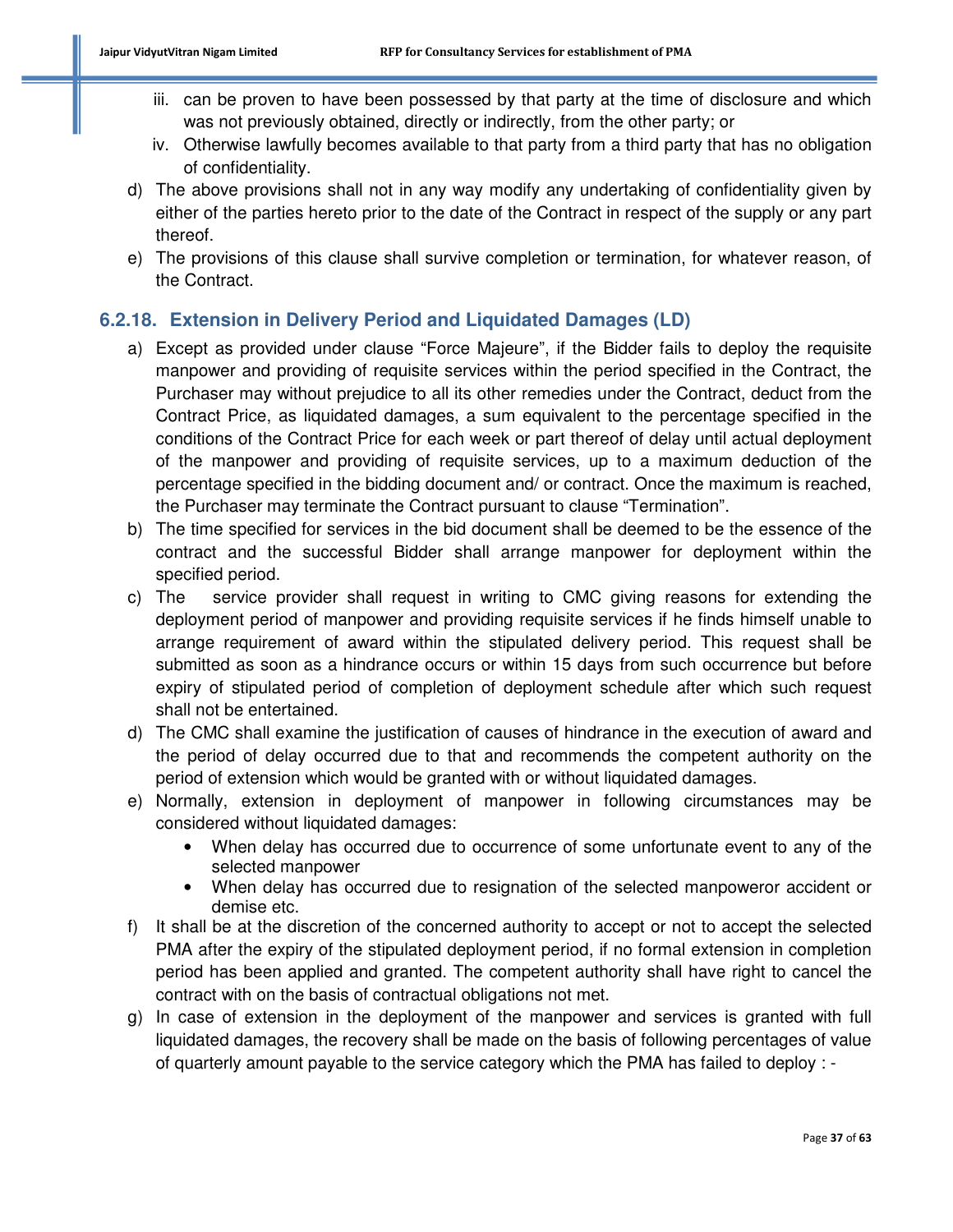| <b>No</b> | <b>Condition</b>                                            | $LD$ as % of<br>amount of<br>quarterly payment<br>due |
|-----------|-------------------------------------------------------------|-------------------------------------------------------|
| a.        | Delay up to 1 week of deployment of the team size as per WO | 2.5%                                                  |
| b.        | Delay exceeding one 1 week but not exceeding 2 weeks        | 5.0%                                                  |
| c.        | Delay exceeding2 week not exceeding 3 weeks                 | 7.5%                                                  |
| d.        | Delay exceeding 3 weeks but not exceeding 4 weeks           | 10.0%                                                 |

Note: Fraction of a day in reckoning period of delay shall be eliminated if it is less than half a day.

- (i) The maximum amount of agreed liquidated damages shall be 10% of the quarterly amount of payment.
- (ii) If the Bidder requires an extension of time in completion of contractual obligation on account of occurrence of any hindrances, he shall apply in writing to the authority which had placed the supply order, for the same immediately on occurrence of the hindrance but not after the stipulated date of completion of supply.
- (iii) Deployment period may be extended with or without liquidated damages if the delay is on account of hindrances beyond the control of the Bidder.

# **6.2.19. Limitation of Liability**

Except in cases of gross negligence or willful misconduct: -

- a) neither party shall be liable to the other party for any indirect or consequential loss or damage, loss of use, loss of production, or loss of profits or interest costs, provided that this exclusion shall not apply to any obligation of the Bidder to pay liquidated damages to the Purchaser; and
- b) the aggregate liability of the Bidder to the Purchaser, whether under the Contract, in tort, or otherwise, shall not exceed the amount specified in the Contract, provided that this limitation shall not apply to any obligation of the Bidder to indemnify the Purchaser with respect to patent infringement.

# **6.2.20. Change in Laws & Regulations**

Unless otherwise specified in the Contract, if after the date of the Invitation for Bids, any law, regulation, ordinance, order or bylaw having the force of law is enacted, promulgated, abrogated, or changed in Rajasthan/ India, where the Site is located (which shall be deemed to include any change in interpretation or application by the competent authorities) that subsequently affects the Deployment Date and/ or the Contract Price, then such Deployment Date and/ or Contract Price shall be correspondingly increased or decreased, to the extent that the PMA has thereby been affected in the performance of any of its obligations under the Contract. Notwithstanding the foregoing, such additional or reduced cost shall not be separately paid or credited if the same has already been accounted for in the price adjustment provisions where applicable, in accordance with clause "Contract Price".

# **6.2.21. Force Majeure**

- a) The PMA shall not be liable for forfeiture of its Performance Security deposit, liquidated damages, or termination for default if and to the extent that it is delay in performance or other failure to perform its obligations under the Contract is the result of an event of Force Majeure.
- b) For purposes of this clause, "Force Majeure" means an event or situation beyond the control of the Bidder that is not foreseeable, is unavoidable, and its origin is not due to negligence or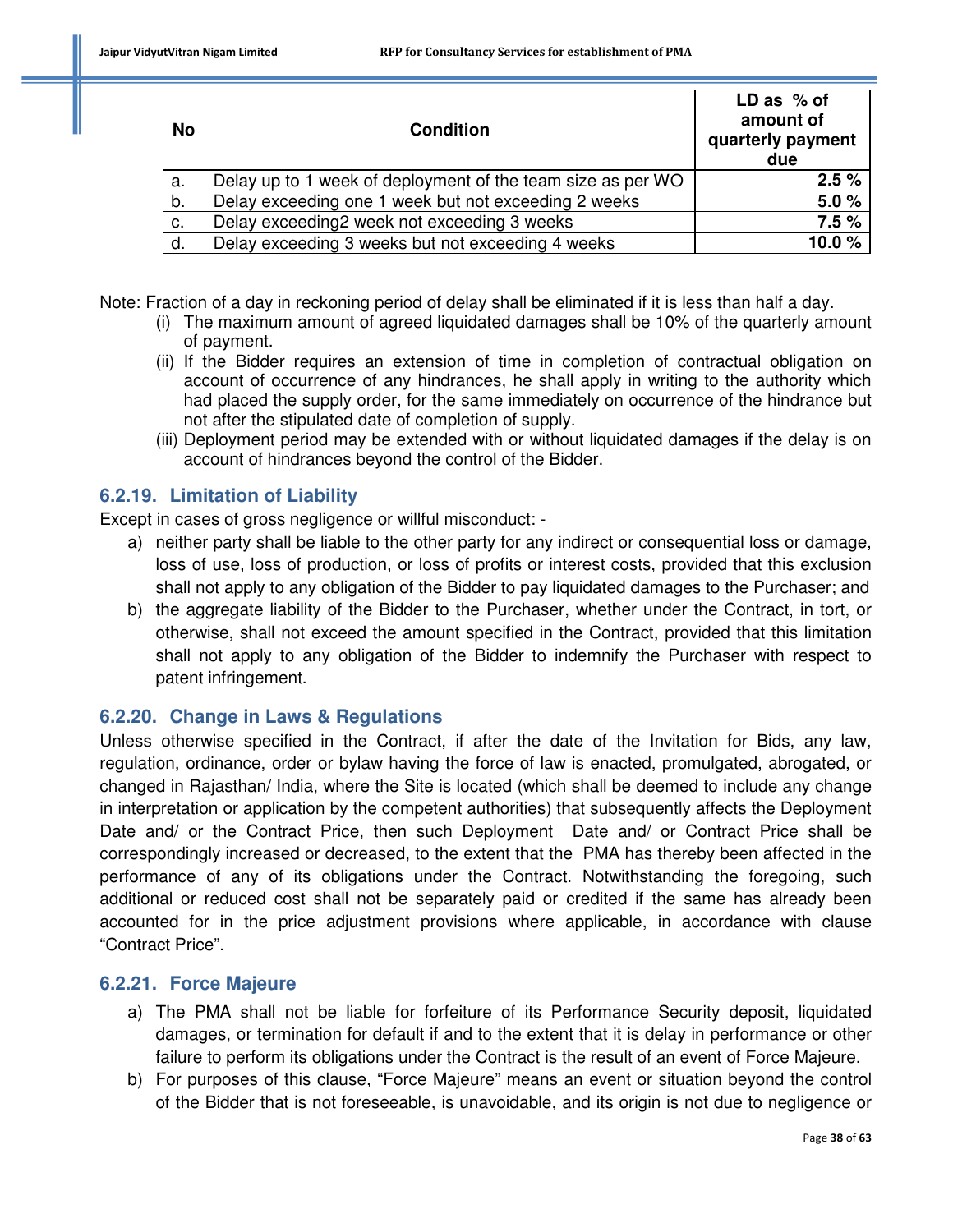lack of care on the part of the PMA. Such events may include, but not be limited to, acts of the Purchaser in its sovereign capacity, wars or revolutions, fires, floods, epidemics, quarantine restrictions, and freight embargoes.

- c) If a Force Majeure situation arises, the contractor shall promptly notify the department in writing of such conditions and cause thereof within 15 days of occurrence of such event. Unless otherwise directed by JVVNL, the contractor shall continue to perform its obligations under the contract as far as reasonably practical.
- d) If the performance in whole or part or any obligation under the contract is prevented or delayed by any reason of Force Majeure for a period exceeding 60 days, either party at its option may terminate the contract without any financial repercussion on either side.
- e) In case a Force Majeure situation occurs with the JVVNL, the JVVNL may take the case with the contractor on similar lines.

# **6.2.22. Change Orders and Contract Amendments**

- a) The Purchaser may at any time order the supplier/ selected PMA through Notice in accordance with clause "Notices" above, to make changes within the general scope of the Contract if this becomes necessary.
- b) If any such change causes an increase or decrease in the cost of, or the time required for, the selected bidder's performance of any provisions under the Contract, an equitable adjustment shall be made in the Contract Price or in the Delivery of Consultants and the Contract shall accordingly be amended. Any claims by the selected PMA for adjustment under this clause must be asserted within thirty (30) days from the date of the selected PMA receipt of the Purchaser's change order.
- c) Prices to be charged by the selected PMA for any related services that might be needed but which were not included in the Contract shall be agreed upon in advance by the parties and shall not exceed the prevailing rates charged to other parties by the selected PMA for similar services.

#### **6.2.23. Termination**

#### **6.2.23.1. Termination for Default**

- i. The tender sanctioning authority of JVVNL may, without prejudice to any other remedy for breach of contract, by written notice of default sent to the contractor, terminate the contract in whole or in part:
	- a. If the contractor has provided or replaced resources inferior to that which were selected at the time of bidding even after being provided sufficient time to fulfill its obligations.
	- b. If the contractor fails to perform any other obligation under the contract within the specified period of delivery of service or any extension granted thereof; or
	- c. If the contractor, in the judgment of the Purchaser has engaged in corrupt, fraudulent, collusive, or coercive practices in competing for or in executing the contract.
	- d. If the contractor commits breach of any condition of the contract.
- ii. If JVVNL terminates the contract in whole or in part then amount of performance security deposit (PSD) and due payments, if any, will be forfeited.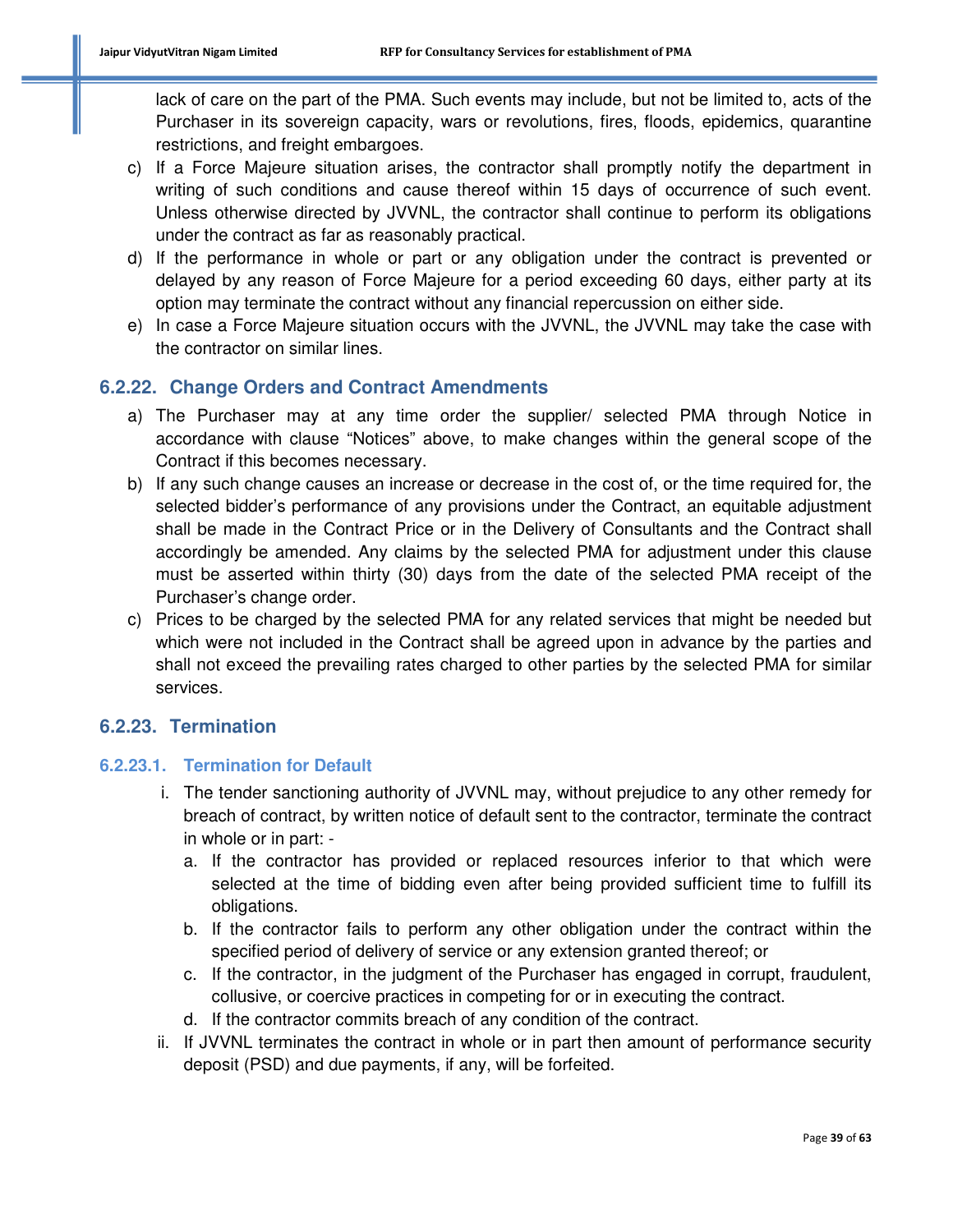iii. Before cancelling a contract and taking further action, advice of senior most finance person available in the office and of legal adviser or legal assistant posted in the office, if there is one, may be obtained.

#### **6.2.23.2. Termination for Insolvency**

JVVNL may at any time terminate the Contract by giving Notice to the PMA if the PMA becomes bankrupt or otherwise insolvent. In such event, termination will be without compensation to the Bidder, provided that such termination will not prejudice or affect any right of action or remedy that has accrued or will accrue thereafter to JVVNL.

#### **6.2.23.3. Termination for Convenience**

- i. JVVNL, by Notice sent to the PMA, may terminate the Contract, in whole or in part, at any time for its convenience. The Notice of termination shall specify that termination is for the Purchaser's convenience, the extent to which performance of the Bidder under the Contract is terminated, and the date upon which such termination becomes effective.
- ii. Depending on merits of the case the PMA may be appropriately compensated on mutually agreed terms for the loss incurred by the contract if any due to such termination.

#### **6.2.24. Settlement of Disputes**

- a) General: If any dispute arises between the PMA and JVVNL during the execution of a contract that would be amicably settled by mutual discussions. However, if the dispute is not settled by mutual discussions, a written representation will be obtained from the contractor on the points of dispute. The representation so received shall be examined by the concerned Procurement Committee which sanctioned the tender. The Procurement Committee may take legal advice of a counsel and then examine the representation. The contractor will also be given an opportunity of being heard. The Committee will take a decision on the representation and convey it in writing to the contractor.
- b) Standing Committee for Settlement of Disputes: If a question, difference or objection arises in connection with or out of the contract agreement or the meaning of operation of any part, thereof or the rights, duties or liabilities of either party have not been settled by mutual discussions and same shall be submitted for the decision of tender sanctioning Procurement Committee agreed by the decision of above procurement committee, it shall be referred to the empowered standing committee for decision. The standing committee shall consist of following members, provided that there shall be at least one Director (Finance) : -
	- Chairman of Board of Directors of JVVNL : Chairman • Managing Director/Whole time Director, JVVNL : Member
	- Managing Director/Whole Time Director, AVVNL : Member
	- Managing Director/Whole Time Director, JdVVNL : Member
	- A Legal Expert to be nominated by the Chairman : Member
- c) Procedure for reference to the Standing Committee: The PMA shall present his representation to the Managing Director, JVVNL along with a fee equal to two percent of the amount of dispute, not exceeding Rupees One Lac, within three months from the date of communication of decision of the tender sanctioning Procurement Committee. The officer-in-charge of the project who was responsible for taking delivery of the goods and/ or service from the contractor shall prepare a reply of representation and shall represent the JVVNL's stand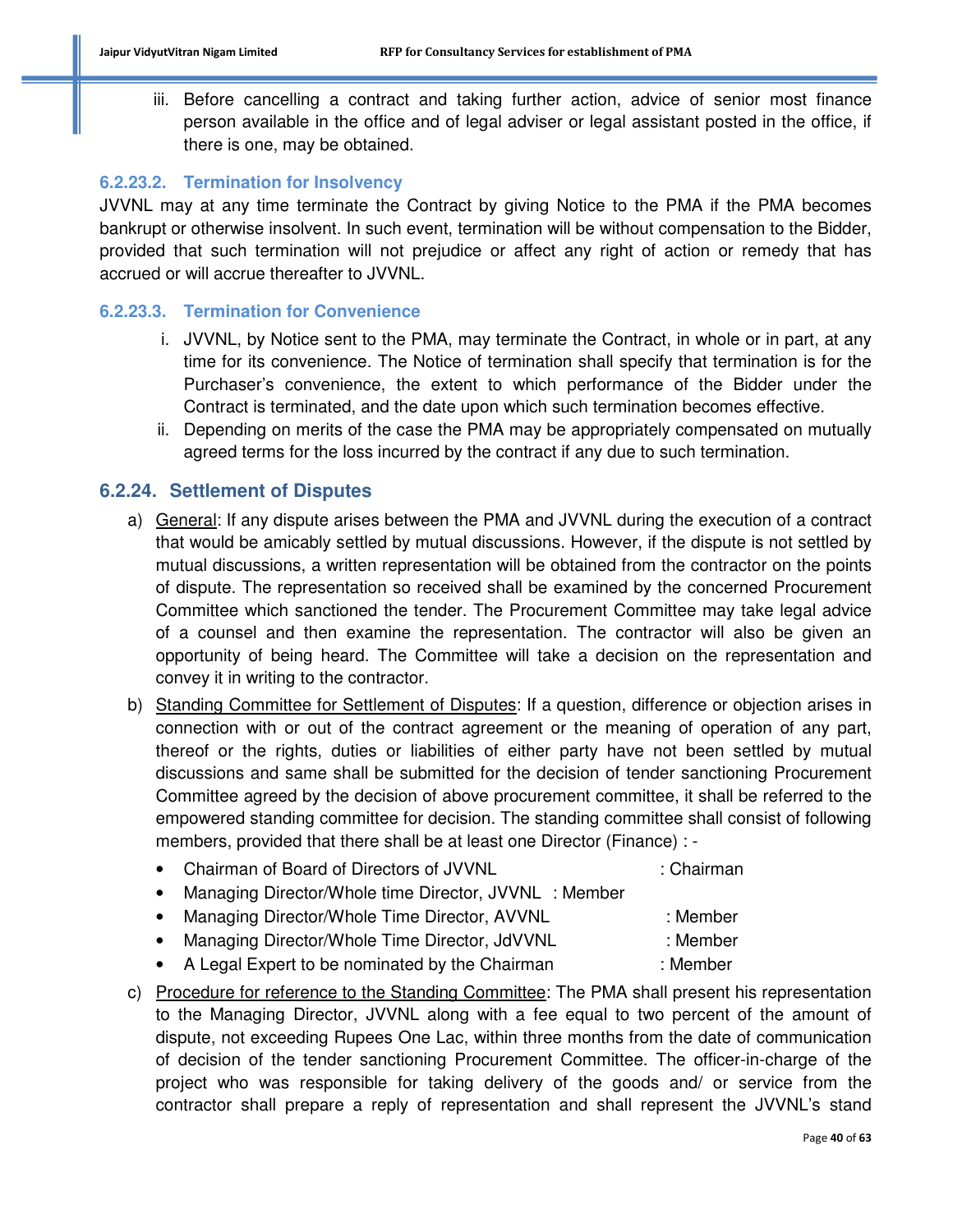before the standing committee. From the side of the contractor, the claim case may be presented by himself or through a lawyer. After hearing both the parties, the standing committee shall announce its decision which shall be final and binding both on the contractor and JVVNL. The standing committee, if it so decides, may refer the matter to the Board of Directors of JVVNL for further decision.

d) Legal Jurisdiction: All legal proceedings arising out of any dispute between both the parties regarding a contract shall be settled by a competent court having jurisdiction at Jaipur, where agreement has been executed and by no other court, after decision of the standing committee for settlement of disputes.

#### **6.3. Terms of Payment**

- a) The PMA shall raise quarterly invoice for services rendered to the Discoms' Nodal Officer. The PMA request for payment shall be made to the Purchaser in writing, accompanied by invoices describing, as appropriate, the related PMA services performed, and by the documents submitted pursuant to conditions of the contract and upon fulfillment of all the obligations stipulated in the awarded Contract. The PMA shall furnish a copy of the monthly progress report along with the invoice.
- b) Payments shall be made promptly by the Purchaser as per the quoted rates and after submission of an invoice (in triplicate) for payment by the Bidder, and the Purchaser has accepted it. However, any delay in payment will not entitle the contractor for any compensation or form ground for extension in delivery period without liquidated damages.
- c) All services rendered by the PMA will be verified, validated and approved by the appropriate Nodal Officer of Discoms or nominated officer before payments are released to the service provider as per the terms and conditions of the RFP.
- d) The currency or currencies in which payments shall be made to the PMA under this Contract shall be Indian Rupees (INR) only.
- e) All remittance charges will be borne by the selected bidder.
- f) In case of disputes, 20 % of the amount shall be withheld and will be paid only after settlement of the dispute.
- g) Payment schedule for the bid will be on **quarterly basis** after the computation and deduction of all applicable penalties for that quarter.
- h) All expenses with respect to travelling and lodging of the man power deployed for official purpose outside of their base location of Jaipur, Ajmer or Jodhpur as the case may be, to carry out any activity shall be reimbursable by the Purchaser at per entitlement of Class I employee for project management in-charge and class II employee for other service category of JVVNL. The consultants shall have to furnish the proof of the expense along with the quarterly invoice submitted by the firm.

# **6.4. Special Conditions of the Bid**

#### **6.4.1. Eligible Consultants and Related Services**

a) For purposes of this clause, the term "experts" means the domain experts/specialist proposed or made available for services consequent of the bidding process and as per the terms and conditions of the Contract; and "related services" includes those services which have been detailed in the Tender document issued by the Purchaser.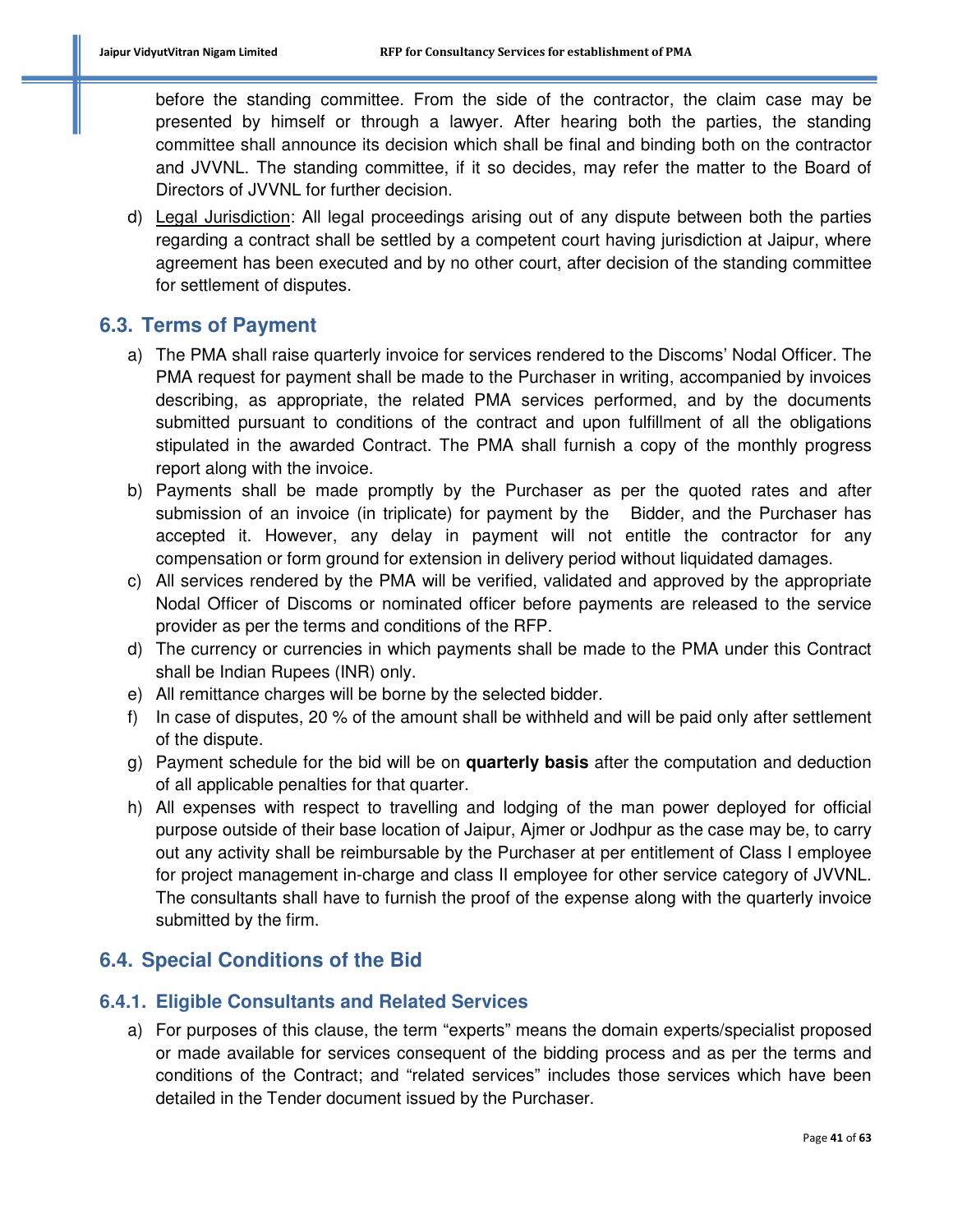- b) The man power consultants proposed by the Bidder must fulfill all qualification and experience requirements as provided in the Tender Document by the Purchaser. Any deviation from the printed qualification and experience would be clearly mentioned in the offer document by the Bidder.
- c) Bidder must propose consultants in accordance with above clause "Eligible Consultants and Related Services".

#### **6.4.2. Resource Replacement**

- a) Replacement of CVs during the Bidding Process
	- i. Replacement of resources shall be allowed. But all such replacement will have to be notified at least 2 days before the Technical Selection or Interview Process by the Selection Committee as mentioned in clause 5.4.1.
	- ii. Replacement won't be allowed once the interview process has started.
	- iii. Any replacement of resources during the interview process will amount to disqualification of the bid. Exception shall be given only in case the resource has separated from the company by serving a resignation.
- b) Replacement after issue of WO

In case a selected PMA brings to the notice of JVVNL that it won't be able to provide a selected resource after receiving the WO and desires to replace the selected resource with a new resource, the following rules will apply:

- i. The new resource (replacing resource) will be accepted by the purchaser only if he fulfills the minimum eligibility criteria as per RFP and scores at least the same marks as the resource being replaced.
- ii. Replacement by a resource securing fewer marks than the resource being replaced shall be at the discretion of JVVNL. In case such replacement is allowed, the service provider (selected bidder) shall be paid an amount in the same proportion to the amount paid for the replaced resource as the proportion that the technical marks of the replacing resource bear to that of the replaced resource.

#### **Example:**

Let us say that the replaced resource had scored 8 marks out of 10 in the technical evaluation and an amount of **X** was quoted by the service provider in its financial bid for the resource. But the new resource (the replacing resource) scores only 7 marks and Purchaser had exhausted all options as narrated in clause 6.4.2 (d). Then the service provider will be paid 7/8 times for the replacing resource i.e.**7/8 \* X**

- o The new resource with lesser score will be accepted as a replacement only for **3 months**. In case if the selected bidder is not able to find a suitable resource that is at par or better than the original resource (at the time of bidding), then the contract may be terminated as per clause 6.2.23.
- $\circ$  If the selected bidder provides a resource at par the original resource (at the time of bidding) before expiry of 3 months of replacement with a resource scoring less than the original resource (at the time of bidding), then the payment terms applicable for the original resource will be used (clause 6.3).
- c) Replacement after deployment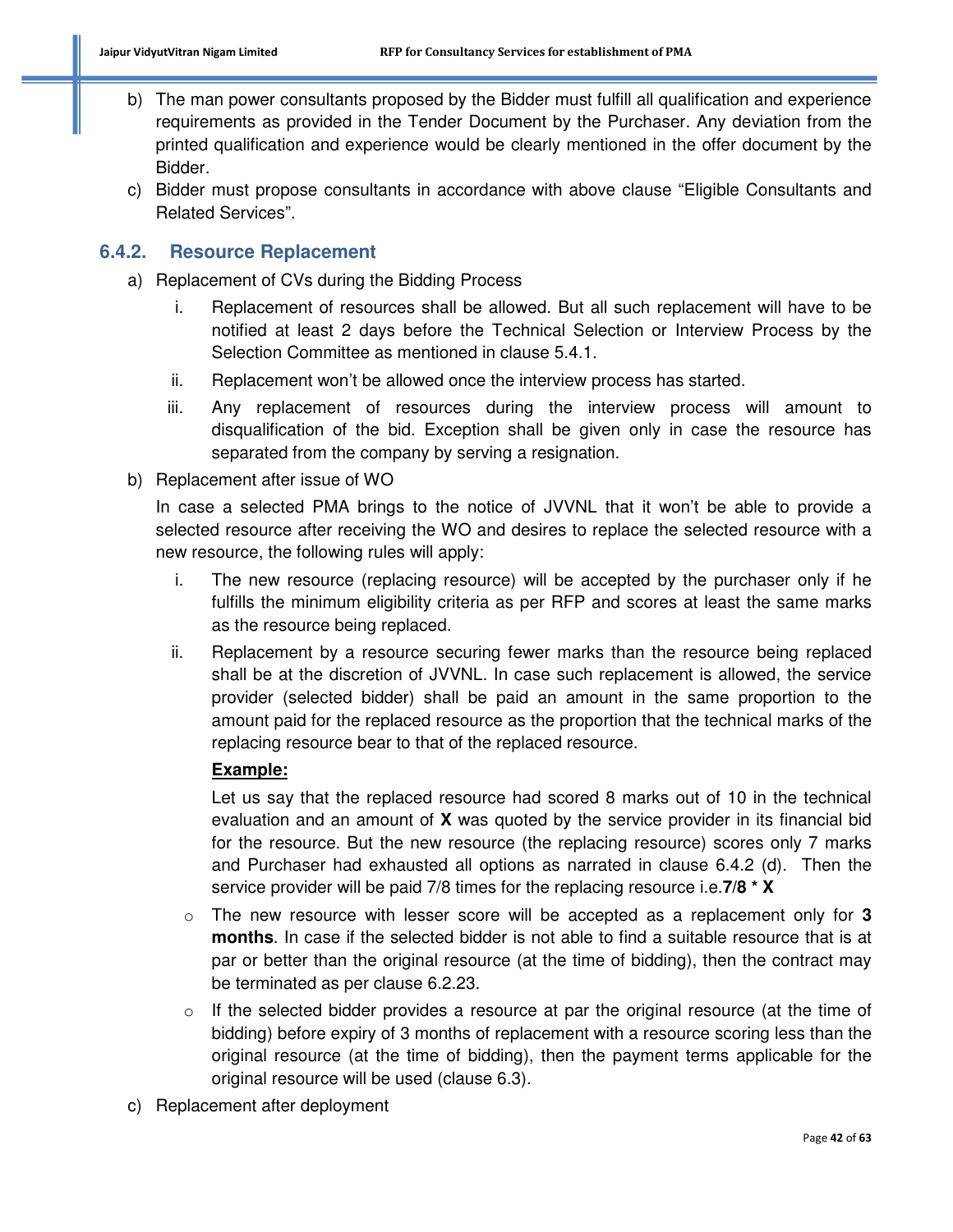The replacement of resources by PMA after deployment will be allowed (with penalty) only in case, the resource leaves the organization by submitting resignation with the present employer. In case of failure to meet the standards of the purchaser, (which includes efficiency, cooperation, discipline and performance) bidder may be asked to replace the resource without any penalty for replacement/exit. In case of all such replacements, the terms and conditions mentioned in clause 6.4.2 (b) will apply.

- d) The new resource (replacing resource) will be accepted by the purchaser only if he fulfills the minimum eligibility criteria as per RFP and scores at least the same marks as the resource being replaced. In case of replacements, the terms and conditions mentioned in clause 6.4.2 (b) will apply.
- e) The outgoing resource would complete the knowledge transfer with the replaced resource as per the satisfaction of the purchaser (JVVNL).

#### **6.4.3. Penalty**

- a) The penalty per resource would be imposed in case of exit/replacement of resource from the project within below mentioned period starting from the date of deployment of respective resource:
	- 1. Within 1 Year- Rs. 1,00,000 (Rupees One Lac)
	- 2. After 1 year- Rs. 25,000 (Rupees Twenty Five Thousand)
- b) Penalty for absence

In the case of absence (apart from allowed leaves) of a resource during project period, no payment will be made for the days a resource is absent (Per day payment will be calculated by dividing the rate of the resource by the number of working days in that quarter). In addition, a penalty of Rs. 2000/- per working day per resource will be levied for such absence.

- 1. Fraction of a day in reckoning period in supplies shall be eliminated if it is less than half a day.
- 2. Penalty would be deducted from the applicable payments. All applicable penalties will be in addition to liquidated damages as described in Section 6.2.16.

#### **6.4.4. Other important terms & conditions**

- a) All resources deployed by the PMA will compulsorily mark their entry and exit as per the directions/policy of JVVNL.
- b) The Resources would be stationed in Jaipur for the entire project period. The Resource has to follow the working hours, working days and Holidays of Government of Rajasthan. However resource has to be available on a holiday if so is required by purchaser. No extra payments will be made for working on extended hours / Saturdays / Sundays / Holidays to meet the committed/required time schedules.
- c) Resource shall have to seek prior approval of purchaser before leaving headquarter, even if it is on a holiday.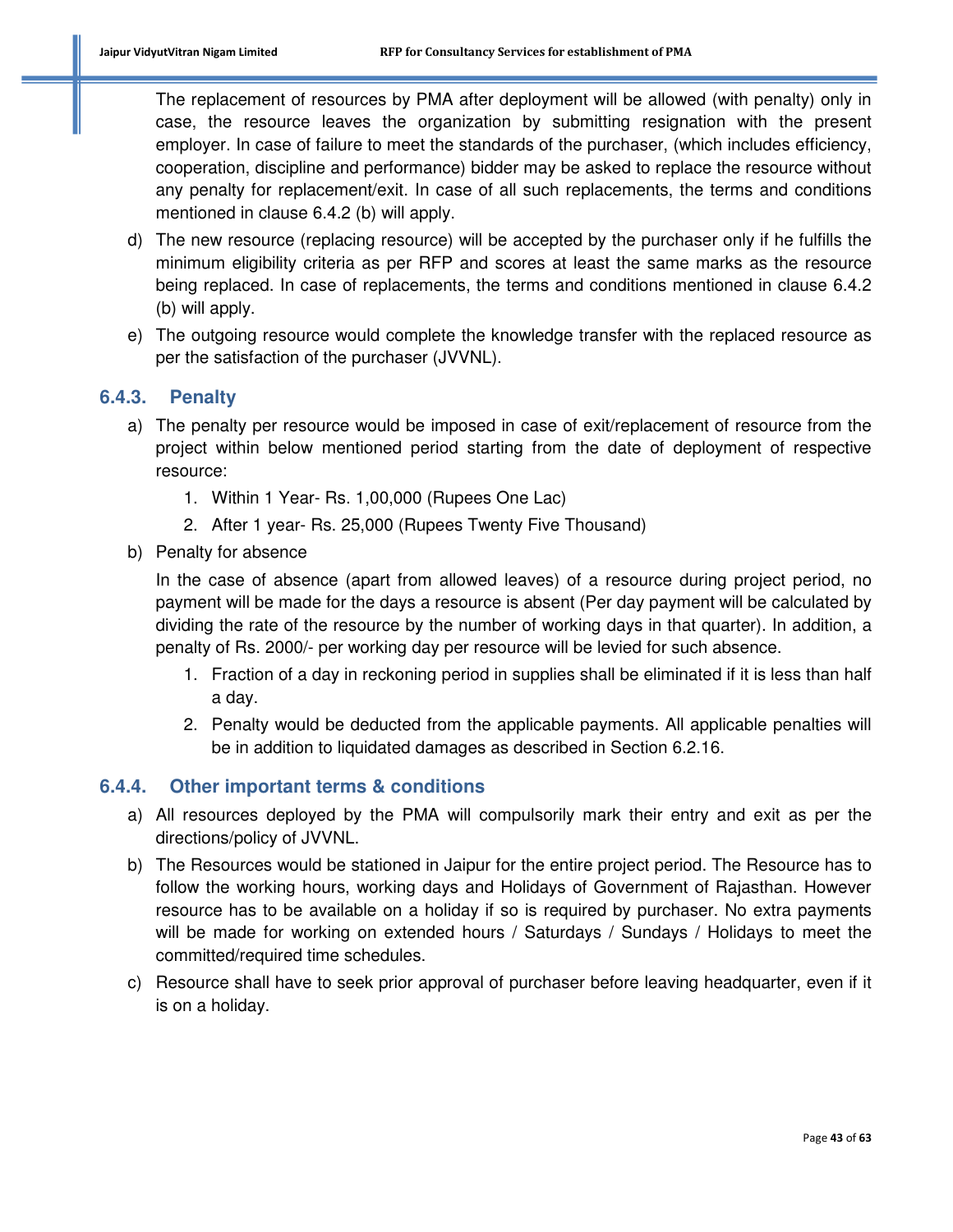# **Annexure I TECHNICAL PROPOSAL – STANDARD FORMS**

**Annexure I-A:** Technical Proposal submission form.

**Annexure I- B:** Firm's references.

**Annexure I- C:**Team composition and task assignments.

**Annexure I- D:** Format of Curriculum Vitae of proposed key professional staff.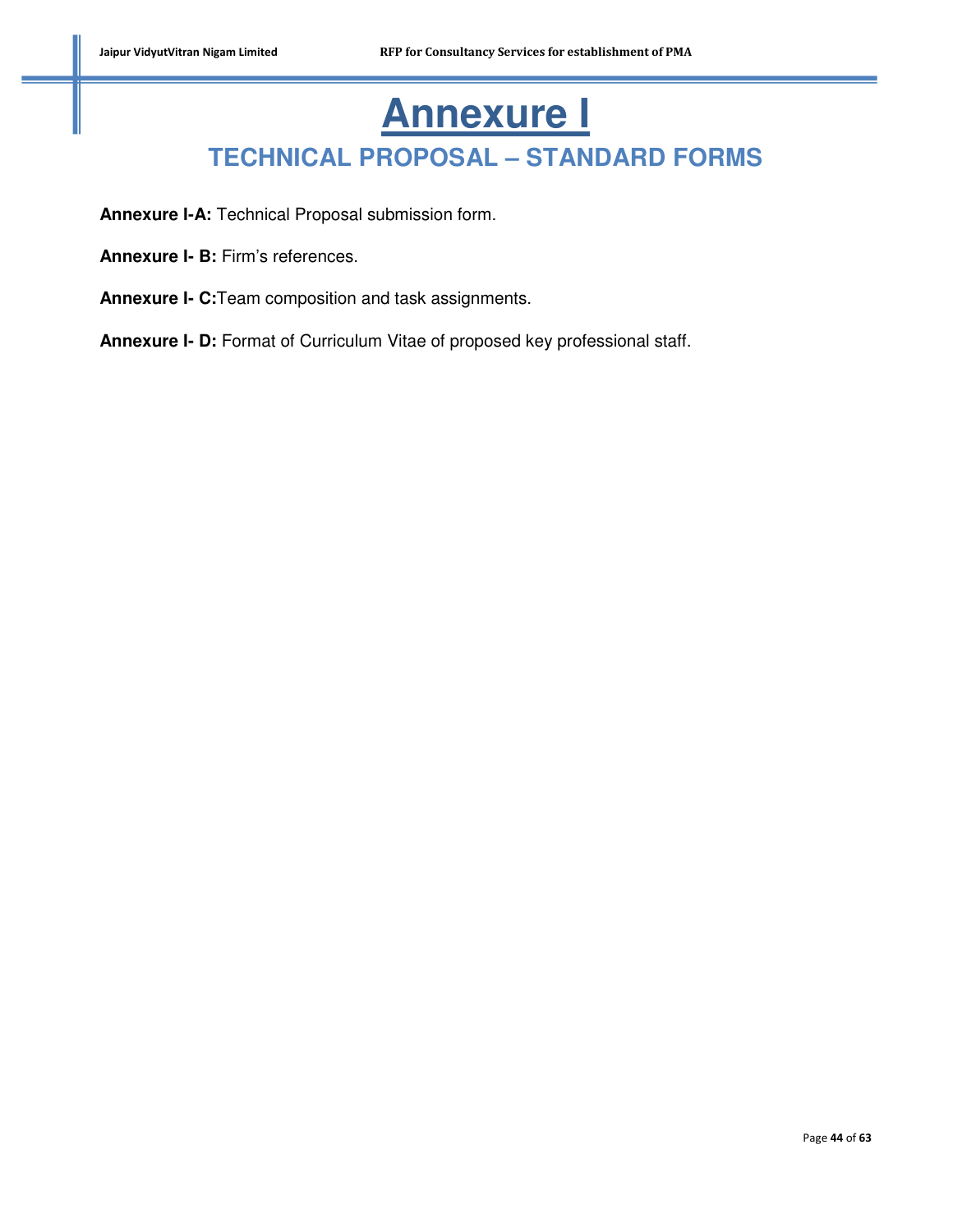# **Annexure I-A: TECHNICAL PROPOSAL SUBMISSION FORM**

(on company's letterhead)

[Location, Date]

FROM: (Name of Firm) TO: The SE (Comml.), Jaipur VidyutV itran Nigam Limited, \_\_\_\_\_\_\_\_\_\_\_\_\_\_\_\_\_\_\_\_\_\_ Room No.229, Vidyut Bhawan, Jyoti Nagar,

Janpath, Jaipur-302005 (INDIA)

**Reference:** NIT No. :\_\_\_\_\_\_\_\_\_\_\_\_\_\_\_\_\_\_\_\_\_\_\_\_\_\_\_\_\_\_\_\_\_\_\_ Dated:\_\_\_\_\_\_\_\_\_\_

#### **Subject: Appointing "Project Management Agency (PMA)" for implementation of DDUGJY/IPDS/other efficiency improvement programmes for Distribution Companies in Rajasthan"- Financial Proposal**

**.**Dear Sir/ Madam,

 We, the undersigned, offer to provide the Project Management Agency services for the above in accordance with your Request for Proposal dated [*Date*], and our Proposal. We are hereby submitting our Proposal, which includes this Technical Proposal, and a Financial Proposal sealed under a separate envelope.

If negotiations are held during the period of validity of the Proposal, i.e., before [*Date*] we undertake to negotiate on the basis of the proposed staff. Our Proposal is binding upon us and subject to the modifications resulting from contract negotiations.

We understand you are not bound to accept any Proposal you receive.

We remain,

Yours sincerely,

Authorized Signature:

Name and Title of Signatory:

Name of Firm:

Address:

Page **45** of **63**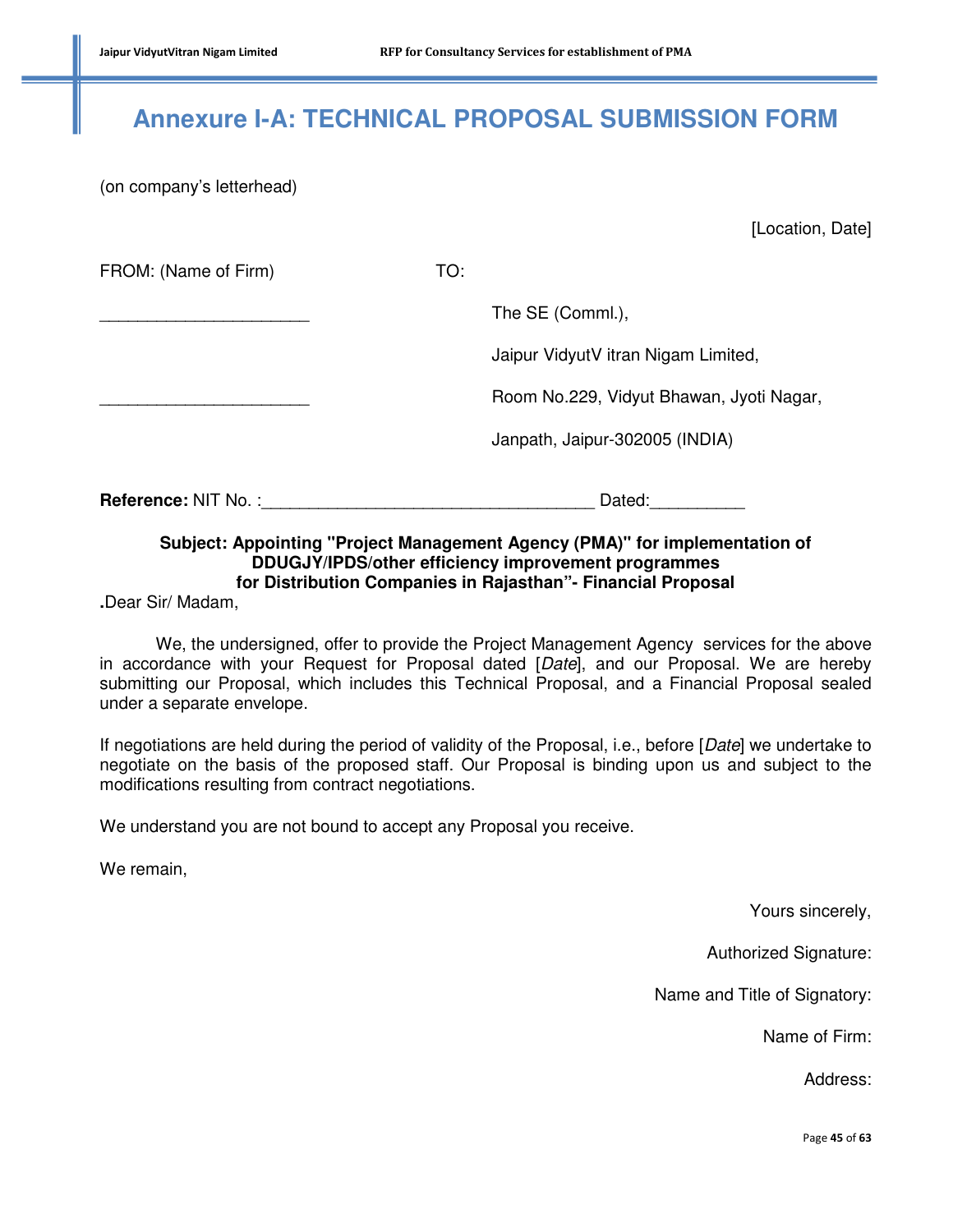# **Annexure I- B: FIRM'S REFERENCES**

#### **Relevant Services Carried Out With Reference To Scope of Work**

#### **That Best Illustrate Qualification**

Using the format below, provide information on each reference assignment for which your firm/entity, either individually as a corporate entity or as one of the major companies within an association, was legally contracted.

**I. Experience in assisting distribution utilities in India for similar works, as provided in Section 5.4.1 of the evaluation criteria.** 

| SI.<br>No.     | Assignment   Name<br>Name of<br>and Brief description of   Address<br>services | <b>Client</b> | and   Duration<br>of work in months Cost<br>(Start date- End<br>date) | of   Project | Value<br>Οl<br>completed<br>work |
|----------------|--------------------------------------------------------------------------------|---------------|-----------------------------------------------------------------------|--------------|----------------------------------|
|                |                                                                                |               |                                                                       |              |                                  |
| $\overline{2}$ |                                                                                |               |                                                                       |              |                                  |
|                |                                                                                |               |                                                                       |              |                                  |
|                |                                                                                |               |                                                                       |              |                                  |
|                |                                                                                |               |                                                                       |              |                                  |

**II. The Bidder having experience of having worked in Rajasthan power sector continuously for a period of at least 1 year during the last 5 years** 

| SI. No. | Name of Assignment and Brief   Duration of work in   Duration of work<br>description of services | months (Start date-<br>End date) |  |
|---------|--------------------------------------------------------------------------------------------------|----------------------------------|--|
|         |                                                                                                  |                                  |  |
|         |                                                                                                  |                                  |  |
|         |                                                                                                  |                                  |  |
|         |                                                                                                  |                                  |  |

| Signature:                  |
|-----------------------------|
| (Authorized Representative) |
| Full Name:                  |
| Title:                      |
| Name of Firm                |
| Address:                    |
|                             |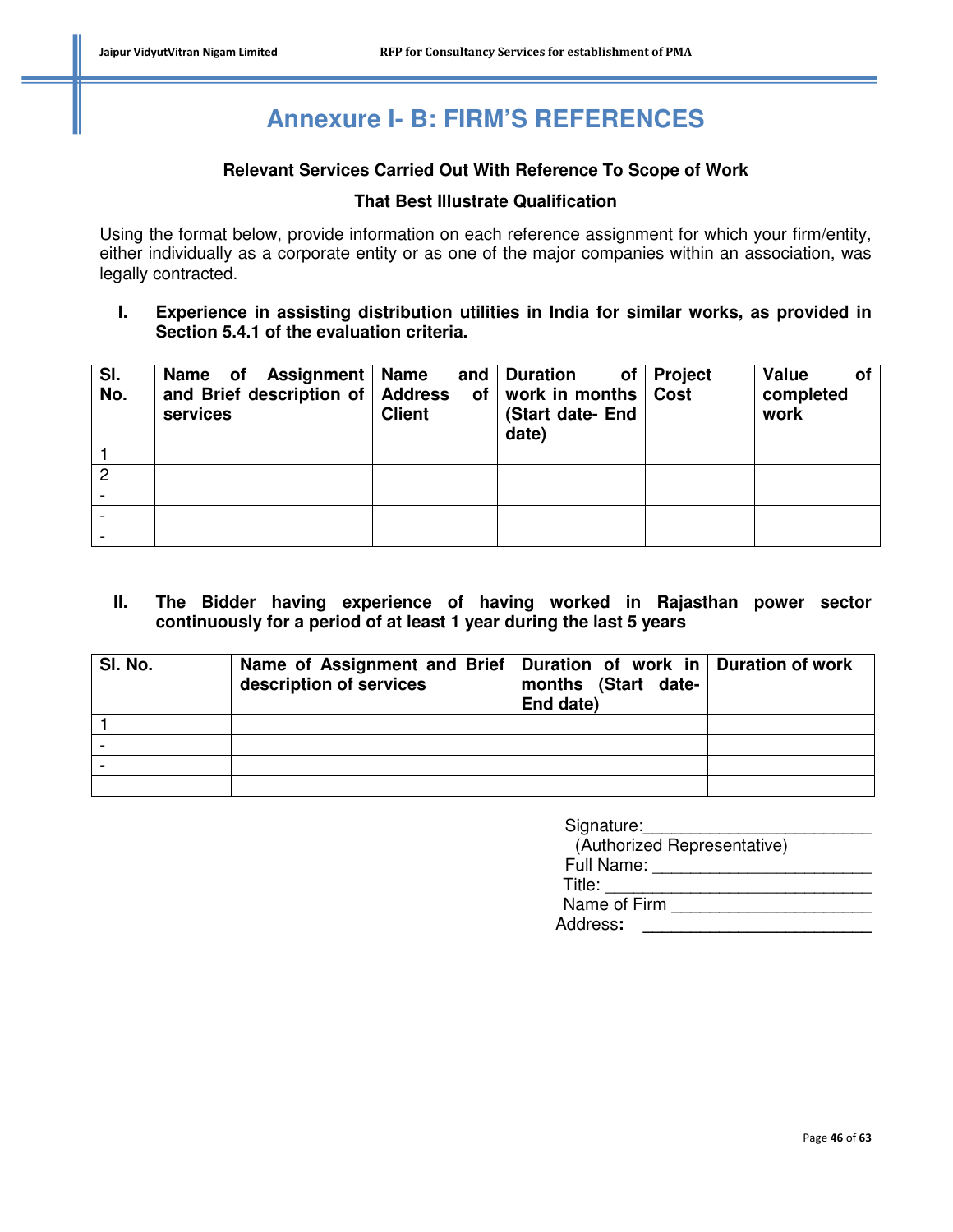# **Annexure I-C: TEAM COMPOSITION AND TASK ASSIGNMENTS**

# **List of Proposed Professionals**

| SI.<br>No.       | Name | Proposed role | Qualification | Experience | Reference page no of<br>complete details in<br>document |
|------------------|------|---------------|---------------|------------|---------------------------------------------------------|
| $\overline{1}$ . |      |               |               |            |                                                         |
| 2.               |      |               |               |            |                                                         |
| $\overline{3}$ . |      |               |               |            |                                                         |
| 4.               |      |               |               |            |                                                         |
| $\overline{5}$ . |      |               |               |            |                                                         |
| 6.               |      |               |               |            |                                                         |
| $\overline{7}$ . |      |               |               |            |                                                         |
|                  |      |               |               |            |                                                         |
|                  |      |               |               |            |                                                         |

| Signature:                  |
|-----------------------------|
| (Authorized Representative) |
| Full Name:                  |
| Title:                      |
| Name of Firm                |
| Address:                    |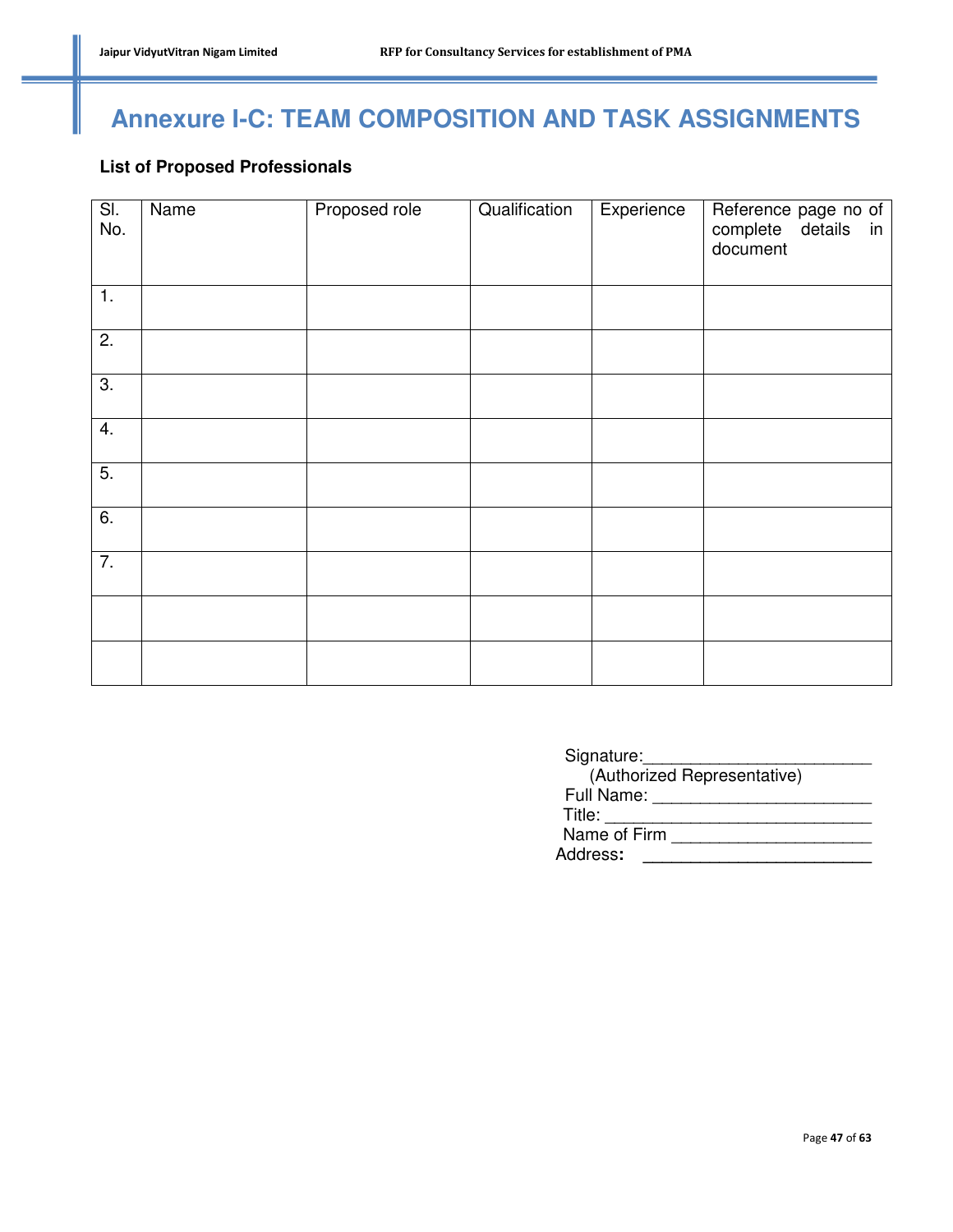# **Annexure I-D: FORMAT OF CURRICULUM VITAE (CV) FOR PROPOSED KEY PROFESSIONAL STAFF**

| Name of Staff: <u>Commission Commission Commission Commission Commission Commission Commission Commission Commission</u>                                                                                                             |
|--------------------------------------------------------------------------------------------------------------------------------------------------------------------------------------------------------------------------------------|
|                                                                                                                                                                                                                                      |
| Date of Birth: <u>Charles and Charles and Charles and Charles and Charles and Charles and Charles and Charles and Charles and Charles and Charles and Charles and Charles and Charles and Charles and Charles and Charles and Ch</u> |
|                                                                                                                                                                                                                                      |
|                                                                                                                                                                                                                                      |
|                                                                                                                                                                                                                                      |
| Detailed Tasks Assigned:                                                                                                                                                                                                             |

#### **Key Qualifications:**

[*Give an outline of staff member's experience and training most pertinent to tasks on assignment. Describe degree of responsibility held by staff member on relevant previous assignments and give dates and locations. Use about half a page.*]

#### **Education:**

[*Summarize college/university and other specialized education of staff member, giving names of schools, dates attended, and degrees obtained. Use about one quarter of a page.*]

#### **Employment Record:**

[*Starting with present position, list in reverse order every employment held. List all positions held by staff member since graduation, giving dates, names of employing organizations, titles of positions held, and locations of assignments. For experience in last ten years, also give types of activities performed and client references, where appropriate. Use about two pages.*]

#### **Languages:**

[*For each language indicate proficiency: excellent, good, fair, or poor; in speaking, reading, and writing]*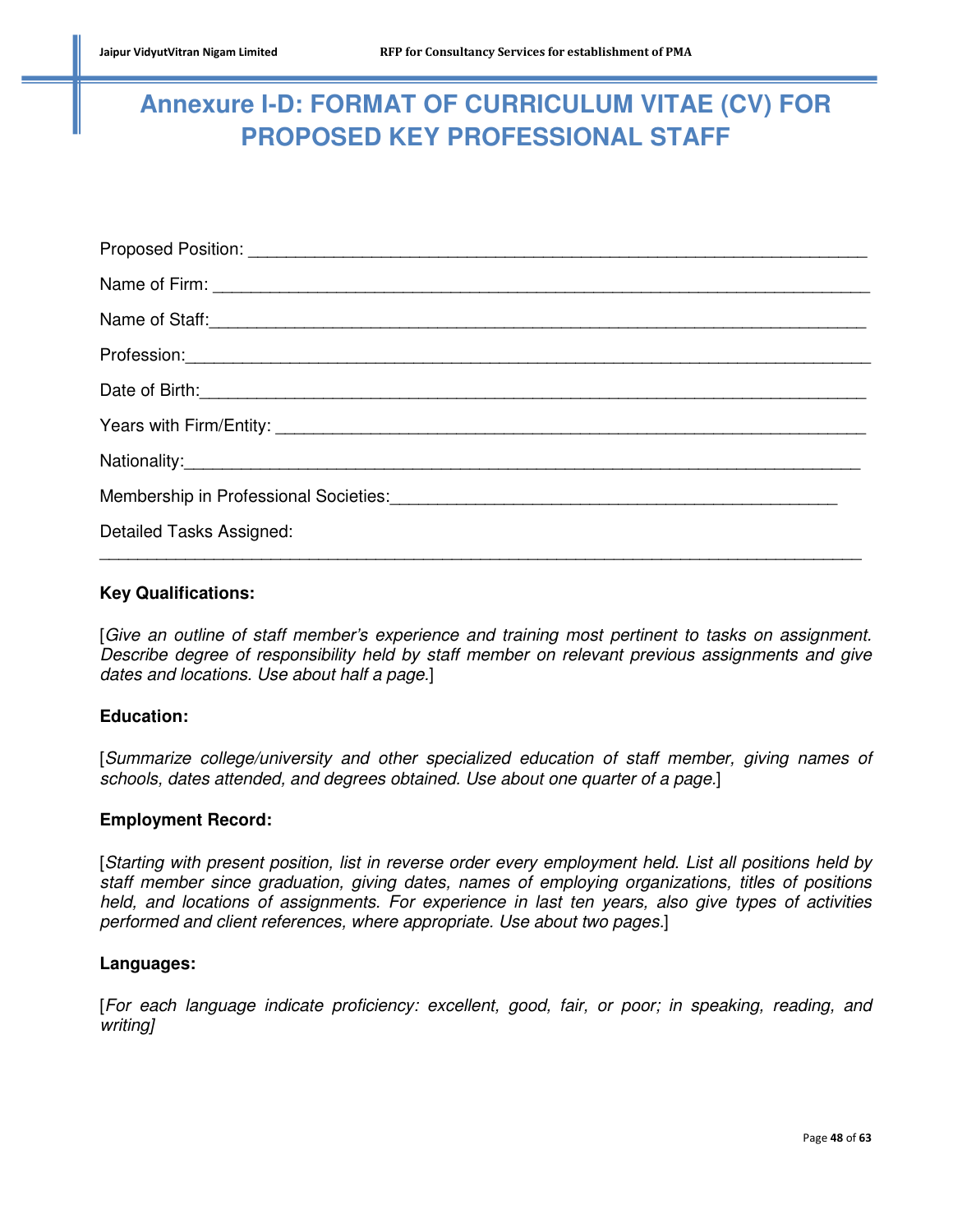# **Certification:**

I, the undersigned, certify that to the best of my knowledge and belief, these data correctly describe me, my qualifications, and my experience.

**\_\_\_\_\_\_\_\_\_\_\_\_\_\_\_\_\_\_\_\_\_\_\_\_\_\_\_\_\_\_\_\_\_\_\_\_\_\_\_\_\_\_\_\_\_\_\_\_\_\_\_Date: \_\_\_\_\_\_\_\_\_\_\_\_\_\_** 

**[Signature of staff member and authorized representative of the Firm] Day/Month/Year** 

Full name of staff member:<br>  $\frac{1}{2}$ 

| Signature:                  |
|-----------------------------|
| (Authorized Representative) |
| Full Name:                  |
| Title:                      |
| Name of Firm                |
| Address:                    |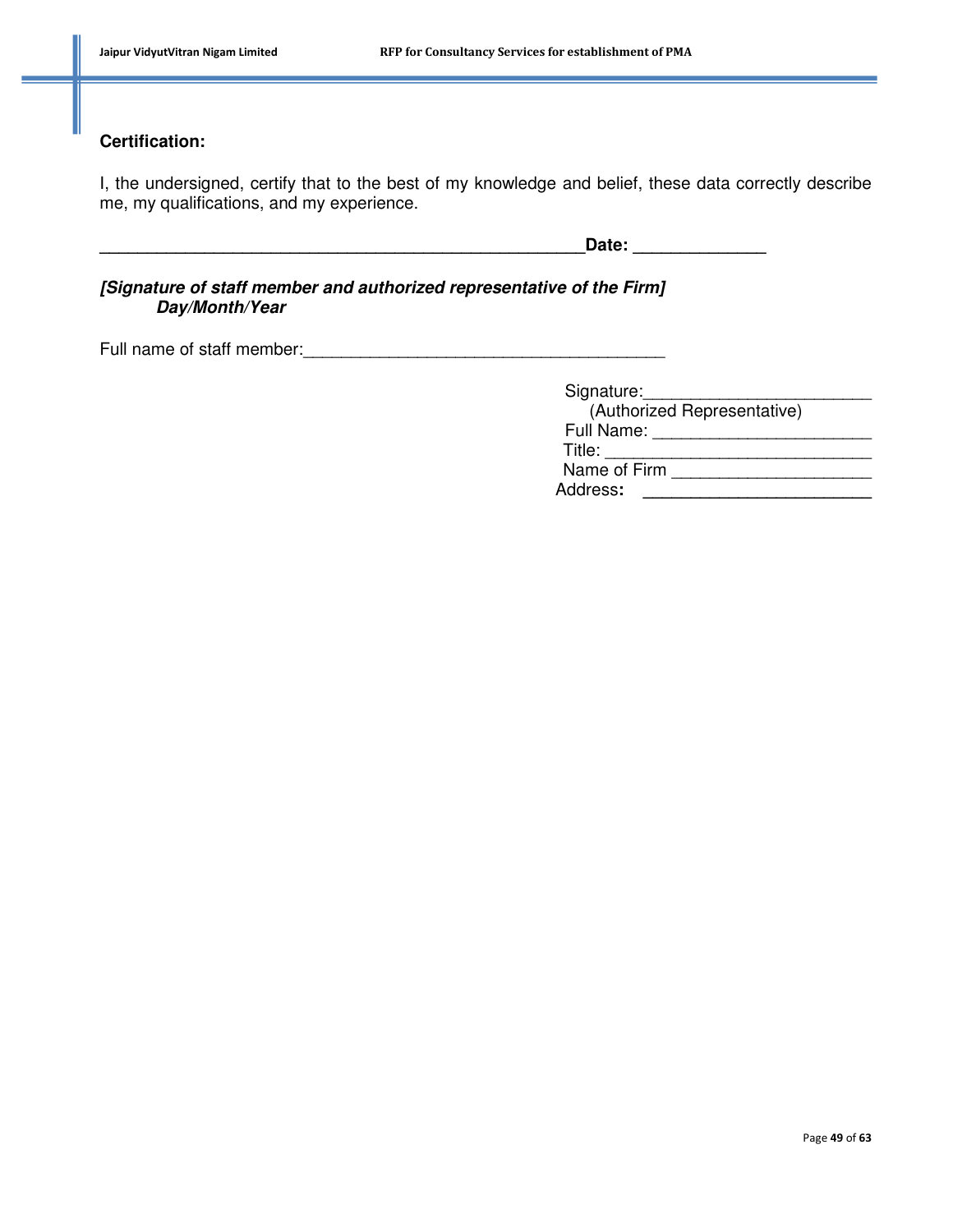# **Annexure II ELIGIBILITY CRITERIA REFERENCES**

*(To be enclosed with the technical bid)* 

| Sr. No      | <b>Qualification Requirements</b>                                                                                                                                                                                                      | Details of qualifying parameters                                                                                                                                     | Reference<br>(page no) |
|-------------|----------------------------------------------------------------------------------------------------------------------------------------------------------------------------------------------------------------------------------------|----------------------------------------------------------------------------------------------------------------------------------------------------------------------|------------------------|
| 1           | The Bidder must be a company<br>registered under the Companies<br>Act, 1956 or a partnership firm<br>registered under Partnership Act or<br>a Proprietorship                                                                           | Self-attested<br>of<br>the<br>copy<br>Certificate<br>of<br>Incorporation,<br>Certificate<br>Registration<br>and<br>Certificate of Commencement of<br><b>Business</b> |                        |
| $\mathbf 2$ | The bidder should be registered<br>with the Service Tax department                                                                                                                                                                     | Service Tax registration certificate<br>Tax<br>Income<br>registration<br>Certificate/ Pan Card                                                                       |                        |
|             | The Bidder would deposit tender<br>fee, processing fee and Earnest<br>money along with the Technical bid.                                                                                                                              | <b>Tender fee details</b><br>Banker's Cheque / DD No:<br>Bank & Branch:<br>Date:                                                                                     |                        |
| 3           |                                                                                                                                                                                                                                        | <b>Processing fee details</b><br>Banker's Cheque / DD No:<br>Bank & Branch:<br>Date:                                                                                 |                        |
|             |                                                                                                                                                                                                                                        | <b>EMD Details</b><br>Banker's Cheque / DD No:<br>Bank & Branch:<br>Date:                                                                                            |                        |
|             | The Bidder must have done similar<br>for<br>at<br>least<br>three<br>(3)<br>work<br>distribution utilities in 3 different<br>states in India during last 5 years<br>(from 1.1.2010 to 31.12.2014) each<br>valued at least Rs. 50 lakhs. | <b>Name of Utility 1</b><br>Project details<br>Duration of project execution<br>Certificate from the Utility<br><b>Name of Utility 2</b>                             |                        |
| 4           |                                                                                                                                                                                                                                        | Project details<br>Duration of project execution<br>Certificate from the Utility                                                                                     |                        |
|             |                                                                                                                                                                                                                                        | <b>Name of Utility 3</b><br>Project details<br>Duration of project execution<br>Certificate from the Utility                                                         |                        |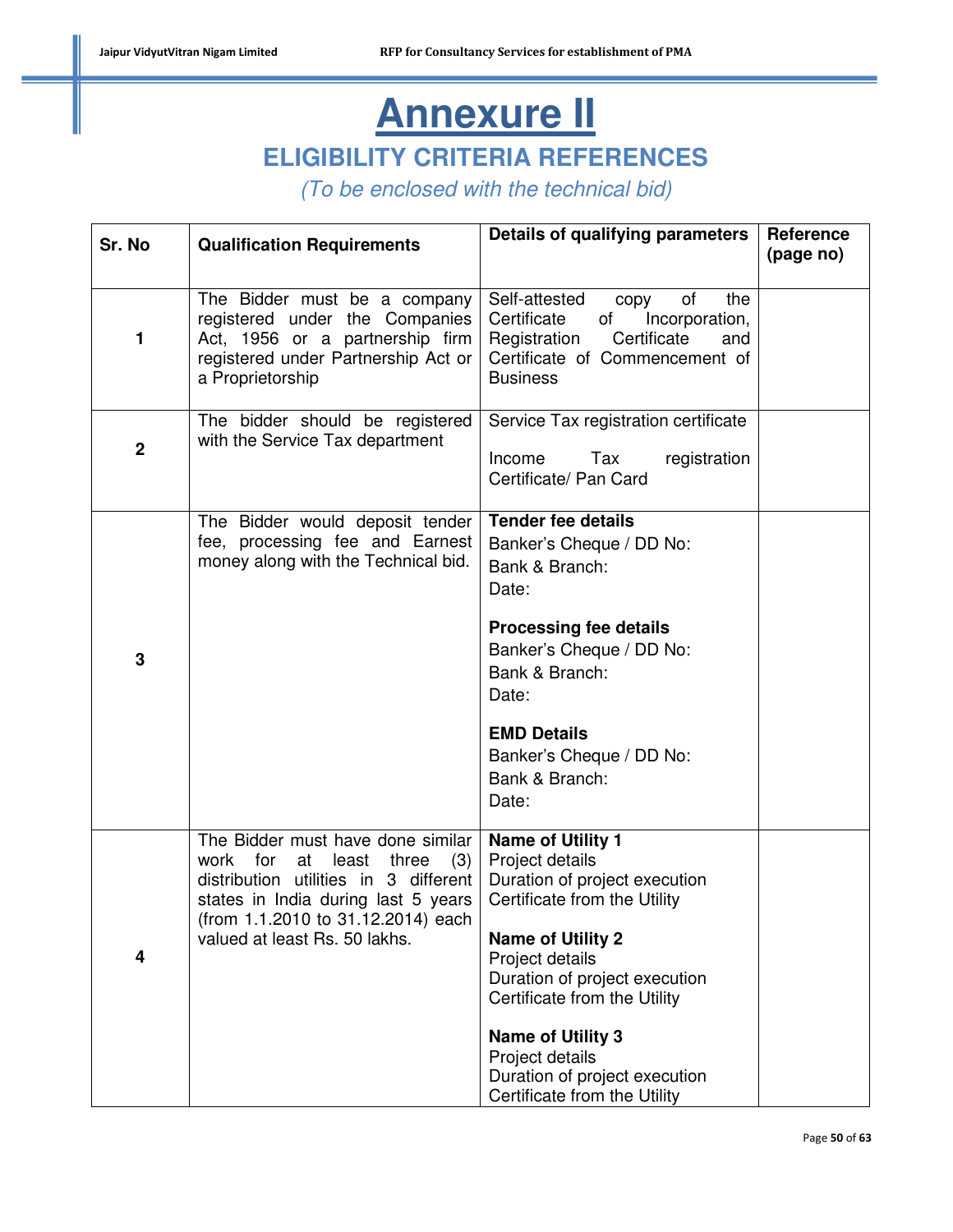| Sr. No         | <b>Qualification Requirements</b>                                                                                                                                                                                                                                 | Details of qualifying parameters                                                                                                                                                            | Reference<br>(page no) |
|----------------|-------------------------------------------------------------------------------------------------------------------------------------------------------------------------------------------------------------------------------------------------------------------|---------------------------------------------------------------------------------------------------------------------------------------------------------------------------------------------|------------------------|
| 5              | The Bidder should have a minimum<br>annual turnover of INR Rs. 50<br>crores and positive net worth during<br>the last (3) three financial years                                                                                                                   | <b>Annual Turnover:</b><br>FY 2011-12 in Lacs Rs<br>FY 2012-13 in Lacs Rs<br>FY 2013-14 in Lacs Rs<br>Net worth:<br>FY 2011-12 in Lacs Rs<br>FY 2012-13 in Lacs Rs<br>FY 2013-14 in Lacs Rs |                        |
| 6              | The bidder must submit a letter of<br>authorization from the Company<br>authorizing a person to sign the<br>documents<br>on<br>behalf<br>of<br>the<br>submit<br>technical,<br>company,<br>commercial information and attend<br>meetings on behalf of the company. | authorization<br>Letter<br>of<br>on<br>Company's letter head.                                                                                                                               |                        |
| $\overline{7}$ | The bidder must not have been<br>blacklisted by the Central or any<br>State Government or any of their<br>institutions.                                                                                                                                           | The bidder should provide an<br>undertaking (self-certificate) that<br>the bidder hasn't been blacklisted<br>by the Government or any of their<br>institutions.                             |                        |
| 8              | The company should have at least<br>100 full time Management<br><b>Consultants/Project Managers</b><br>(Having minimum qualification as<br>BE/ BTech/ MCA/MBA or<br>equivalent) on the rolls of the<br>company.                                                   | List of such employees from<br>authorized signatory should be<br>enclosed                                                                                                                   |                        |

\* If any information is not provided than it will be treated as nil.

| Signature:                  |
|-----------------------------|
| (Authorized Representative) |
| Full Name:                  |
| Title:                      |
| Name of Firm                |
| Address:                    |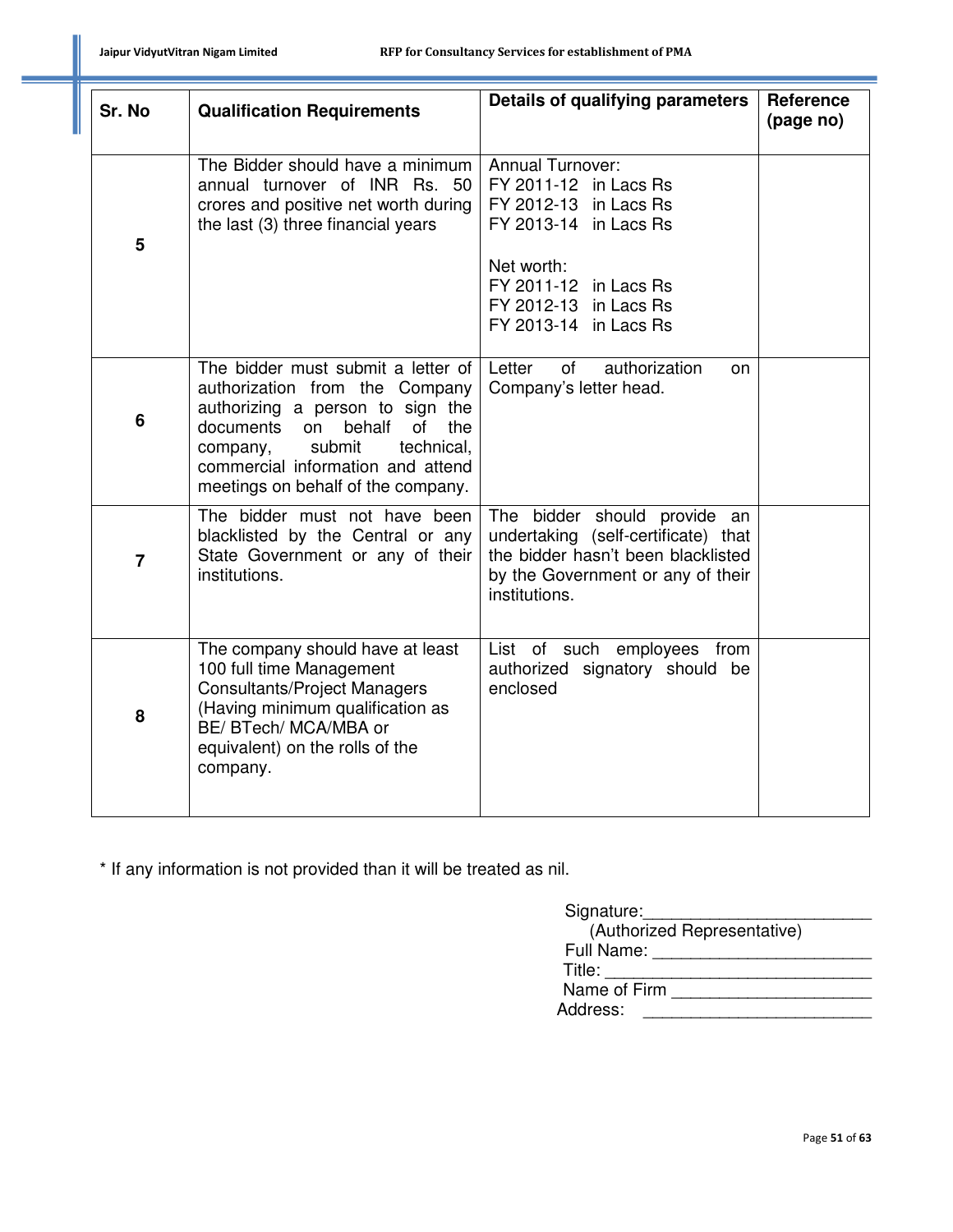# **Annexure III BIDDER'S AUTHORIZATION CERTIFICATE**

*(To be enclosed with the technical bid)* 

To,

THE SE (Comml.),

Jaipur Vidyut Vitran Nigam Limited,

Room No.229, Vidyut Bhawan, Jyoti Nagar,

Janpath, Jaipur-302005(INDIA)

<Bidder's Employee Name>\_\_\_\_\_\_\_\_\_\_\_\_\_\_\_\_\_\_\_\_\_\_\_\_\_\_\_\_\_\_\_\_\_\_\_\_\_\_\_\_\_\_\_\_\_\_\_, <Designation> \_\_\_\_\_\_\_\_\_\_\_\_\_\_\_\_\_\_\_\_ is hereby authorized to sign relevant documents on behalf of the company/ firm in dealing with Bid of reference <Bidder Name, Dept& Date>\_\_\_\_\_\_\_\_\_\_\_\_\_\_\_\_\_\_\_\_\_\_\_\_\_\_\_\_. He is also authorized to attend meetings & submit prequalification, technical & commercial information as may be required by you in the course of processing the above said Bid. For the purpose of validation, his/ her verified signatures are as under.

Thanking you,

Name of the Bidder: - Verified Signature:

| <b>Authorised Signatory: -</b> |
|--------------------------------|
|                                |

Seal of the Organization: -

Date: <u>\_\_\_\_\_\_\_\_\_\_\_\_\_\_\_\_</u>

Place: **Example**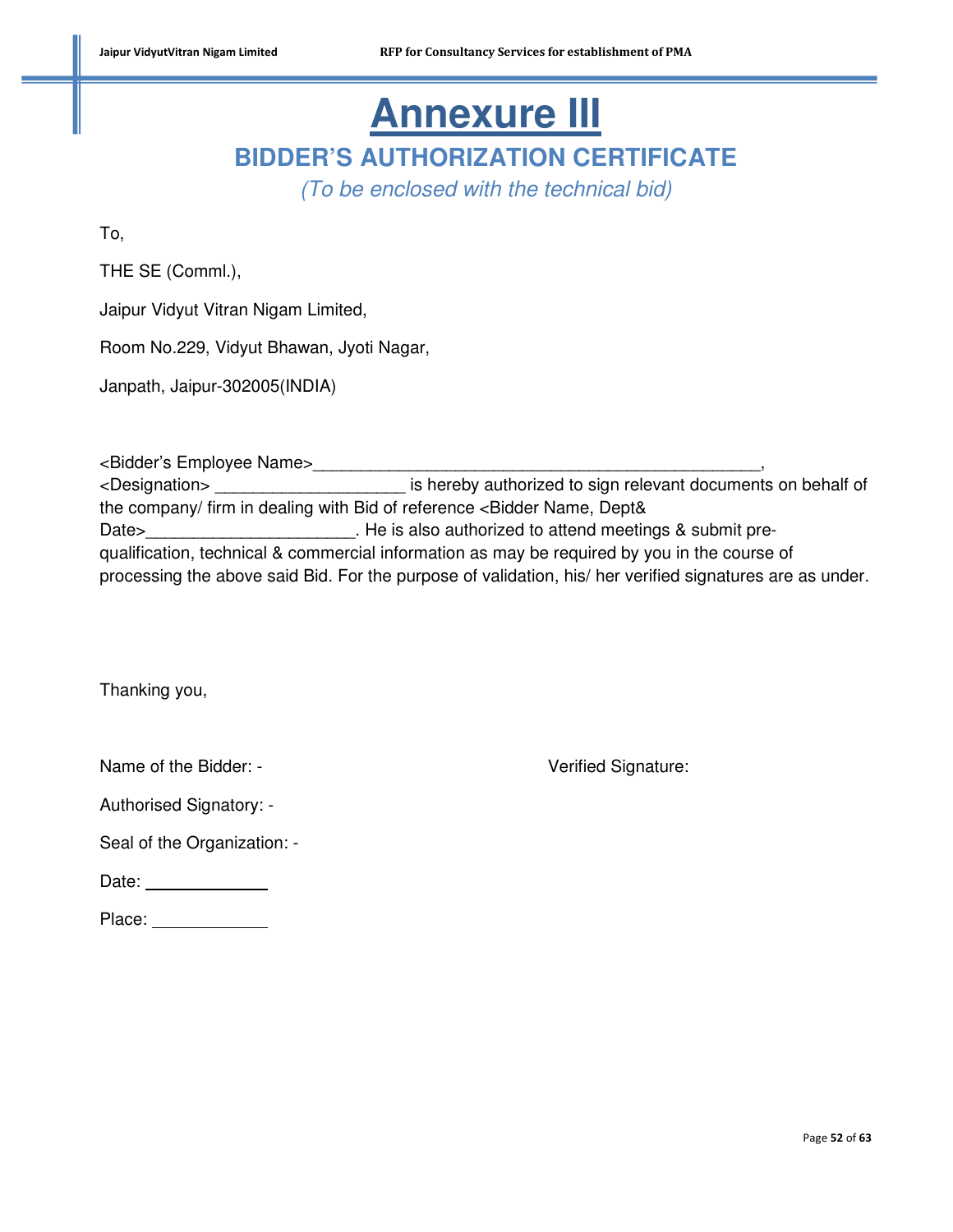# **Annexure IV SELF DECLARATION – NO BLACK LISTING**

*(To be enclosed with the technical bid)* 

To,

THE SE(Comml.),

Jaipur Vidyut Vitran Nigam Limited,

Room No.229, Vidyut Bhawan, Jyoti Nagar,

Janpath, Jaipur-302005(INDIA)

In response to the Tender Ref. No. **Example 20** and the set of the dated \_\_\_\_\_\_\_\_\_\_\_ for Providing qualified and competent consultants to set-up a Composite Team for establishment of Appointing "Project Management Agency (PMA)" for implementation of DDUGJY/IPDS/other efficiency improvement programmes for Distribution Companies in Rajasthanfor a period of 3 years as an owner/ partner/ Director of L., I/ We hereby declare that presently our Company/ firm \_\_\_\_\_\_\_\_\_\_\_\_\_\_\_\_\_\_\_is having unblemished record and is not declared ineligible for corrupt & fraudulent practices either indefinitely or for a particular period of time by any State/ Central Government/ PSU. We further declare that presently our Company/ firm \_\_\_\_\_\_\_\_\_\_\_\_\_\_\_\_\_\_\_\_\_\_\_\_\_\_\_\_ is not blacklisted and not declared ineligible for reasons other than corrupt & fraudulent practices by any State/ Central Government/ PSU on the date of Bid Submission.

If this declaration is found to be incorrect then without prejudice to any other action that may be taken, my/ our security may be forfeited in full and the tender if any to the extent accepted may be cancelled.

Thanking you,

Name of the Bidder: -

Authorised Signatory: -

Seal of the Organization: -

| Date: |  |
|-------|--|
|       |  |

Place: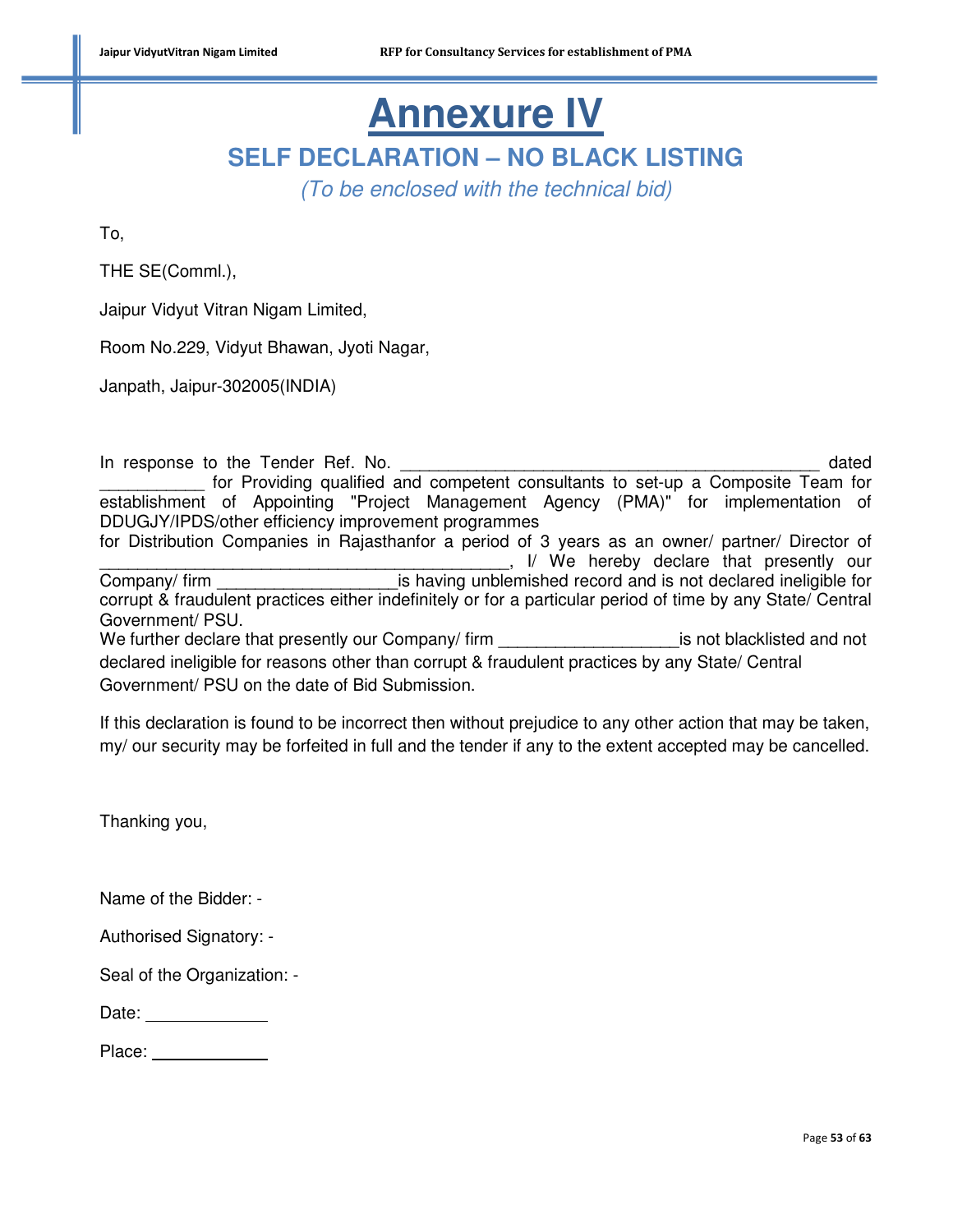# **Annexure V FINANCIAL PROPOSAL – STANDARD FORMS**

**Annexure V-A:** Financial Proposal submission form.

**Annexure V-B:** Financial Bid Format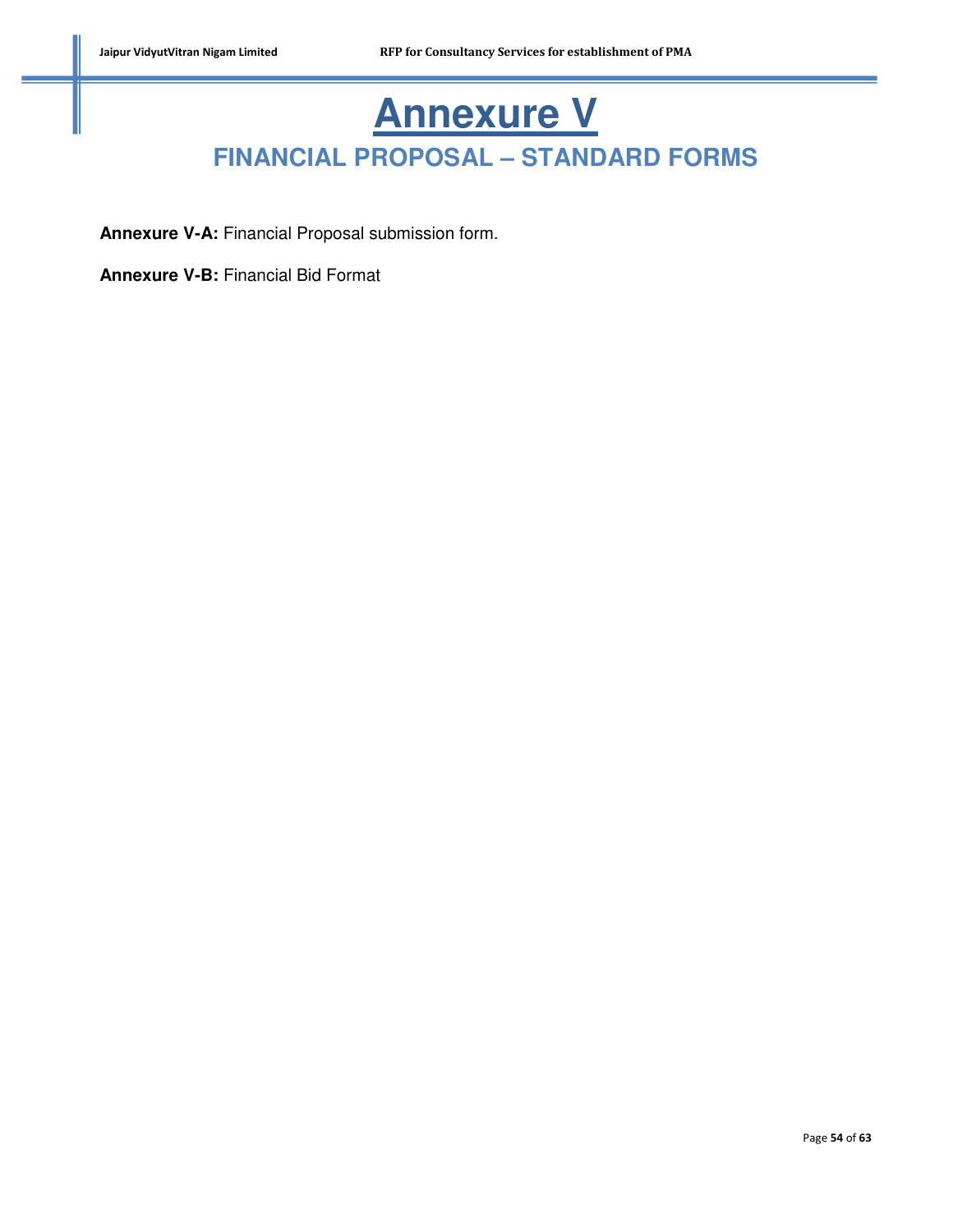# **Annexure V-A: FINANCIAL PROPOSAL SUBMISSION LETTER**

(on company's letterhead)

[Location, Date]

| FROM: (Name of Firm)       | TO: |                                          |
|----------------------------|-----|------------------------------------------|
|                            |     | The SE (Comml.),                         |
|                            |     | Jaipur Vidyut Vitran Nigam Limited,      |
|                            |     | Room No.229, Vidyut Bhawan, Jyoti Nagar, |
|                            |     | Janpath, Jaipur-302005 (INDIA)           |
| <b>Reference: NIT No.:</b> |     | Dated:                                   |

#### **Subject:Appointing "Project Management Agency (PMA)" for implementation of DDUGJY/IPDS/other efficiency improvement programmes for Distribution Companies in Rajasthan"- Financial Proposal.**

Sir/ Madam:

We, the undersigned bidder, having read & examined in detail, the Bidding Document, the receipt of which is hereby duly acknowledged, I/ we, the undersigned, offer to supply/ work as mentioned in the Scope of the work in conformity with the said bidding document for the same.

I / We undertake that the prices are in conformity with the requirements. The quote/ price are inclusive of all cost likely to be incurred for executing this work. The prices are exclusive of all type of govt. taxes/duties including service tax which shall be paid extra, as per rates applicable and need not be included in the rate above.

I/ We hereby declare that in case the contract is awarded to us, we shall submit the contract performance guarantee as prescribed in the bid document.

I / We agree to abide by this bid for a period of 180 days after the last date fixed for bid submission and it shall remain binding upon us and may be accepted at any time before the expiry of that period.

Until a formal contract is prepared and executed, this bid, together with your written acceptance thereof and your notification of award shall constitute a binding Contract between us.

I/ We hereby declare that our bid is made in good faith, without collusion or fraud and the information contained in the bid is true and correct to the best of our knowledge and belief.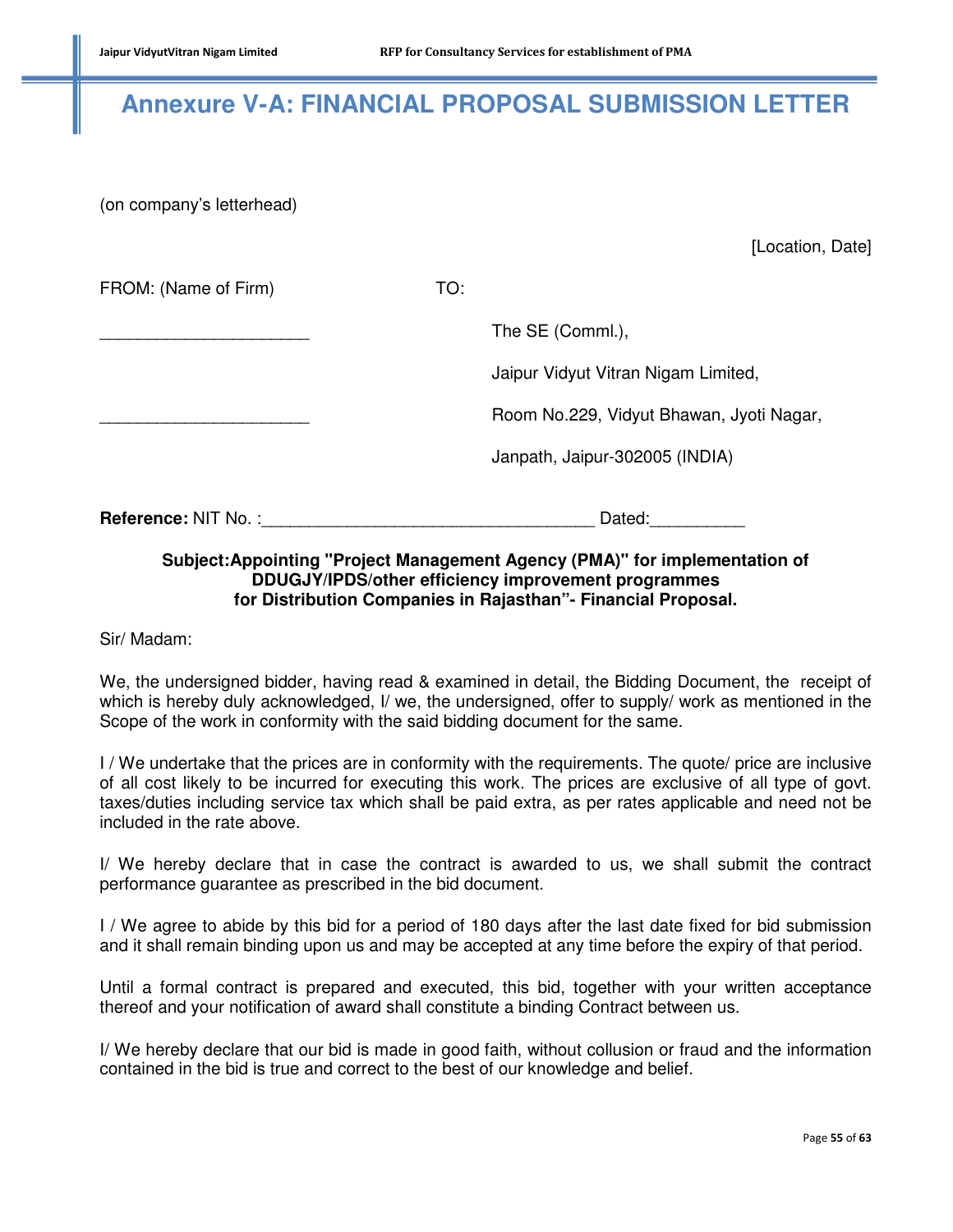We agree to all the terms & conditions as mentioned in the bid document and submit that we have not submitted any deviations in this regard.

We understand that you are not bound to accept the lowest or any bid you may receive.

We remain,

Yours sincerely,

Authorized Signature:

Name and Title of Signatory:

Name of the Firm:

| Address: |  |  |  |  |  |  |  |  |  |
|----------|--|--|--|--|--|--|--|--|--|
|          |  |  |  |  |  |  |  |  |  |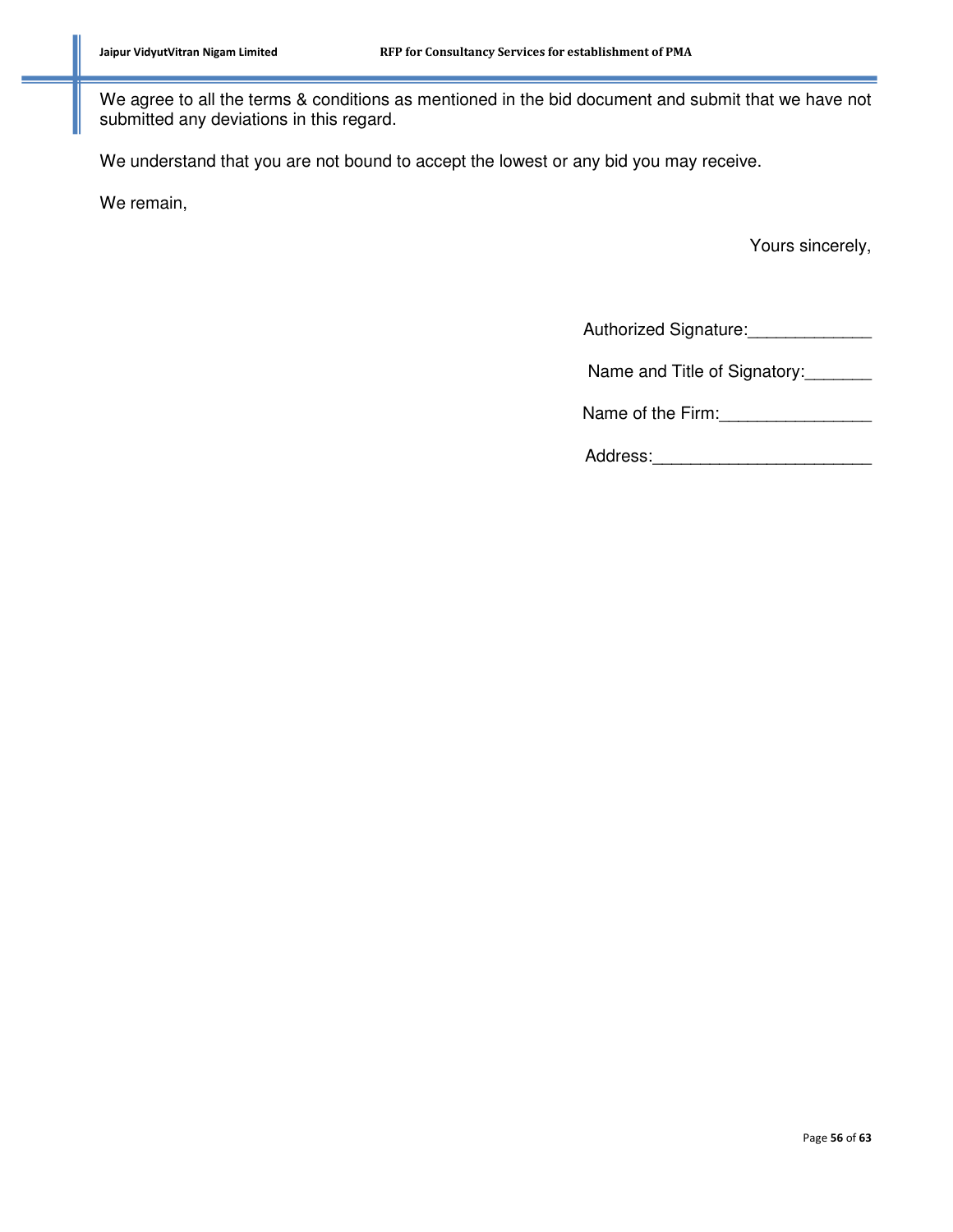# **Annexure V-B: FINANCIAL BID FORMAT**

#### **FINANCIAL BID FORMAT**

| SI.<br>No. | <b>Position/Service</b><br>Category                          | No of<br><b>Quarters</b> | <b>Quarterly Rate</b><br>excluding service<br>tax | Total cost for 3<br>years |
|------------|--------------------------------------------------------------|--------------------------|---------------------------------------------------|---------------------------|
| 1          | <b>Project Management</b><br>consultant<br>(1 Person)        | 12 <sup>2</sup>          |                                                   |                           |
| 2          | <b>MIS Consultants</b><br>(3 Person)                         | 36                       |                                                   |                           |
| 3          | Loss Reduction<br><b>Monitoring Consultant</b><br>(1 Person) | 12 <sup>2</sup>          |                                                   |                           |
| 4          | <b>Revenue Monitoring</b><br>Consultant (1 Person)           | 12 <sup>2</sup>          |                                                   |                           |
| 5          | <b>Cost Optimisation</b><br>Consultant (1<br>Person)         | 12 <sup>2</sup>          |                                                   |                           |
|            |                                                              |                          | Total                                             |                           |

Note: Service tax is payable extra, as per rates applicable and need not be included in the rate above.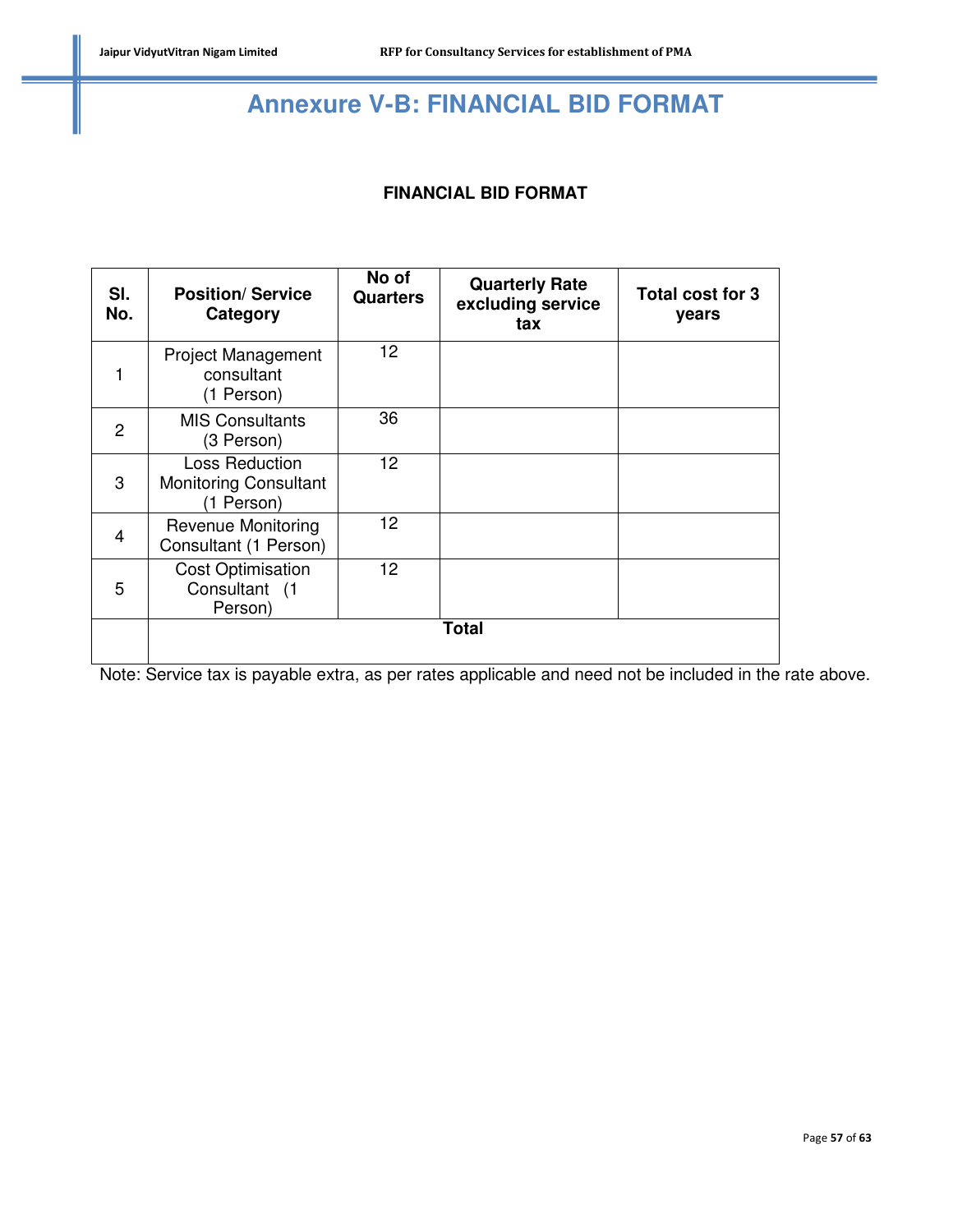# **Annexure VI PRE-BID QUERIES FORMAT**

**Name of the Company/Firm:** 

l

Tender Fee Receipt No.\_\_\_\_\_\_\_\_\_\_\_\_\_\_\_\_\_\_\_\_\_\_Dated\_\_\_\_\_\_\_\_\_\_\_\_\_\_forRs. \_\_\_\_\_\_\_\_\_\_\_\_\_\_\_\_\_\_\_\_\_/-

#### **Name of Person(s) Representing the Company/ Firm:**

| Name of Person | <b>Designation</b> | $Email-ID(s)$ | Tel. Nos. & Fax Nos. |
|----------------|--------------------|---------------|----------------------|
|                |                    |               |                      |
|                |                    |               |                      |

#### **Company/Firm Contacts:**

| <b>Contact Person(s)</b> | <b>Address for</b><br><b>Correspondence</b> | Email-ID(s) | Tel. Nos. & Fax Nos. |
|--------------------------|---------------------------------------------|-------------|----------------------|
|                          |                                             |             |                      |
|                          |                                             |             |                      |

#### **Query / Clarification Sought:**

| S.No. | <b>RFP</b><br>Page No. $\vert$ | <b>RFP</b><br><b>Clause/Section</b><br>No. | <b>Clause Details</b> | Query/Suggestion/<br><b>Clarification</b> |
|-------|--------------------------------|--------------------------------------------|-----------------------|-------------------------------------------|
|       |                                |                                            |                       |                                           |
|       |                                |                                            |                       |                                           |

*Note: - Queries must be strictly submitted only in the prescribed format(.DOC or .PDF) through email or printed form. Queries not submitted in the prescribed format will not be considered/ responded at all by the tendering authority.*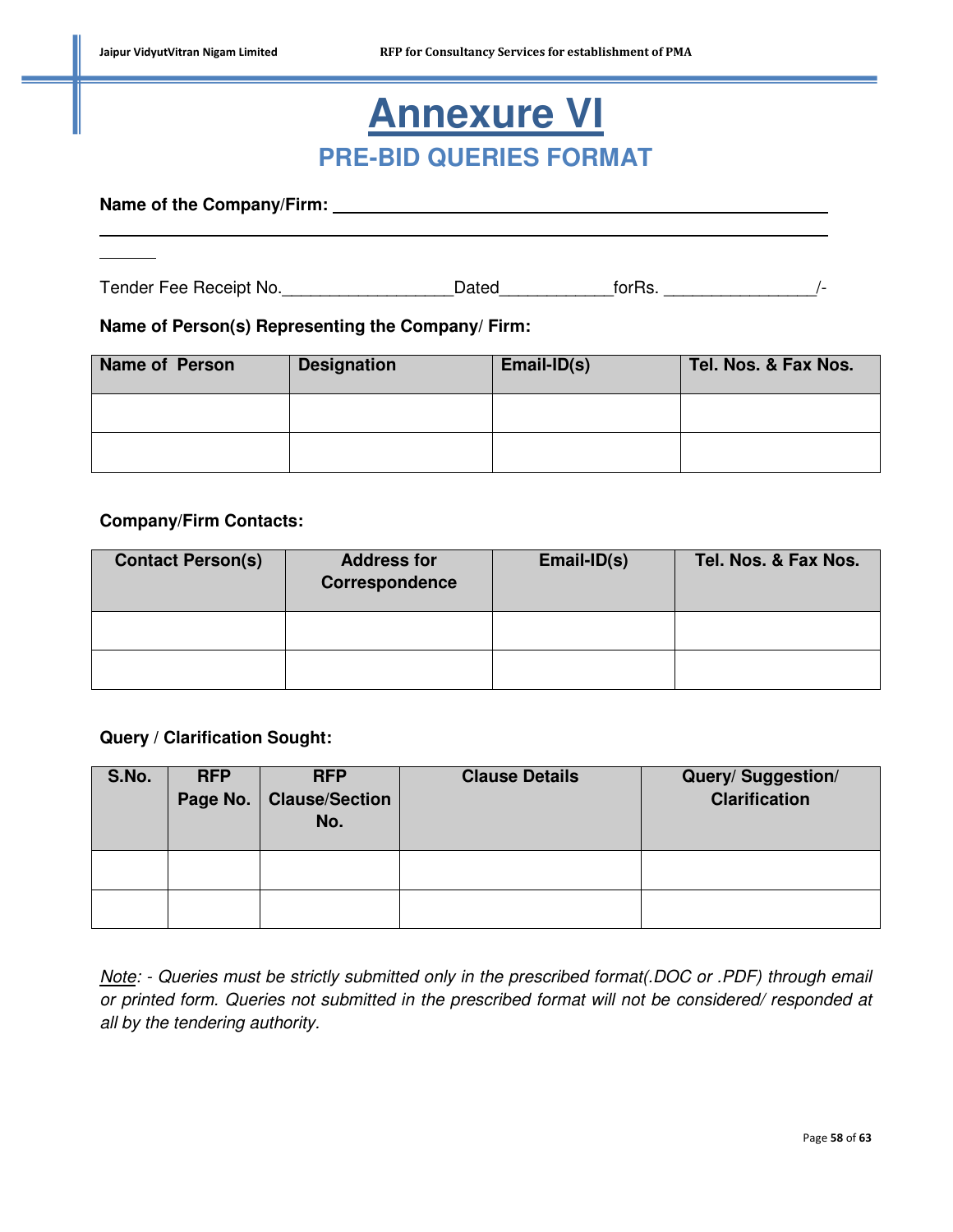# **Annexure VII DRAFT AGREEMENT FORMAT**

An agreement made this *(enter date of Agreement)* between *(enteryour firm's name & address)\_\_*(hereinafter called "the approved supplier", which expression shall, where the context so admits, be deemed to include his heirs, successors, executors and administrators of the one part and the <TENDERING AUTHORITY> which expression shall, where the context so admits, be deemed to include his successors in office and assigns of the other part.

Whereas the successful bidder has agreed with the <tendering authority to provide qualified and competent consultants for 3 years to the <tendering authority name and address>at its premises, all those articles set forth in Our Work Order No. \_\_\_\_\_\_\_\_\_ Dated \_\_\_\_\_\_\_\_\_\_ appended hereto in the manner set forth in the conditions of the bidding document and contract appended herewith and at the rates set forth in the said order.

And whereas the successful bidder has deposited a sum of Rs. The Collection of Bank Draft No./ Banker Cheque/ Bank Guarantee No. \_\_\_\_\_\_\_\_\_\_\_\_\_\_\_\_\_\_\_\_\_\_\_\_\_\_\_\_\_\_\_dated. \_\_\_\_\_\_\_\_\_\_\_\_\_\_valid upto

#### Now these Presents witness:

\_\_\_\_\_\_\_\_\_\_\_\_\_.

- 1) In consideration of the payment to be made by the <tendering authority> through cheque/ DD at the rates set forth in the Work Order hereto appended thesuccessful bidder will duly provide the said consultants as set forth in Our Work Order No. Thereof dated  $/$  /20 thereof in the manner set forth in the NIT, Tender, Instructions to Bidders, Terms of Reference, General and Special Conditions of the Tender and Contract, Technical Bid and Financial Bid along with their enclosures.
- 2) The NIT, Tender, Instructions to Bidders, Terms of Reference, General and Special Conditions of the Tender and Contract, Technical Bid and Financial Bid along with their enclosures enclosed with the Tender Notice No.  $\frac{d}{dx}$  dated.  $\frac{d}{dx}$  / 20 and also appended to this agreement will be deemed to be taken as part of this agreement and are binding on the parties executing this agreement.
- 3) Letter Nos. \_\_\_\_\_\_\_\_\_\_\_\_\_\_\_\_\_\_\_ dated \_\_\_\_\_\_\_\_\_\_\_\_ received from <bidder name> and letterNos. \_\_\_\_\_\_\_\_\_\_\_\_\_ Dated \_\_\_\_\_\_\_\_\_\_\_\_ issued by the <tendering authority> and appended to this agreement shall also form part of this agreement.
- 4) The <tendering authority> do hereby agree that if the successful bidder shall duly provide the said consultants in the manner aforesaid to JVVNL in the said terms and conditions, the <tendering authority> will through cheque/ DD pay or cause to be paid to the approved service provider at the time and the manner set forth in the said conditions, the amount payable for each and every professional.
- 5) The deployment shall be affected and completed within the period as specified in the Work Order.
- 6) In case of extension in the deployment period with liquidated damages, the recovery shall be made on the basis of percentages of value of the service category (as mentioned in the bidding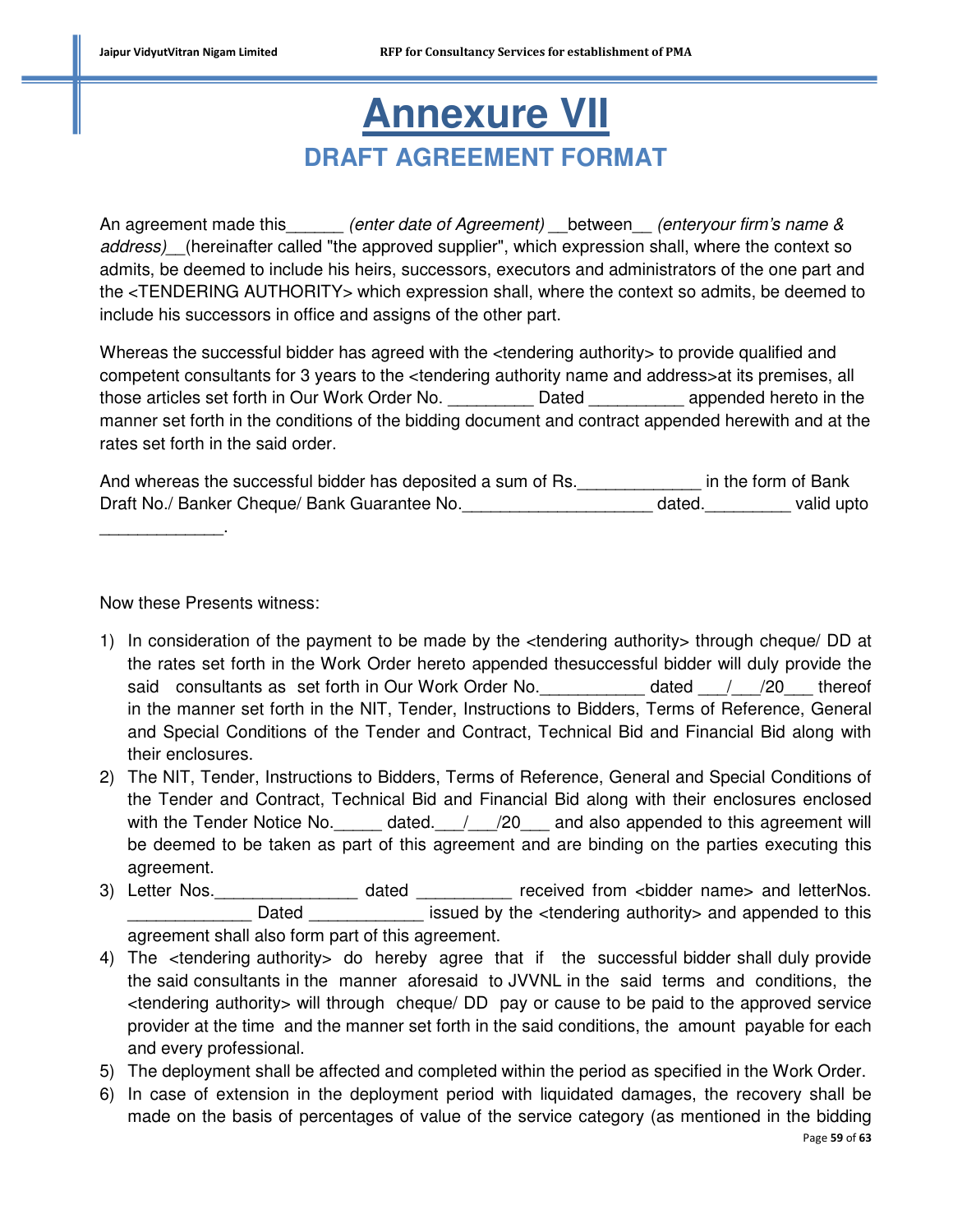document) which the bidder has failed deploy.

7) All disputes arising out of this agreement and all questions relating to the interpretation of this agreement shall be decided by the <tendering authority> and the decision of the <tendering authority> shall be final.

In witness whereof the parties hereto have set their hands on the \_\_\_\_\_ day of\_\_\_\_\_ (Year) **.** 

| Signature of the Approved<br>supplier/bidder | Signature for and on behalf of<br><tendering authority=""></tendering> |
|----------------------------------------------|------------------------------------------------------------------------|
| Designation:                                 | Designation:                                                           |
| Date:                                        | Date:                                                                  |
| <b>Witness No.1</b>                          | <b>Witness No.1</b>                                                    |
| Witness No.2                                 | <b>Witness No.2</b>                                                    |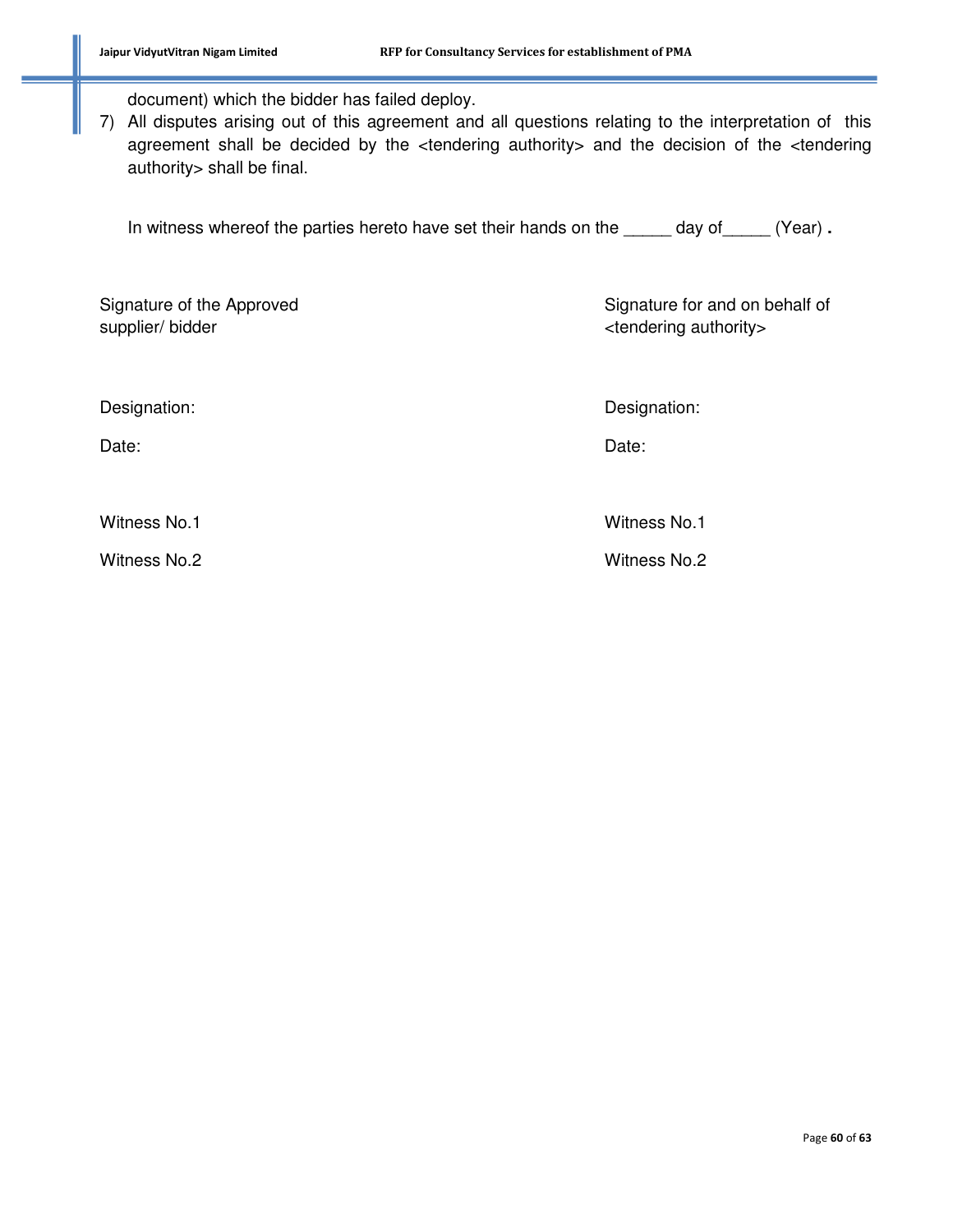\_\_\_\_\_\_\_\_\_\_\_\_\_\_\_\_\_\_\_\_\_\_\_\_\_\_\_\_\_\_,

\_\_\_\_\_\_\_\_\_\_\_\_\_\_\_\_\_\_\_\_\_\_\_\_\_\_\_\_\_\_,

\_\_\_\_\_\_\_\_\_\_\_\_\_\_\_\_\_\_\_\_\_\_\_\_\_\_\_\_\_\_,

# **Annexure VIII PERFORMANCE SECURITY BANK GURANTEE**

To,

- 1. Against contract vide advance acceptance of the Tender covering "Tender/ NIT Reference No. dated and Project Titled **Example 20** and  $\frac{1}{2}$  and  $\frac{1}{2}$  and  $\frac{1}{2}$  and  $\frac{1}{2}$  and  $\frac{1}{2}$  and  $\frac{1}{2}$  and  $\frac{1}{2}$  and  $\frac{1}{2}$  and  $\frac{1}{2}$  and  $\frac{1}{2}$  and  $\frac{1}{2}$  and  $\frac{1}{2}$  and  $\frac{1}{2}$  an the said 'contract') entered into between {Department name} (hereinafter called the Purchaser) and \_\_\_\_\_\_\_\_\_\_\_\_\_\_\_\_\_\_\_\_ (hereinafter called the Bidder) this is to certify that at the request of the Bidder we \_\_\_\_\_\_\_\_\_\_\_\_\_\_\_\_ Bank Ltd., are holding in trust in favour of the Purchaser, the amount of Rs.\_\_\_\_\_\_\_\_\_\_\_\_\_\_\_\_\_\_\_\_ (Rupees in words) to indemnify and keep indemnified the Purchaser against any loss or damage that may be caused to or suffered by the Purchaser by reason of any breach by the Bidder of any of the terms and conditions of the said contract and/ or in the performance thereof.
- 2. We agree that the decision of the Purchaser, whether breach of any of the terms and conditions of the said contract and/ or in the performance thereof has been committed by the Bidder and the amount of loss or damage that has been caused or suffered by the Purchaser shall be final and binding upon us and the amount of the said loss or damage shall be unconditionally paid by us forthwith on demand and without demur to the Purchaser.
- 3. We \_\_\_\_\_\_\_\_\_\_\_\_\_\_\_\_\_\_\_\_\_\_\_\_\_\_\_\_\_\_\_\_\_\_ Bank Ltd, further agree that the guarantee herein contained shall remain in full force and effect during the period that would be taken for satisfactory performance and fulfilment in all respects of the said contract by the Bidder i.e. till hereinafter called the said date and that if any claim accrues or arises against us \_\_\_\_\_\_\_\_\_\_\_\_\_\_\_\_\_\_\_\_\_\_\_ Bank Ltd, by virtue of this guarantee before the said date, the same shall be enforceable against us **Example 2018** and the state of Bank Ltd, notwithstanding the fact that the same is enforced within six months after the said date, provided that notice of any such claim has been given to us \_\_\_\_\_\_\_\_\_\_\_\_\_\_\_\_\_ Bank Ltd, by the Purchaser before the said date. Payment under this letter of guarantee shall be made promptly upon our receipt of notice to that effect from the Purchaser.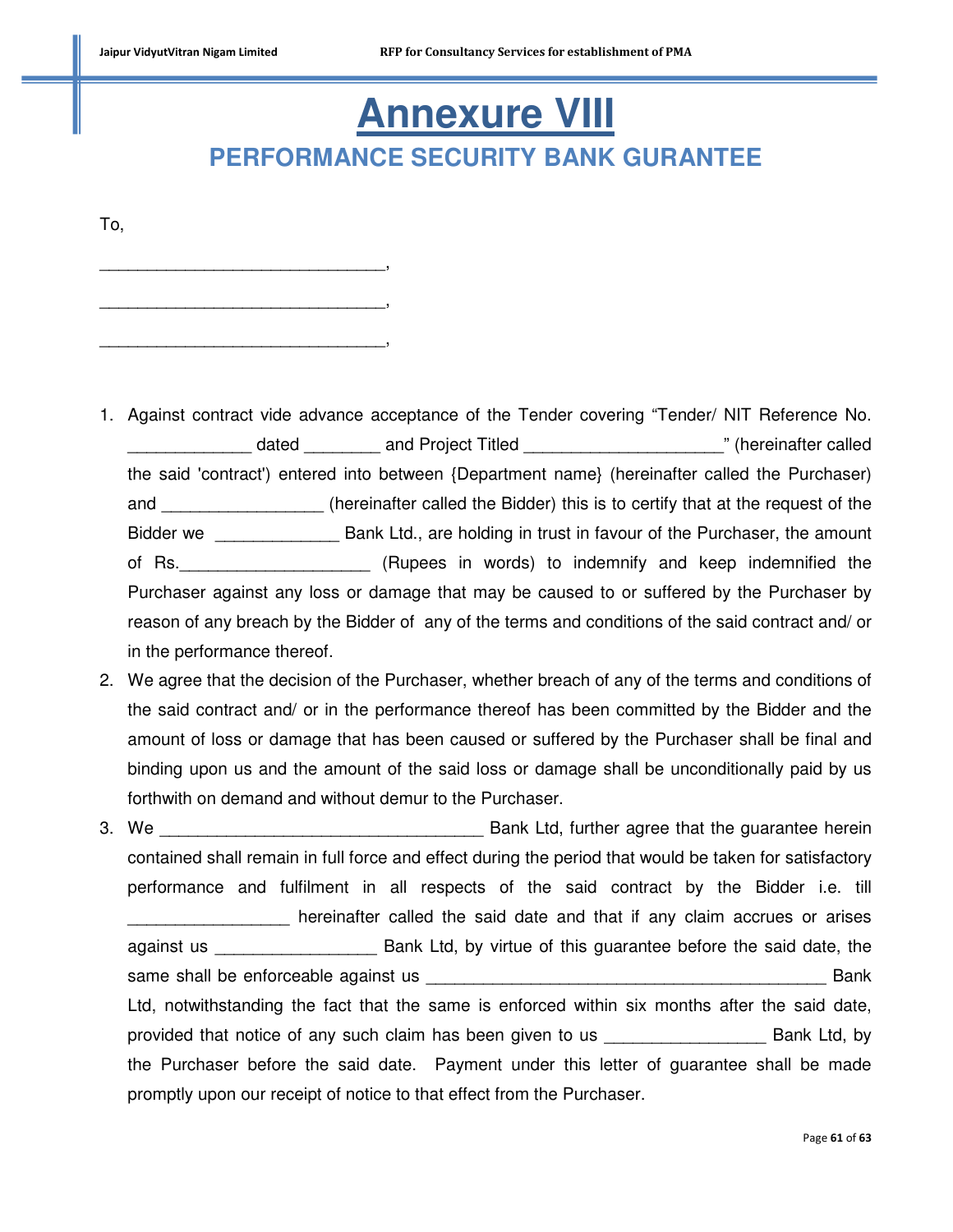- 4. It is fully understood that this guarantee is effective from the date of the said contract and that we Bank Ltd, undertake not to revoke this guarantee during its currency without the consent in writing of the Purchaser.
- 5. We undertake to pay to the Purchaser any money so demanded notwithstanding any dispute or disputes raised by the Bidder in any suit or proceeding pending before any court or Tribunal relating thereto our liability under this present bond being absolute and unequivocal.
- 6. The payment so made by us under this bond shall be a valid discharge of our liability for payment there under and the Bidder shall have no claim against us for making such payment.
- 7. We **The Contract Contract Contract Contract Contract Contract Contract Contract Contract Contract Contract Contract Contract Contract Contract Contract Contract Contract Contract Contract Contract Contract Contract Cont** have the fullest liberty, without affecting in any manner our obligations hereunder to vary any of the terms and conditions of the said contract or to extend time of performance by the Bidder from time to time or to postpone for any time or from time to time any of the powers exercisable by the Purchaser against the said Bidder and to forebear or enforce any of the terms and conditions relating to the said contract and we, \_\_\_\_\_\_\_\_\_\_\_\_\_\_\_\_\_ Bank Ltd., shall not be released from our liability under this guarantee by reason of any such variation or extension being granted to the said Bidder or for any forbearance by the Purchaser to the said Bidder or for any forbearance and or omission on the part of the Purchaser or any other matter or thing whatsoever, which under the law relating to sureties, would, but for this provision have the effect of so releasing us from our liability under this guarantee.
- 8. This guarantee will not be discharged due to the change in the constitution of the Bank or the Bidder.

| WITNESS NO. 1                | <b>Authorised Bank Representative</b> |
|------------------------------|---------------------------------------|
|                              |                                       |
| (Signature)                  | (Signature)                           |
| Full name and official       | Full name, designation and            |
| Address (in legible letters) | Address (in legible letters)          |
| with Bank stamp              |                                       |
| WITNESS NO. 2                |                                       |
|                              | Attorney as per power of              |
| (Signature)                  | Attorney No                           |
| Full name and official       | Dated                                 |
| Address (in legible letters) |                                       |